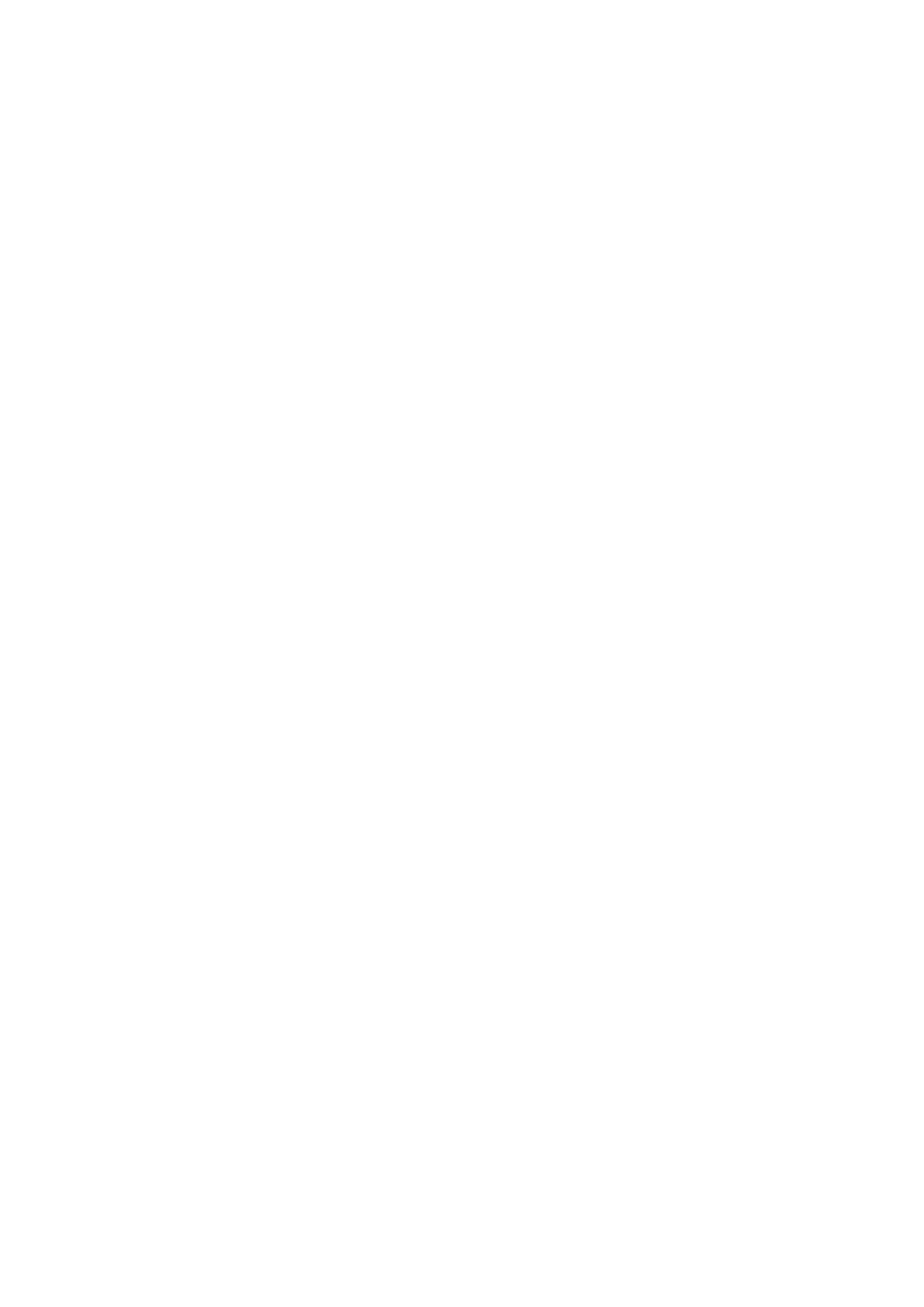# **Contents**

| 1. |     |                                                                      |  |  |  |  |
|----|-----|----------------------------------------------------------------------|--|--|--|--|
|    | 1.1 |                                                                      |  |  |  |  |
|    |     |                                                                      |  |  |  |  |
|    |     |                                                                      |  |  |  |  |
|    | 1.2 |                                                                      |  |  |  |  |
|    |     |                                                                      |  |  |  |  |
|    |     | 1.2.2 Oversight function regarding payment and securities settlement |  |  |  |  |
|    |     |                                                                      |  |  |  |  |
|    |     |                                                                      |  |  |  |  |
|    |     |                                                                      |  |  |  |  |
|    |     |                                                                      |  |  |  |  |
|    | 1.3 |                                                                      |  |  |  |  |
| 2. |     |                                                                      |  |  |  |  |
|    | 2.1 |                                                                      |  |  |  |  |
|    | 2.2 |                                                                      |  |  |  |  |
|    |     |                                                                      |  |  |  |  |
|    |     |                                                                      |  |  |  |  |
| 3. |     |                                                                      |  |  |  |  |
|    |     | 180                                                                  |  |  |  |  |
|    | 3.2 |                                                                      |  |  |  |  |
|    |     |                                                                      |  |  |  |  |
|    | 3.3 |                                                                      |  |  |  |  |
|    |     |                                                                      |  |  |  |  |
| 4. |     |                                                                      |  |  |  |  |
|    | 4.1 |                                                                      |  |  |  |  |
|    | 4.2 |                                                                      |  |  |  |  |
|    |     |                                                                      |  |  |  |  |
|    |     |                                                                      |  |  |  |  |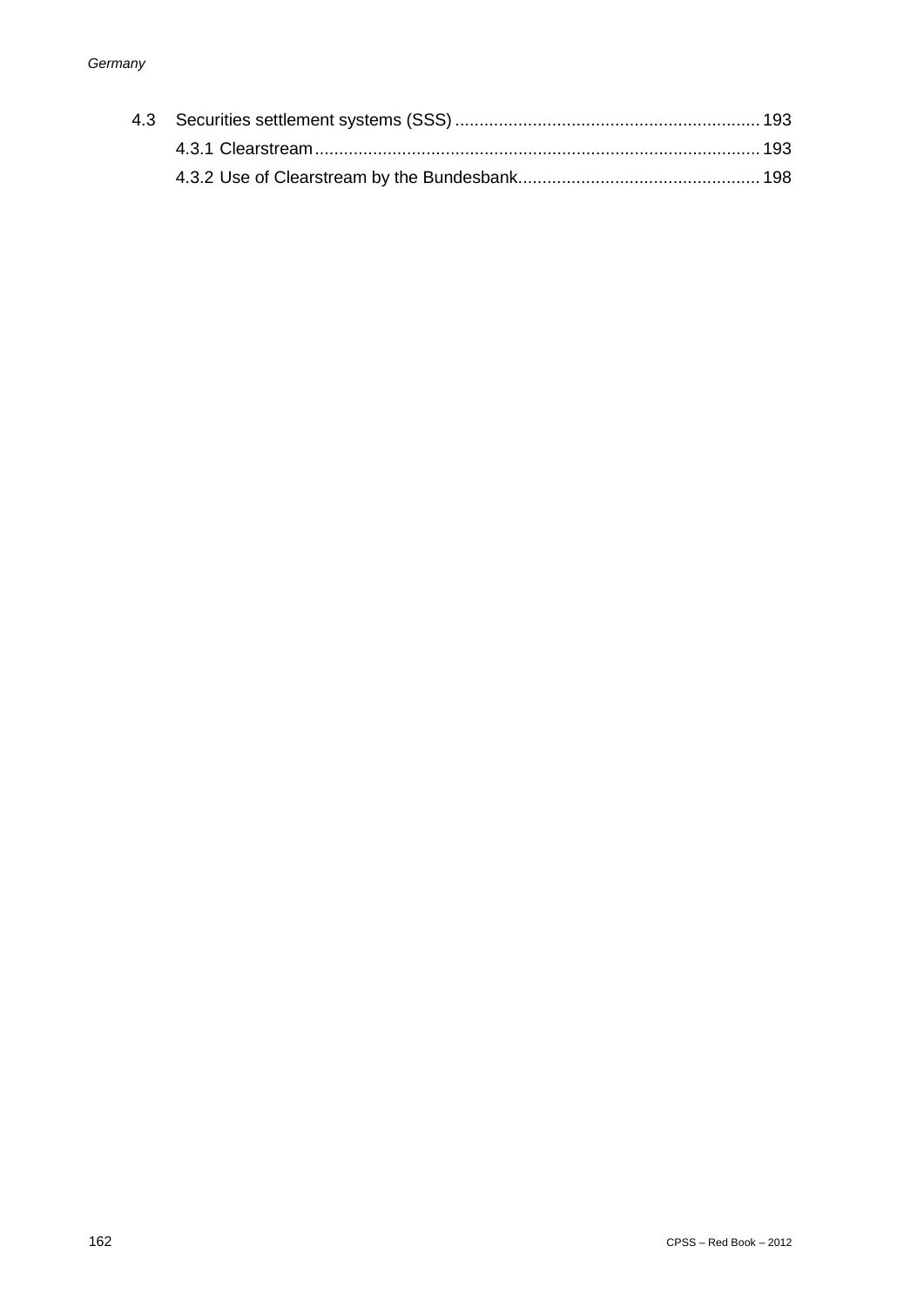# **List of abbreviations**

| <b>ACH</b>    | automated clearing house                                                                                                                            |
|---------------|-----------------------------------------------------------------------------------------------------------------------------------------------------|
| <b>ATM</b>    | automated teller machine                                                                                                                            |
| <b>ATS</b>    | <b>Alternative Trading Systems</b>                                                                                                                  |
| <b>BaFin</b>  | German Federal Financial Supervisory Authority - Bundesanstalt für<br>Finanzdienstleistungsaufsicht                                                 |
| <b>BBankG</b> | Bundesbank Act - Bundesbankgesetz                                                                                                                   |
| <b>BCM</b>    | business continuity management                                                                                                                      |
| <b>BGB</b>    | German Civil Code - Bürgerliches Gesetzbuch                                                                                                         |
| <b>BIC</b>    | <b>Business Identifier Code</b>                                                                                                                     |
| <b>BLZ</b>    | bank sort code - Bankleitzahl                                                                                                                       |
| <b>BörsG</b>  | Stock Exchange Act - Börsengesetz                                                                                                                   |
| <b>BSE</b>    | paperless cheque collection procedure - Belegloses<br>Scheckeinzugsverfahren                                                                        |
| <b>CAM</b>    | Customer Access Mechanism - Hausbankverfahren                                                                                                       |
| <b>CBOT</b>   | Chicago Board of Trade                                                                                                                              |
| CCorp         | <b>Clearing Corporation</b>                                                                                                                         |
| <b>CCP</b>    | central counterparty                                                                                                                                |
| <b>CPSS</b>   | <b>Committee on Payment and Settlement Systems</b>                                                                                                  |
| <b>CSD</b>    | central securities depository                                                                                                                       |
| <b>DGS</b>    | German ATM System (Deutsches Geldautomaten-System)                                                                                                  |
| <b>DK</b>     | Die Deutsche Kreditwirtschaft (formerly Zentraler Kreditausschuss,<br>ZKA)                                                                          |
| <b>DTB</b>    | Deutsche Terminbörse                                                                                                                                |
| <b>DVP</b>    | delivery versus payment                                                                                                                             |
| <b>EACHA</b>  | European Automated Clearing House Association                                                                                                       |
| <b>EADK</b>   | electronic order placing, data transmission and account information -<br>Elektronische Auftragserteilung, Datenauslieferung und<br>Kontoinformation |
| <b>EBA</b>    | <b>Euro Banking Association</b>                                                                                                                     |
| <b>EBICS</b>  | Electronic Banking Internet Communication Standard                                                                                                  |
| <b>ECB</b>    | European Central Bank                                                                                                                               |
| <b>ECC</b>    | <b>European Commodity Clearing AG</b>                                                                                                               |
| <b>ECN</b>    | electronic communication networks                                                                                                                   |
| <b>EEA</b>    | European Economic Area                                                                                                                              |
| <b>EEX</b>    | European Energy Exchange                                                                                                                            |
| <b>EGBGB</b>  | Introductory Act of the German Civil Code - Einführungsgesetz zum<br>Bürgerlichen Gesetzbuch                                                        |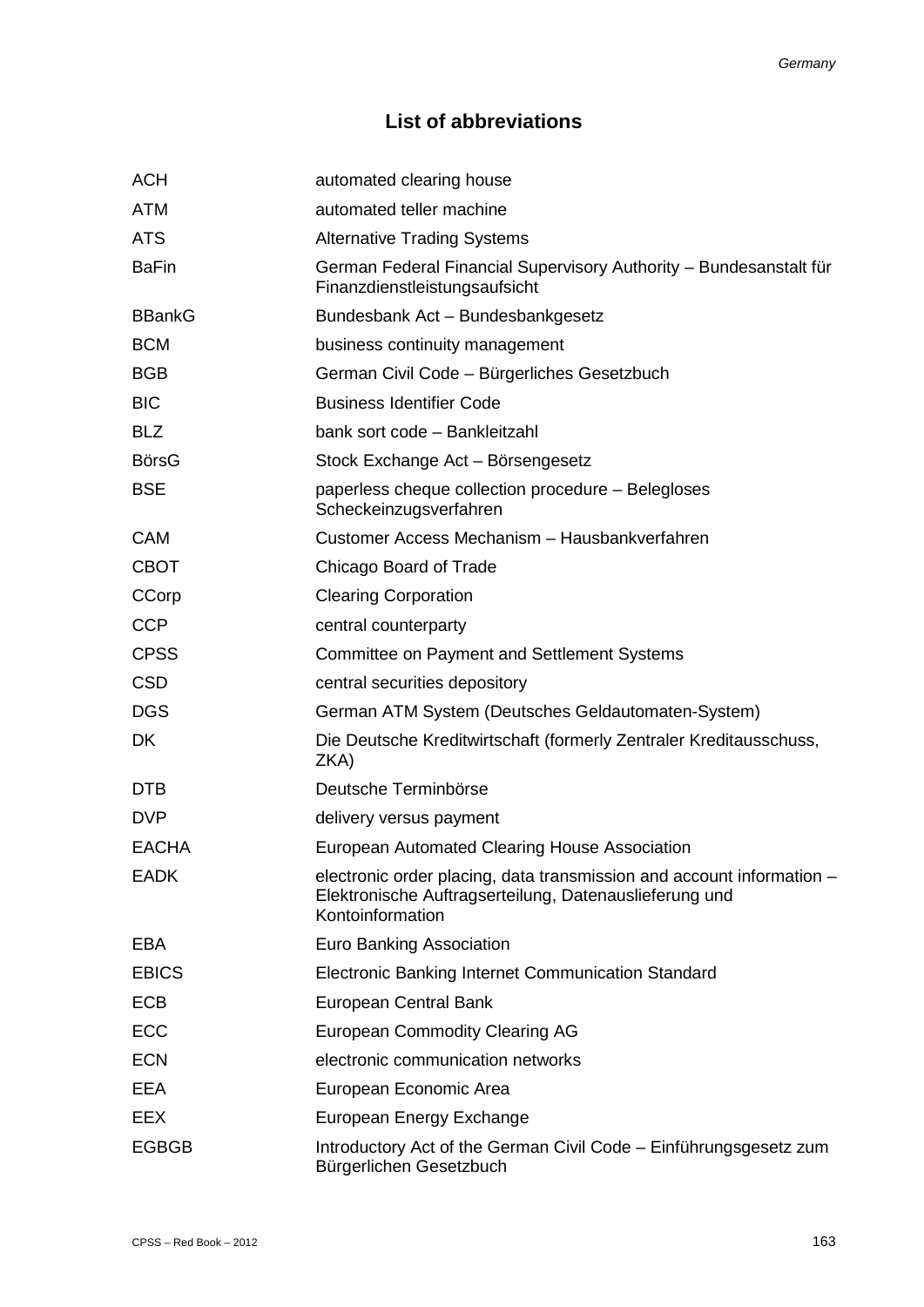#### *Germany*

| <b>ELV</b>       | electronic direct debit system - Elektronisches Lastschriftverfahren                                                      |
|------------------|---------------------------------------------------------------------------------------------------------------------------|
| <b>EPC</b>       | <b>European Payments Council</b>                                                                                          |
| <b>ESCB</b>      | European System of Central Banks                                                                                          |
| <b>FOP</b>       | free of payment                                                                                                           |
| <b>FWB®</b>      | Frankfurt Stock Exchange - Frankfurter Wertpapierbörse                                                                    |
| <b>GSE</b>       | large-value cheque collection procedure - Großbetrag-<br>Scheckeinzugsverfahren                                           |
| <b>GRM</b>       | <b>Group Risk Management</b>                                                                                              |
| <b>HÜSt</b>      | Market Surveillance Office - Handelsüberwachungsstelle                                                                    |
| <b>ISE</b>       | image-based cheque collection procedure - Imagegestützter<br>Scheckeinzug                                                 |
| <b>KWG</b>       | Banking Act – Kreditwesengesetz (Gesetz über das Kreditwesen)                                                             |
| PE-ACH           | Pan-European ACH                                                                                                          |
| <b>PIN</b>       | personal identification number                                                                                            |
| <b>POS</b>       | point of sale                                                                                                             |
| <b>PSD</b>       | Payment Services Directive – Directive 2007/64/EC on payment<br>services in the internal market                           |
| <b>RPS</b>       | Retail Payment System (Deutsche Bundesbank)                                                                               |
| <b>RTGS</b>      | real-time gross settlement                                                                                                |
| <b>RTS</b>       | real-time settlement                                                                                                      |
| <b>RVP</b>       | receipt versus payment                                                                                                    |
| <b>SEPA</b>      | Single Euro Payments Area                                                                                                 |
| <b>SFD</b>       | Settlement Finality Directive - Directive 98/26/EC on settlement<br>finality in payment and securities settlement systems |
| <b>SSP</b>       | Single Shared Platform of TARGET2                                                                                         |
| SSS              | securities settlement system                                                                                              |
| TARGET2          | Trans-European Automated Real-time Gross settlement Express<br>Transfer system, second generation                         |
| T <sub>2</sub> S | <b>TARGET2-Securities</b>                                                                                                 |
| WpHG             | German Securities Trading Act - Wertpapierhandelsgesetz                                                                   |
| Xetra®           | Exchange Electronic Trading (electronic spot trading system of<br>Deutsche Börse AG                                       |
| ZAG              | Payment Services Supervision Act - Zahlungsdiensteaufsichtsgesetz                                                         |
|                  |                                                                                                                           |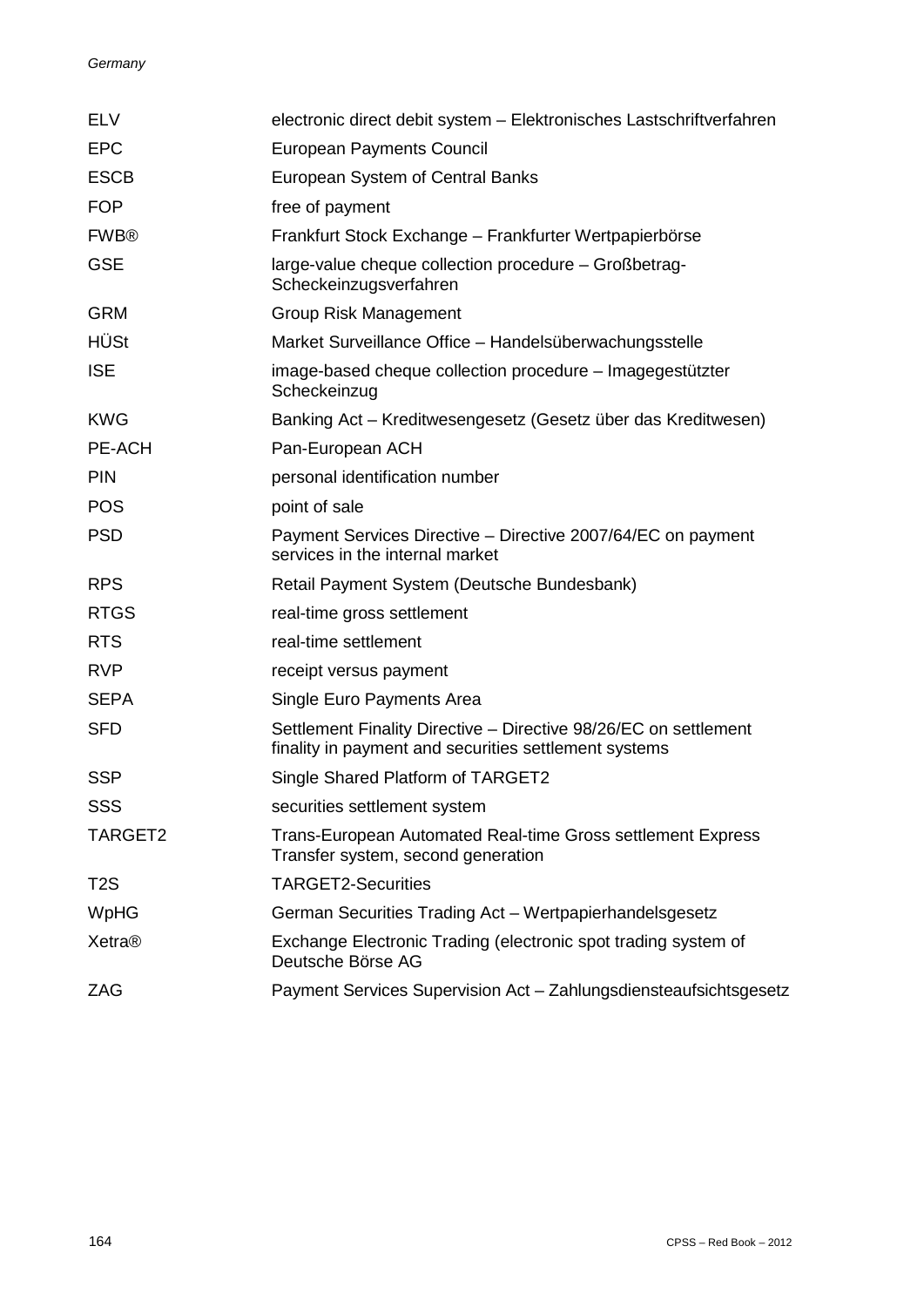# **Introduction – main recent developments**

Payment and securities settlement systems in Germany include various institutional and infrastructure arrangements and processes for initiating and executing payment and securities transactions. Detailed information is provided in the sections below on institutional aspects, payment media used by non-banks, payment systems and systems for post-trade processing, clearing and securities settlement. The development of these systems is an ongoing process aimed at improving their safety and efficiency.

#### **Large-value payment systems**

When the euro was introduced in 1999, the Eurosystem implemented the Trans-European Automated Real-time Gross settlement Express Transfer (TARGET) system for the settlement of individual payments in euros (as a rule, large-value or urgent payments). Primarily, TARGET was developed to serve the needs of the Eurosystem's monetary policy and to ensure a smooth and efficient settlement of euro payments, particularly as regards – but not restricted to – inter-member state payments within the euro area. In November 2007 TARGET was replaced by its successor system, TARGET2, which provides further functional and technical enhancements, based on a single technical platform (Single Shared Platform, SSP) and legally structured as a multiplicity of RTGS systems. The name of the Deutsche Bundesbank's RTGS system is TARGET2-Bundesbank. As part of the further concentration of processing of individual euro payments on the SSP, banks established in the European Economic Area (EEA) ceased to be able to participate indirectly via the Bundesbank or be registered as an addressable BIC holder by the Bundesbank in January 2011. As a consequence, these banks now either participate directly in TARGET2 or are registered by a commercial bank which participates directly. In November 2011, the Bundesbank connected its retail payment system to TARGET2 and thereby moved the related cash settlement from the Bundesbank home accounts to the accounts on the SSP.

#### **Retail payment systems**

There is no privately owned or operated automated clearing house (ACH) in Germany. Thus, the Bundesbank fulfils its statutory task by operating its own Retail Payment System (RPS). This provides nationwide coverage for non-urgent legacy customer payments – that is, credit transfers, direct debits and electronic collections of cheques denominated in euros. Financial institutions may participate directly or indirectly via a direct participant in the RPS on an open and non-discriminatory basis. Other Bundesbank account holders (mainly non-financial institutions, eg public authorities) benefit from the service offering of the RPS through the Bundesbank as their customers. In January 2008, the service offering of the Bundesbank was extended to encompass the processing of Single Euro Payments Area (SEPA) Credit Transfers. Since November 2009, financial institutions can also submit SEPA Direct Debits to the RPS for clearing and settlement. The RPS has been connected to other SEPA-compliant ACHs on a bilateral basis to optimise reachability for SEPA payments.

#### **Securities trading, clearing and settlement**

The last few years have been marked by  $-$  amongst other things  $-$  the work in connection with TARGET2-Securities (T2S). With T2S, the Eurosystem aims to offer a new, harmonised and central settlement of securities in central bank money with the objective of overcoming the current fragmentation of the European settlement market, improving cross-border settlements and strengthening competition in the post-trading sector. Participation in T2S is voluntary for all central securities depositories (CSDs). T2S does not aim to serve as a new pan-European CSD, but merely offers settlement services. The concept of T2S is based on the integrated model, which is an amalgamation of central bank money and securities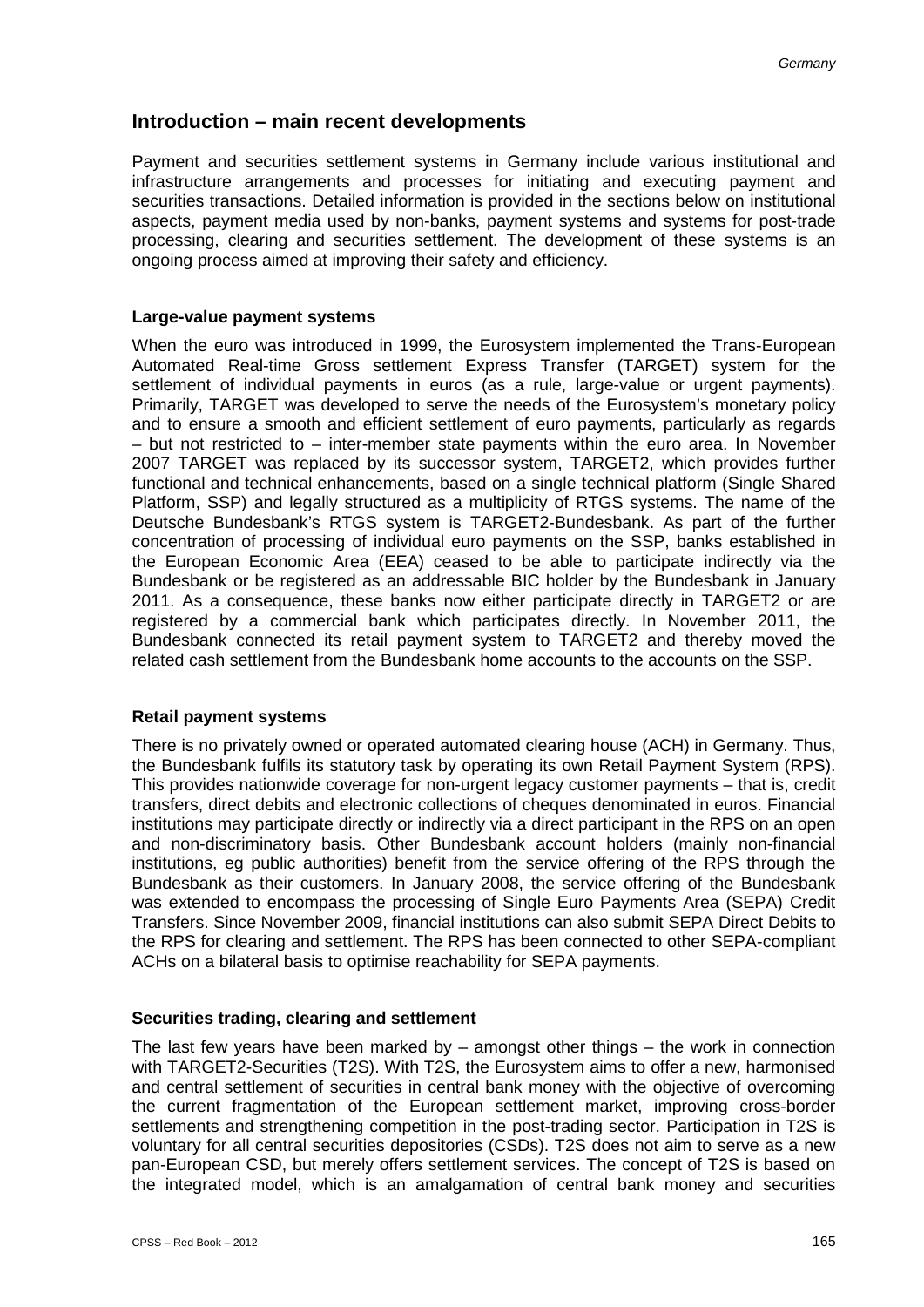settlement into one platform with a delivery versus payment (DVP) mechanism. Aside from the euro, it will be possible to carry out settlements in other currencies too – provided the central bank in question gives its consent. Four central banks have been entrusted with the development and the future operation of the platform: Deutsche Bundesbank, Bank of France, Bank of Italy and Bank of Spain.

# **1. Institutional aspects**

#### **1.1 The general institutional framework**

#### *1.1.1 Legal requirements*

In Germany, the transposition of the Payment Services Directive 2007/64/EC (PSD) into national law by 1 November 2009 has led to a significant expansion of existing provisions regarding payments. The regulatory aspects of the Directive are implemented in the Payment Services Supervision Act (Zahlungsdiensteaufsichtsgesetz or ZAG), while the civil law provisions have been incorporated into the German Civil Code (Bürgerliches Gesetzbuch or BGB) and its Introductory Act (Einführungsgesetz zum Bürgerlichen Gesetzbuch or EGBGB).

Until 1 November 2009 payment services could only be provided in the German market by credit institutions that were permitted to conduct their business pursuant to the German Banking Act (Gesetz über das Kreditwesen or KWG). Furthermore, payment orders (money transmission services) were executed by financial services institutions according to the KWG. To promote competition, a new group of payment service providers was defined in the PSD known as payment institutions. They are allowed to offer payment services without being a credit or a financial services institution, and do not have to cover the entire range of requirements to be fulfilled by a credit institution. In contrast, the collection of cheques and bills of exchange is still defined as banking business in the Banking Act and therefore still permitted only to banks.

The provision of payment services requires a licence as a credit institution or a payment institution from the German Federal Financial Supervisory Authority (Bundesanstalt für Finanzdienstleistungsaufsicht – BaFin), except where permission to conduct payment transactions is based on special laws, as the case is for the Bundesbank.

The responsibilities and powers of the Bundesbank are laid down in the Bundesbank Act (Bundesbankgesetz or BBankG of 1957) with its latest amendment that entered into force on 30 April 2002. In accordance with Section 3 of the BBankG, the Bundesbank shall arrange for the execution of domestic and international payments and contribute to the stability of payment and clearing systems. In addition, the tasks of the European System of Central Banks (ESCB) with regard to payment systems are mentioned in Article 105(2) of the Treaty establishing the European Community, as well as in Articles 3 and 22 of the Statute of the ESCB and of the European Central Bank (ECB).

In accordance with the Act against restraints of competition of 1966 (Gesetz gegen Wettbewerbsbeschränkungen), contracts or resolutions on the uniform regulation of the handling of payment transactions are to be reported and substantiated to the Federal Cartel Office through BaFin. Both of these offices are responsible for ensuring that undesirable developments relating to banking supervision and excessive restraining effects on competition are avoided. In particular, they must ensure that the regulations do not unilaterally disadvantage other parties involved in payment transactions, namely the banks' customers. Where no report is provided, the relevant agreements or resolutions are deemed invalid.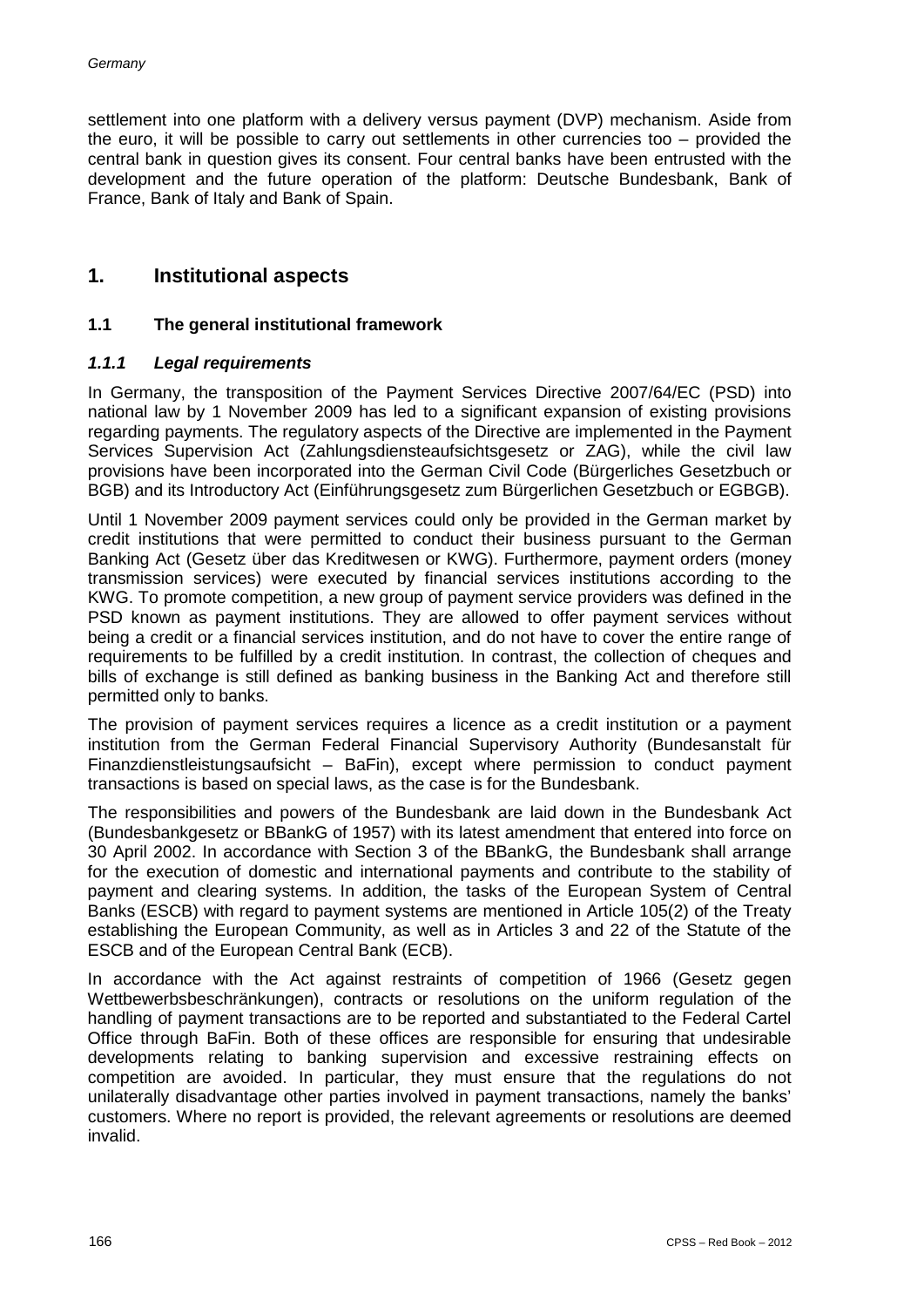# *1.1.2 Rules governing payment services*

The rules governing payment services in Germany are mainly influenced by and based on the following framework:

- European legislation and international standards;
- national legislation, in particular the general rules of the Civil Code;
- the statutory provisions for the Bundesbank as an integral part of the ESCB;
- contractual agreements signed by the federal associations of the German banking industry and the Bundesbank; and
- the respective current versions of the European Payments Council documentation (Rulebooks and Implementation Guidelines).

In addition to the general rules of the Civil Code, the Insolvency Code and the ZAG establish the main statutory framework for domestic and cross-border payment services.

With the PSD transposition the rules pertaining to the execution of transactions have been clearly defined. For example, the maximum execution time (between receipt by the instructed payment service provider and crediting of the payee's account) for non-paper-based payments was reduced from up to three business days to one business day. For a transitional period until 1 January 2012, payment service providers could still agree with their customers on a period of no longer than three business days. With regard to the calculation of charges, payment amounts must, without exception, be passed on without deduction.

The legal provisions for value dating and availability of funds have led to a further tightening of the regulations for the processing of transactions. Accordingly, credit transfers have to be placed at the payee's disposal immediately. While the value date for credit transfers is the day on which the amount is credited to the payee's payment service provider, the debit value date may not be earlier than the date on which the payer's account is debited.

In the event of customer complaints in Germany, reference is made to the ZAG by independent bodies at the banking association level and the Bundesbank level.

Special legal requirements for cheque-based transactions are established by law, too. The provisions of the Cheques Act of 1933 (which fully transpose the Geneva Cheque Convention) must be observed for the collection of cheques. In 2007 the regulation on the cheque clearing system was amended to allow for the processing of computer-scanned cheque images.

The (technical, organisational and even some legal) details of payment transactions between credit institutions are laid down in contractual agreements signed by the federal associations of the banking industries and the Bundesbank, making such agreements binding for all credit institutions, payment institutions that are party to the agreements, and the Bundesbank.

In addition, and complementary to the aforementioned statutory rules and agreements, the legal relationship between payment service providers and their customers is based on the general (and some more specific) terms and conditions of the payment service providers. Similarly, the legal relationship between credit institutions and the Bundesbank is governed by the latter's General Terms and Conditions.

#### **1.2 The role of the Deutsche Bundesbank**

The Bundesbank's activities in the field of payments can basically be divided into three pillars: payment systems policy, oversight, and operation of its own systems. In accordance with its statutory mandate, the Bundesbank's activities in this field are not of a commercial nature and, in particular, do not pursue the intention of making profit. Rather, the main reason for its involvement in payment issues is that cashless payments are of great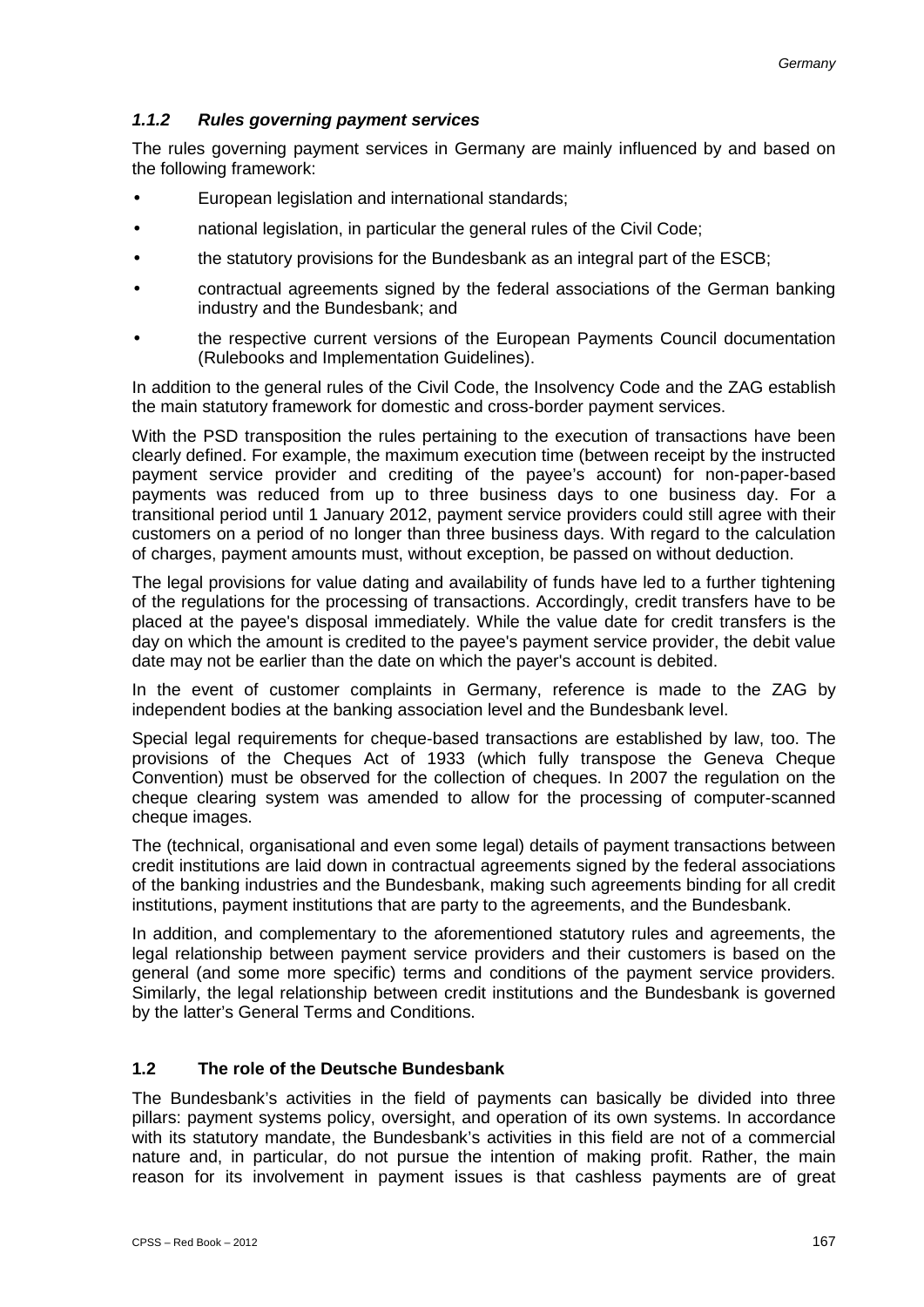importance in modern economies. Although neither the BBankG nor the Statute of the ESCB expressly mentions responsibility for securities clearing or settlement, the Bundesbank has a vital interest in these issues, given that securities markets play a central role in the economy. Moreover, the central bank's monetary policy depends, to a great extent, on efficient securities markets, as central bank credit is granted only against reliable collateral. There is a consensus at both European and international level that securities clearing and settlement are likewise matters of key concern for central banks.

## *1.2.1 Cooperative nature of payment systems policy*

The Bundesbank is actively involved in shaping developments in cashless payments. By means of a cooperative approach, it attempts to coordinate the interests and decisions of the parties involved in cashless payments and – if necessary – to facilitate decision-making, as well as fostering developments with regard to increased efficiency and security of payments. This function is often likened to the role of a catalyst.

The Bundesbank's payment policy does not only focus on the developments at national level. Against the background of European integration and globalisation in the financial industry, activities have increasingly shifted to the European and international levels.

In the domestic and the European context, one of the Bundesbank's tasks is to work towards the realisation of the SEPA, shortening processing times, reducing settlement costs and increasing security. Given the large number of credit institutions in Germany, it is particularly important that agreements on procedures and standards in the field of payments be binding for all parties concerned. Germany consciously took a decision to avoid going down the route of sovereign regulation by parliament or the central bank. Instead, the agreements take the form of multilateral agreements concluded by common accord by all the central associations of the banking industry. In this respect, Die Deutsche Kreditwirtschaft (DK), which was established in 1953 and consists of representatives of the central associations of the German banking industry, plays a prominent role. The Bundesbank is also involved in the DK's payment activities. For example, the Working Party on Automation, which was established in 1959 and discusses general aspects of payment automation, is chaired by the Bundesbank. Consequently, the Bundesbank has been involved in the creation of most of these agreements and is, in many cases, also a contractual party, which means that it must enforce and comply with the provisions in its own operations.

At European level, the Bundesbank is involved in the ongoing development of the European payment and securities settlement environment, particularly as part of the ESCB. In addition, the Bundesbank actively follows the relevant legislative initiatives of the European Commission, including, for example, the current creation of the Regulation establishing technical requirements for credit transfers and direct debits in euros. With regard to the creation of SEPA, the Bundesbank also participates in the national SEPA working groups set up by the German banking industry, which enables it to actively influence the debate in the European Payments Council (EPC). Furthermore, the Bundesbank helps to push forward the national implementation and migration of the SEPA.

At national level, the Bundesbank has also been actively involved in the dynamic development process in the field of securities settlement. The key concern alongside efficiency is to continuously enhance the security of clearing and settlement procedures. In particular, the Bundesbank has promoted settlement systems in which the clearing of the securities leg is dependent upon the successful booking of the cash leg. This also responds to the need for DVP in securities transactions. Thus, together with Clearstream, the German CSD, the Bundesbank developed a concept where cash is blocked at the TARGET2 account of participants with their national central bank (including Bundesbank) and in a legally safe way dedicated for the processing of securities, achieving finality of processed securities transactions intraday and intranight.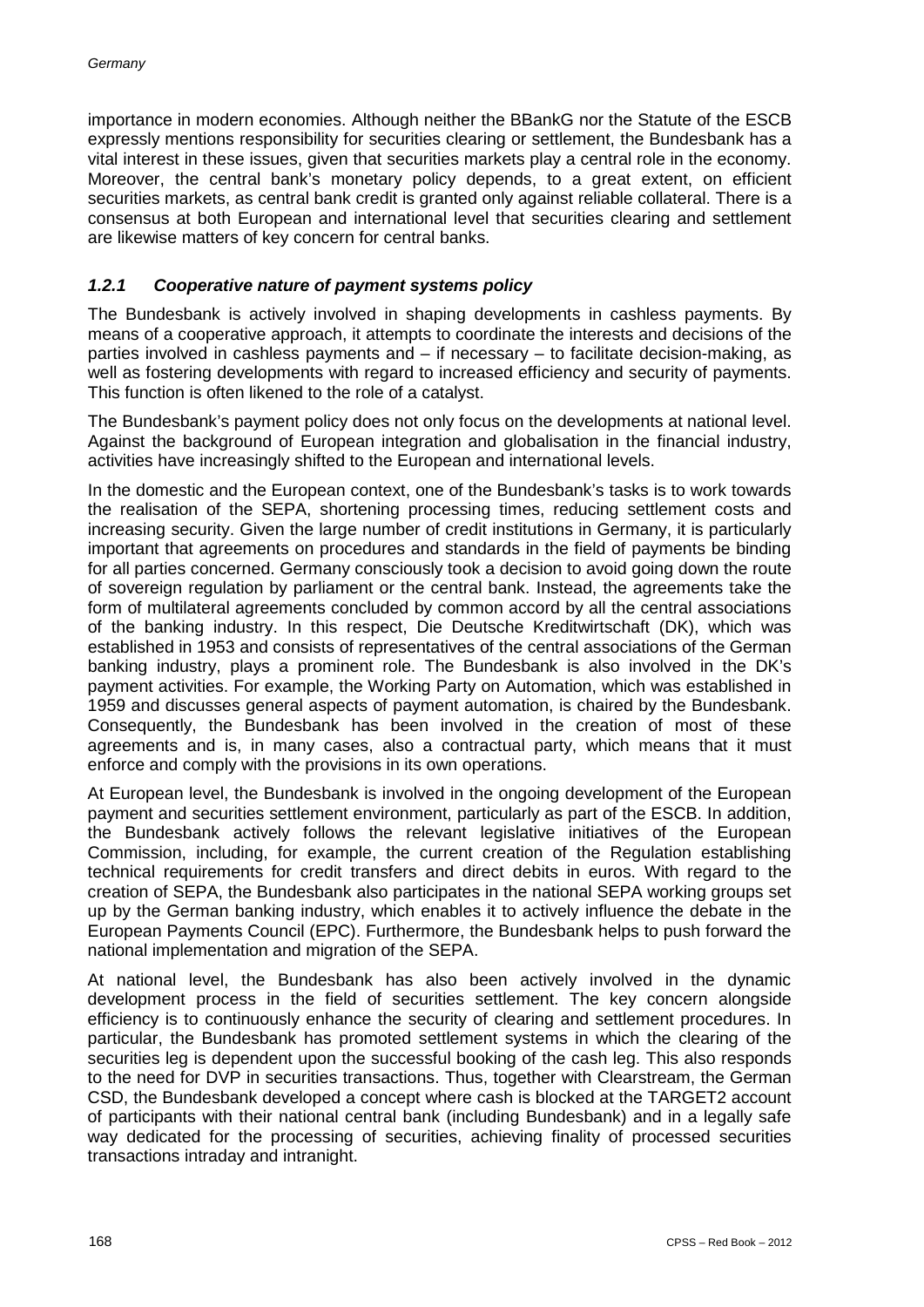# *1.2.2 Oversight function regarding payment and securities settlement systems*

Oversight is generally – and thus also by the Bundesbank – understood as an activity in the public interest, aimed primarily at promoting the safety and efficiency of payment and securities settlement systems and, in particular, at reducing systemic risk. The Bundesbank's oversight activities are based on the provisions of the BBankG and the Statute of the ESCB and the ECB as part of the Treaty establishing the European Community, as well as internationally recognised standards and Eurosystem standards. Traditionally, the Bundesbank takes a market-oriented approach. So far there has been no need for regulatory intervention. For reasons of transparency and to avoid any conflict of interest, the areas of oversight and operation are kept separate within the Bundesbank.

As a member of the Committee on Payment and Settlement Systems (CPSS) and an integral part of the ESCB, the Bundesbank is actively involved in developing oversight standards and principles on both a global and a European level.

Furthermore, the Bundesbank oversees and monitors the security and efficiency of payment systems, securities clearing and settlement systems (including central counterparties (CCPs)) as well as payment instruments. For this purpose, the systems' compliance with the relevant standards and principles as well as the smooth functioning of payment instruments based on special oversight frameworks is monitored.

The Bundesbank's specific oversight activities in the context of payment systems include, for example, the oversight of the German TARGET2 component as well as participation in cooperative oversight activities of TARGET2 and the EURO1 system of the Euro Banking Association (EBA). In addition, an analysis of the German correspondent banking business is carried out in the framework of a European survey every two years. With regard to payment instruments, the Bundesbank oversees the German card payment scheme *girocard* and participates in the cooperative oversight of international card schemes. It will also take part in the oversight of the SEPA instruments (SEPA Credit Transfer and SEPA Direct Debit), which is expected to start during 2012.

The Bundesbank is also involved in the cooperative oversight of payment systems and infrastructures that are of major importance for the security and efficiency of payment operations in Germany because of the nature of their services, such as SWIFT, CLS and Warehouse Trust LLC.

For securities clearing and settlement systems, specific oversight activities include Eurex Clearing AG (CCP) and Clearstream Banking AG (CSD). Both entities are licensed as credit institutions, subject to the German Banking Act and therefore also supervised by the German regulator BaFin. The general conditions for this domestic cooperation are laid down in a guideline for the cooperation between BaFin and the Bundesbank. The internal cooperation of BaFin and the Bundesbank is based on memoranda of understanding with other relevant regulators and central banks. In order to institutionalise cooperation and the exchange of information regarding large-value payment systems in the EU, banking supervisors and payment system overseers from all EU member states concluded a memorandum of understanding, which came into force on 1 January 2001. An exchange of information between banking supervisors and payment system overseers in Germany also occurs on a case by case basis in respect of retail payment systems and the monitoring of new developments in the payments market.

# *1.2.3 Payment systems of the Bundesbank*

The third pillar of the Bundesbank's activities in the field of payment systems comprises the operation of its own systems. The Bundesbank plays a greater role in individual or largevalue payments than in retail payments because of their significance for monetary policy. The Bundesbank is actively involved in processing payments, with the aim of achieving the following goals: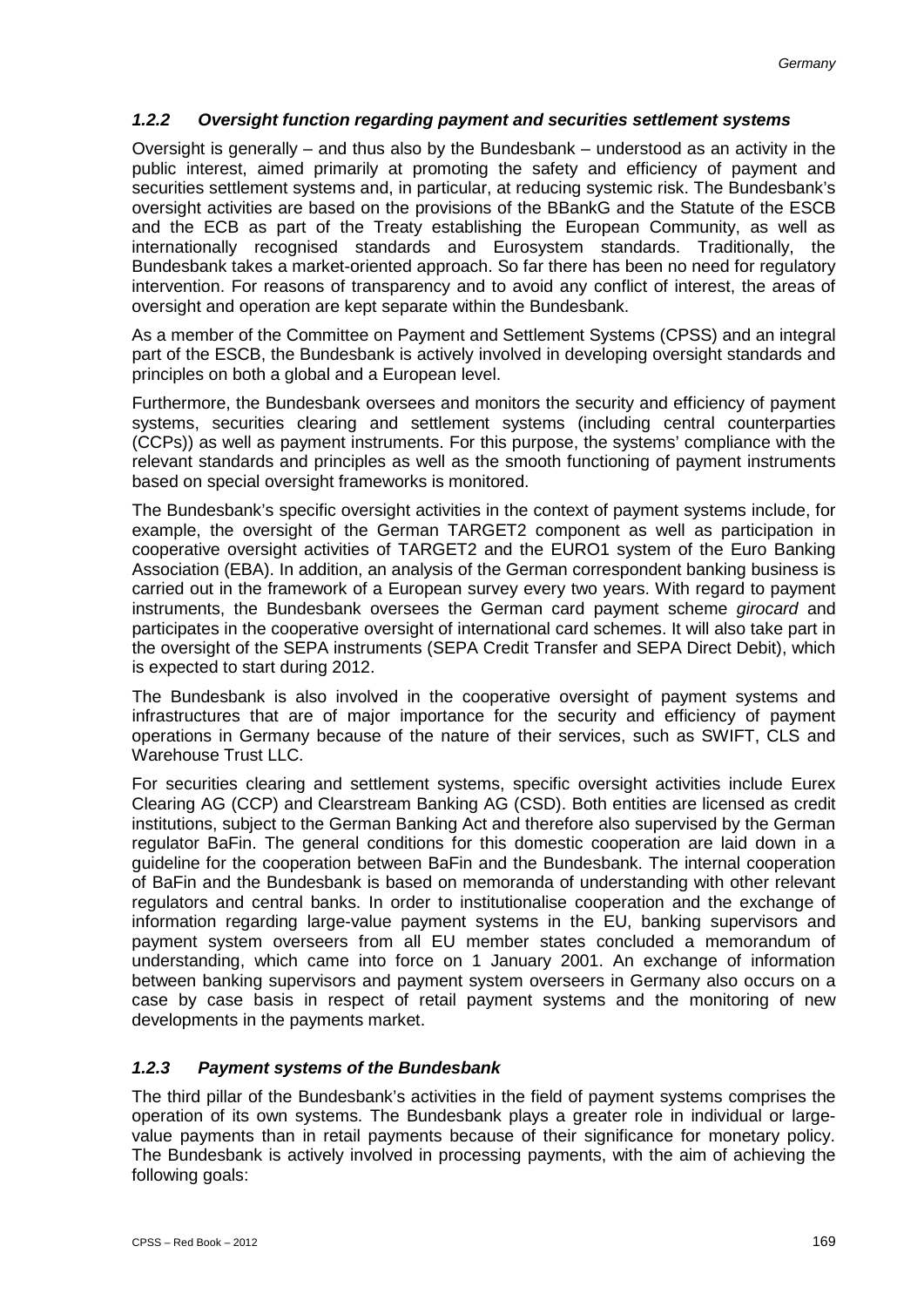- obtaining an adequate share of cashless payments in general;
- having, in particular, a vested interest in the processing of individual payments;
- participating in retail payments in a complementary manner;
- providing payment systems/services which are neutral with regard to competition;
- promoting safe and efficient procedures; and
- contributing towards a reduction in processing times.

The Bundesbank fulfils its statutory task of ensuring the processing of domestic and crossborder payments by providing clearing and settlement services available to the credit institutions in the various banking groups and offering its services in the area of cashless payment transactions to holders of Bundesbank accounts in 47 branches (as at year-end 2011). Credit institutions have the option of using the Bundesbank's facilities instead of private giro networks, bilateral clearing arrangements or other clearing options. Since the Bundesbank's payment systems are designated under the Settlement Finality Directive (SFD), payment institutions are not given access to the Bundesbank's payment systems as direct participants. However, for the processing of credit transfers the Bundesbank offers them a kind of indirect access to TARGET2 and the Retail Payment System including SEPA Credit Transfer.

Owing to its relevance for monetary policy and financial market stability, the Bundesbank pays particular attention to the processing and settlement of individual payments. These payments are processed through the Bundesbank's RTGS system "TARGET2-Bundesbank", which, therefore, is of key importance to the German financial sector. Together with the Bank of Italy and the Bank of France, and in coordination with the banking sector, the Bundesbank, in its role as providing central bank, developed and now operates the liquidity-saving realtime gross settlement system TARGET2. It went live on 19 November 2007 and replaced its predecessor system, TARGET, with a step by step approach, organised in three country windows between November 2007 and May 2008. Compared to TARGET, TARGET2 provides further functional and technical enhancements. It is based on the SSP, but legally structured as a multiplicity of RTGS systems. Each participating central bank operates its own so-called TARGET2 component system. The Bundesbank, in its role as participating central bank, moved to TARGET2 in November 2007 and started operating its TARGET2 component system TARGET2-Bundesbank, which accounts for roughly half of the payments in terms of volume and around one third in terms of turnover of the whole TARGET2 system. By that time, the Bundesbank's former RTGS system, RTGS<sup>plus</sup>, which was also part of the decentralised TARGET system, had been closed. In TARGET2-Bundesbank, banks established in the EEA may participate directly or indirectly via a direct participating commercial bank. Banks worldwide may also be registered as addressable BIC holders by direct participants. In addition, ancillary systems may settle their cash transactions in TARGET2 by using a harmonised set of dedicated cash settlement services.

The Bundesbank also offers an electronic procedure intended specifically for the handling of mass payments (credit transfers, cheques and direct debits), the RPS. The Bundesbank's operational role in this field is solely motivated by public interests. It is not designed to replace private sector activity, but rather to complement it where necessary and correct any market inefficiencies. It gives the traditionally heavily decentralised German banking industry access to euro clearing services that is neutral in terms of its effect on competition. All German banks can be directly accessed via the RPS, since they hold accounts at the Bundesbank. As Germany has no domestic ACH, and in line with the mandate in the Statute of the ESCB (which allows for an active provision of services to the market) it still appears necessary for the Bundesbank to maintain its range of services in retail payments in order to ensure complementary and open access to European retail payments, particularly for small and medium-sized credit institutions.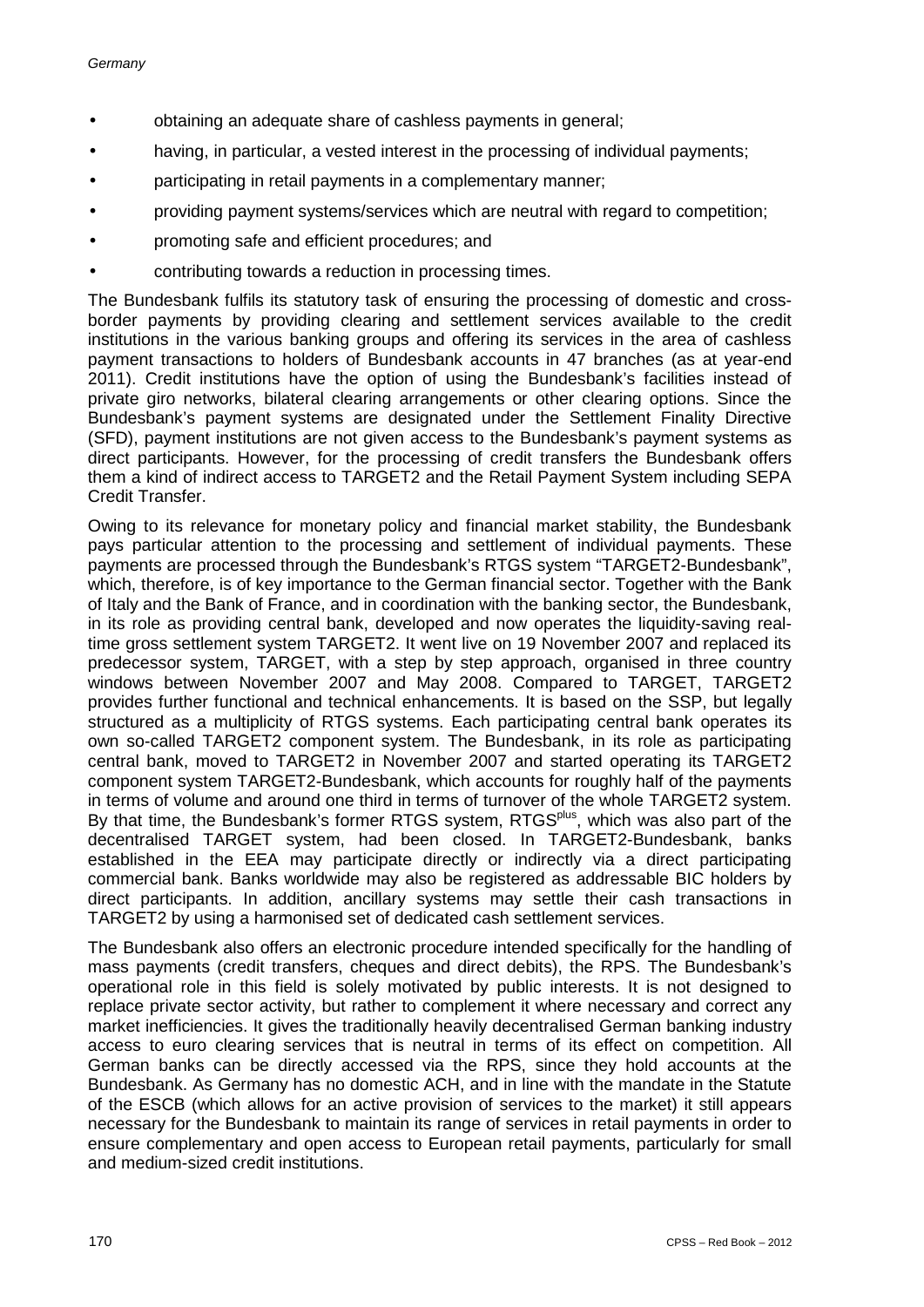In addition to its clearing systems TARGET2-Bundesbank and RPS, the Bundesbank operates the Customer Access Mechanism (CAM). The CAM provides access for non-banks to TARGET2 as well as the liquidity bridge for banks between their Bundesbank home accounts (held eg for minimum reserve purposes) and their TARGET2-Bundesbank accounts. In addition to this service, the CAM carries out the Bundesbank's correspondent banking service as regards the processing of euro and foreign currency payments. The service is provided to all account holders of the Bundesbank, ie to banks and non-banks. Additionally, the Bundesbank provides the cross-border payment service MASSE, which is particularly used for recurring payments, especially by the German government, eg pension payments in favour of beneficiaries outside Germany.

## *1.2.4 Settlement and account services*

A prerequisite for using the facilities offered by the Bundesbank for cashless payments is to keep a current account with the Bundesbank.<sup>1</sup> The Bundesbank primarily manages current accounts for banks, payment institutions and public authorities. In accordance with a decision by the Board of the Bundesbank on 31 December 2003, the Bundesbank closed the accounts held by corporates and left this activity exclusively in the hands of the private sector. Subject to authorisation from BaFin pursuant to Section 8 (1) of the ZAG, cash-intransit companies as a payment institution can also hold accounts. Apart from minimum reserve balances, current accounts held with the Bundesbank do not bear interest. In accordance with the cover principle laid down in the BBankG, payment orders are only executed if sufficient cover is available.

In order to avoid any delay in the processing of payments in the course of the day, credit institutions may overdraw their current account up to the amount of collateral existing within the framework of the marginal lending facility. Debit balances at the end of a business day (resulting from intraday credit granted by the Bundesbank) are not admissible and must therefore be settled by paying in the corresponding amounts using overnight facilities. In addition to the settlement of payments processed through the Bundesbank's payment systems, the accounts are also used for settling balances originating from clearing arrangements outside the Bundesbank, such as bilateral clearing (see also Section 1.3). Such settlement transactions are processed via TARGET2.

# *1.2.5 Pricing policy*

The pricing policy and the concrete pricing schemes for the Bundesbank's cashless payment services are laid down by the Executive Board of the Bundesbank. Actual pricing is generally based on the cost recovery principle. Furthermore, the Bundesbank supports efficient procedures, for example, by charging higher fees for paper-based orders.

#### *1.2.6 General Terms and Conditions*

The general provisions of the BGB and the German Commercial Code, as well as the various payment agreements concluded between the banking industry and the Bundesbank, also apply to the Bundesbank with regard to its role in operations. The relationship between the Bundesbank and the user of its services is described in the General Terms and Conditions.

Through its General Terms and Conditions, its processing procedures, its debit and credit conditions and pricing, the central bank controls the extent to which its cashless payment systems are used. In addition, by actively providing services of its own, it may exert a certain influence on the terms and conditions offered by payment service providers.

<sup>&</sup>lt;sup>1</sup> TARGET2-Bundesbank remote participants only require an RTGS account in TARGET2-Bundesbank.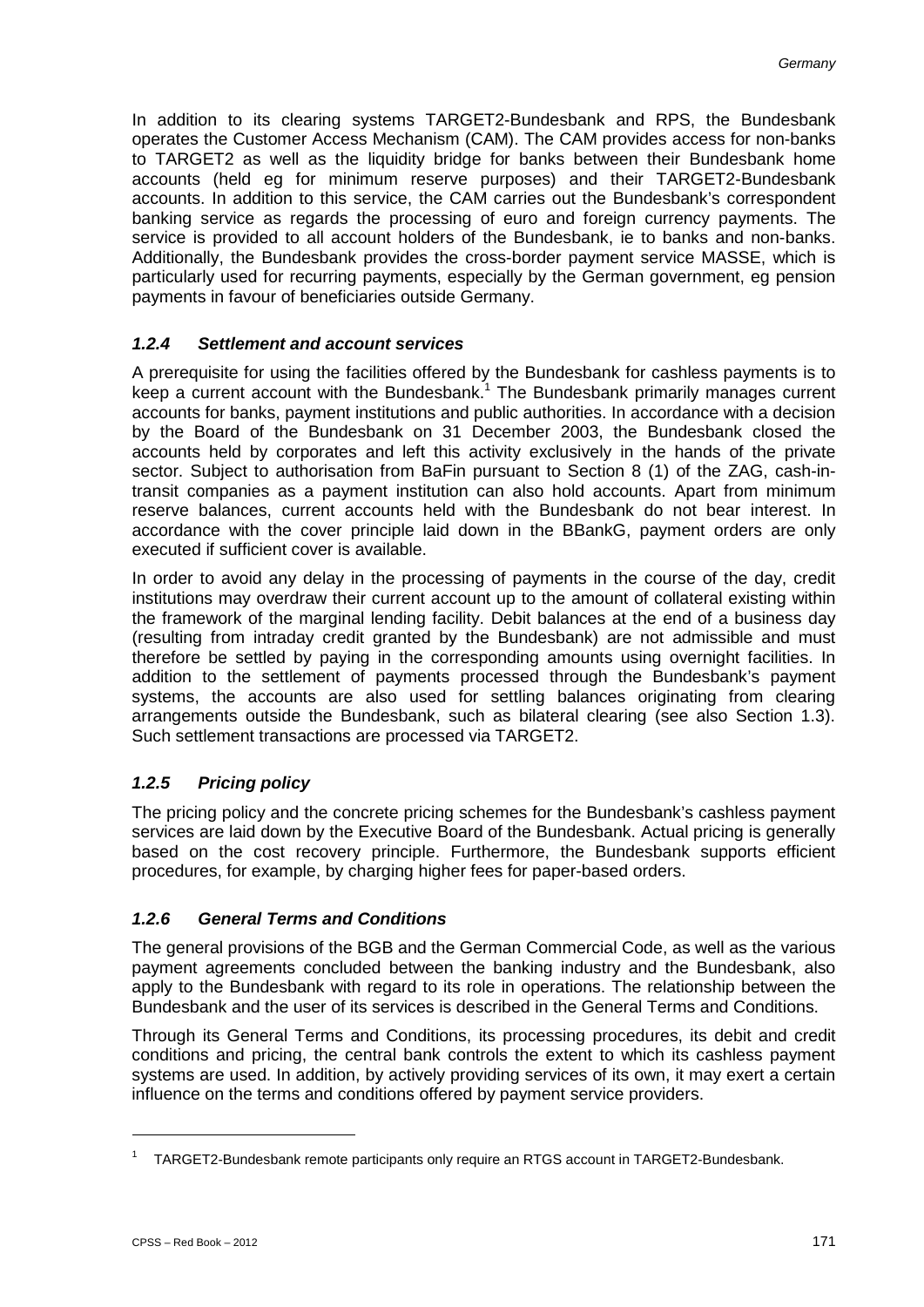# **1.3 The role of other private and public sector bodies**

Both payment service providers and the Bundesbank supply the economy and the public with cash and process cashless payments. At the end of 2009 payment service providers held a total of 95 million current accounts for non-banks. In addition, credit card companies process payments resulting from credit card transactions via their own networks.

In Germany there are, overall, 1,919 credit institutions with about 40,083 branches (as at end-2010). The predominant type of bank in Germany is the universal bank which is engaged in several or all types of financial business. In addition, there are specialised institutions including, for example, mortgage banks, building and loan associations, and the promotional KfW banking group. At the end of 2010 there were 11 payment institutions in Germany that were permitted to conduct payment services pursuant to the KWG before the transposition of the PSD into national law took place. Banks in Germany can be classified into three main groups – often referred to as the three-pillar structure of the German banking system: commercial banks, public sector savings banks and Landesbanken as well as cooperative banks.

The DK, which was formed as the umbrella organisation of the credit sector associations of the German banking industry, assumes an important role in German payments. The DK and the Bundesbank draw up various payment agreements, which are the most important basis for interbank payments. This also includes the creation of new technical standards and the adoption of existing standards (eg data formats). The agreed procedures and standards are binding for all credit institutions which are members of the associations forming the DK. Institutions which are not members of a credit sector association and payment institutions must accept the various agreements by specific contractual arrangement before taking part in the interbank clearing. The DK is also leading the implementation and migration efforts for SEPA in association with the Bundesbank.

# **2. Payment media used by non-banks**

# **2.1 Cash payments**

The euro is the currency used in Germany and was introduced on 1 January 1999. At that time it only existed as deposit money or as electronically stored units of value, with banknotes and coins continuing to be denominated in Deutsche Mark (DEM). Following its introduction as cash on 1 January 2002, euro banknotes and coins became legal tender in Germany, but there is no obligation to accept more than 50 coins or in the case of commemorative coins no more than EUR 200. Moreover, the Bundesbank still exchanges Deutsche Mark for euros.

Euro banknotes are available in seven denominations (EUR 5, 10, 20, 50, 100, 200 and 500) and coins in eight denominations (1, 2, 5, 10, 20 and 50 cents, EUR 1 and EUR 2). The German 1, 2 and 5 cent coins have an oak twig on the back, the other cent coins a picture of the Brandenburg Gate in Berlin, and the euro coins the federal eagle as the German heraldic animal. Furthermore, in 2006 the Ministry of Finance started to issue a series of EUR 2 commemorative coins with the same technical features as the normal EUR 2 coins in Germany. In addition, there are very small quantities of EUR 10 coins, although these are primarily for collectors and therefore rarely used in payment transactions.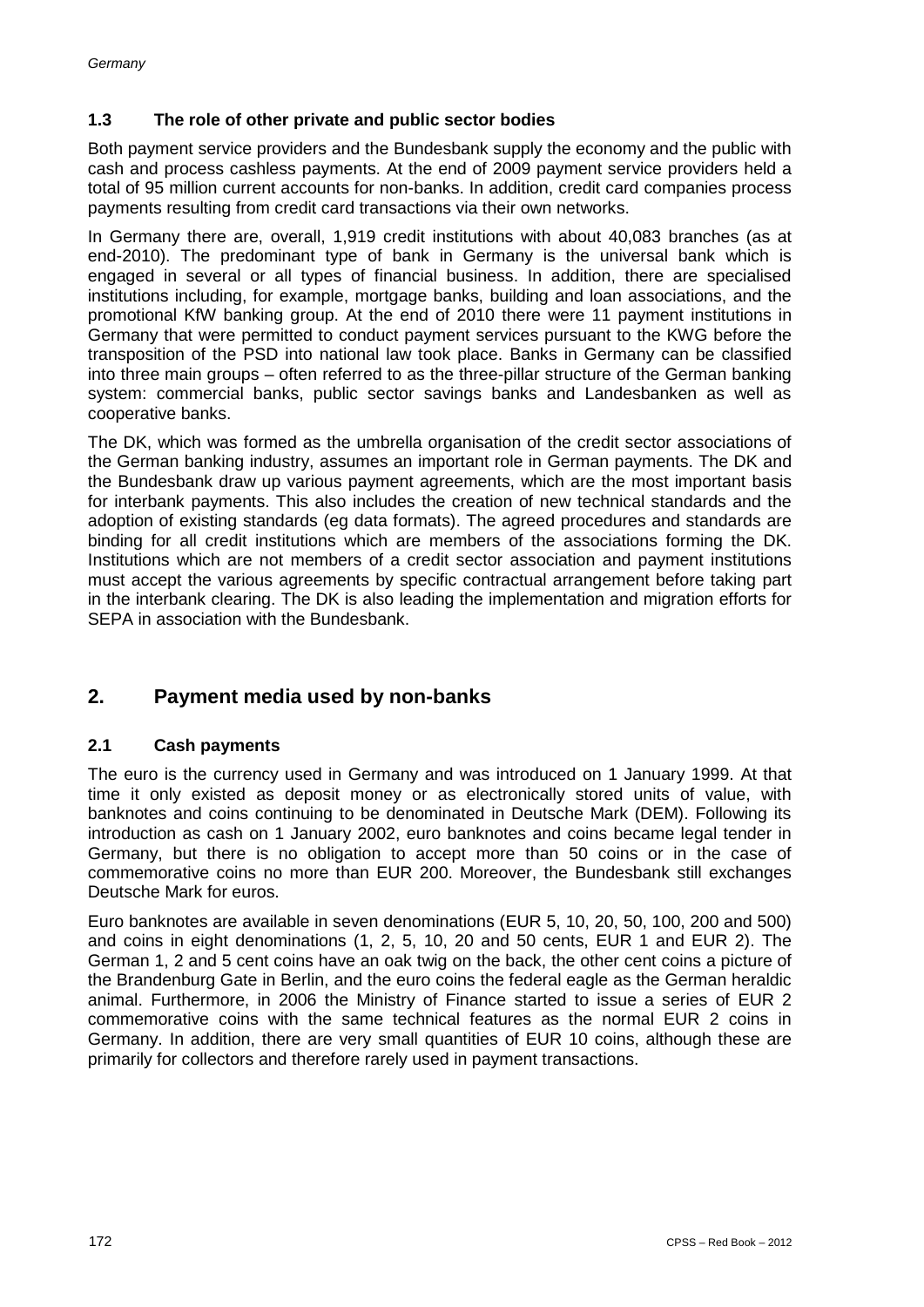Although the share of card-based payments is rising continuously, cash payments still accounted for 58.4%<sup>2</sup> of the total turnover at retailers in 2010.

#### **2.2 Non-cash payments**

#### *2.2.1 Non-cash payment instruments*

In Germany, cashless payments are mainly effected by means of direct debits (50.2% of the total number of cashless payment transactions in 2010) and credit transfers (33.9%). Card payments (except for e-money cards) account for around 15.5% of the total. The use of cheques has decreased continuously to 0.3%, and e-money payment transactions are still insignificant (less than 1%).

#### *2.2.1.1 Credit transfers*

In Germany, credit transfers have traditionally been the predominant form of payment transaction. However, their share of the total volume of payment transactions has decreased slightly in recent years, as more convenient payment instruments, especially direct debits, are being used for certain purposes (eg for the collection of identical payments due on a regular basis).

For payments recurring on a regular basis (eg rental payments), bank customers also have the possibility of providing their bank with instructions to set up a standing order; in this case the bank is then responsible for monitoring the timely execution of transfers (eg on the last day of the month).

In 2010 more than 5.8 billion credit transfers were processed by the German banking industry. Of these, 4.9 billion were submitted to banks by customers via a PC or terminal. As the number of internet-linked accounts increases in Germany and customers accept the use of internet and mobile infrastructure for accessing their banks, this number is expected to increase further. Moreover, customers who are willing to keep their account online may also profit from lower account administration charges.

In accordance with the Credit Transfer Agreement between the central associations of the German banking industry and the Bundesbank, every credit transfer is to be processed within the interbank relationship between credit institutions in a fully automated and paperless form. Thus, accepting institutions are obliged to convert credit transfers from a paper-based to a paperless form, ie to electronic files to be forwarded, to a very large extent, via data telecommunication or, in some cases, via data media.

In the light of the creation of SEPA, the SEPA Credit Transfer (see the descriptive Red Book chapter on the euro area) was introduced on 28 January 2008. More than 1,800 German banks have adhered to the SEPA Credit Transfer, so almost full reachability is ensured. Since its introduction, the use of the SEPA Credit Transfer has steadily increased; in the second half of 2010 it accounted for 0.8**%** of the total volume of credit transfers processed in Germany.

#### *2.2.1.2 Direct debits*

The direct debit, introduced by the German banking industry in 1963, has considerably simplified the collection of periodically payable monetary claims (subscriptions, fees, taxes, etc).

 $2^2$  Figures collected by the German Retail Institute (EHI) based on a data collection about the usage of payment instruments in the German retail sector (narrow sense, ie excluding car and mineral oil retail companies, pharmacies, mail order).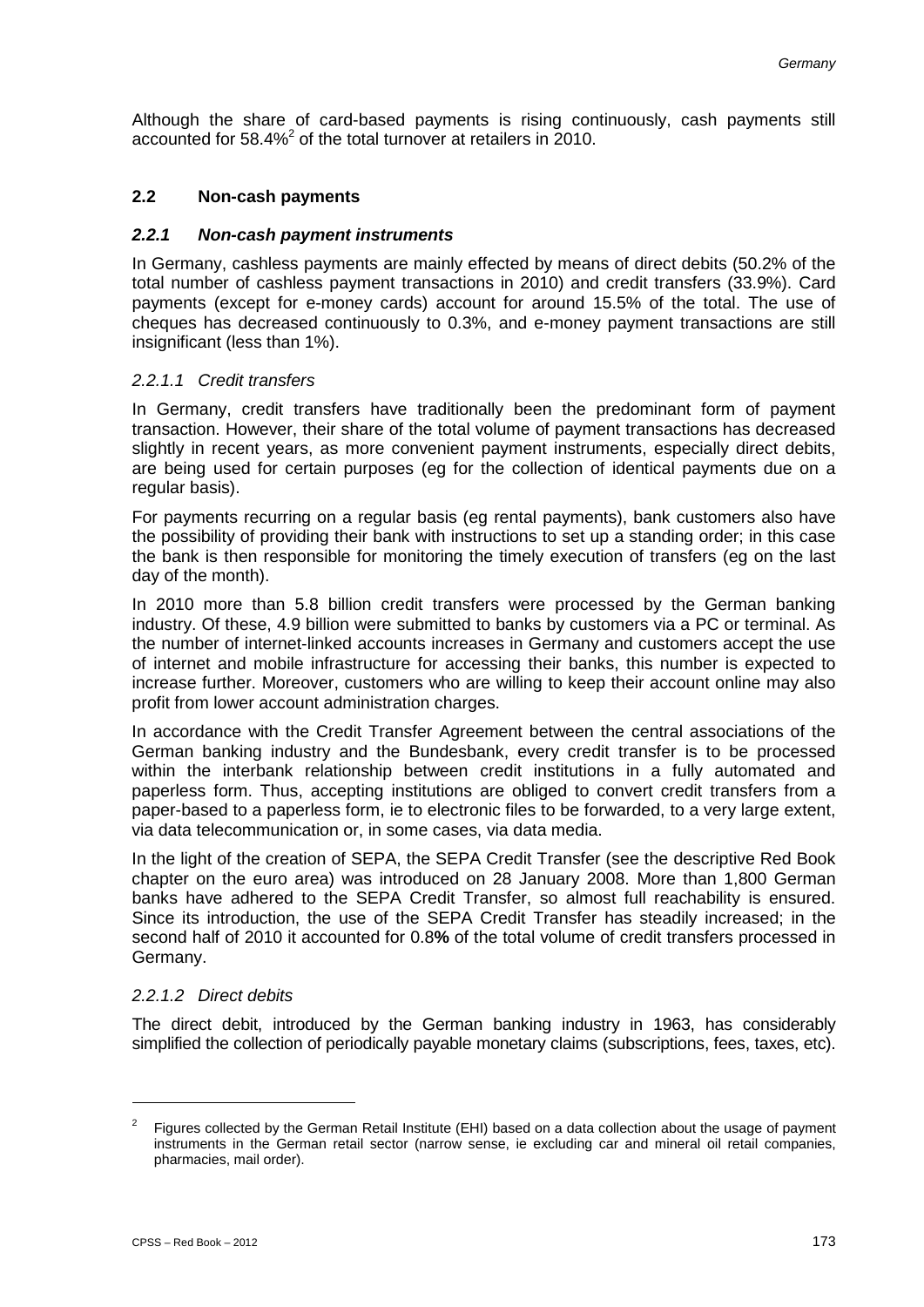In Germany the direct debit is the most widely used payment instrument. In 2010 as many as 8.4 billion direct debits were processed by the German banking industry.

Unlike credit transfers, direct debits are initiated by the payee, who thereby ensures that his/her claim on the payer is asserted on time. However, this presupposes that the payer preauthorises the payee to collect the payment (collection authorisation) or, by agreement with the payee, authorises his/her bank to debit his/her account in accordance with direct debit requests issued by that particular payee (debit authorisation).

In November 1993 the direct debit became the first payment instrument to be processed fully electronically between banks as part of the general conversion obligation introduced on the basis of the Direct Debit Agreement. Since then it has been handled in a wholly paperless form for interbank transactions.

On 2 November 2009 the SEPA Direct Debit (see the descriptive Red Book chapter on the euro area) was launched in Germany. Currently, around 1.700 German banks have signed the corresponding EPC adherence agreements. However, the use of the SEPA Direct Debit procedures is still insignificant.

#### *2.2.1.3 Cheques*

With the trend towards paperless payment processing and on account of the increase in more efficient debit card payments, the importance of the cheque is steadily decreasing. In 2010, in terms of volume it accounted for a mere 0.3% of all cashless transactions, and in terms of value just 0.4%.

Under the German Cheques Act, the drawee bank may not certify a cheque in such a way as to signify that it undertakes to honour it. The purpose of this prohibition is to prevent cheques acquiring a function similar to that of banknotes. An exception is made for cheques drawn on the Bundesbank. Where requested by an issuer with sufficient cover, the Bundesbank will certify such cheques. The liability arising from the certification lapses if the cheque is not presented for payment within eight days of the date on which it is drawn.

With the automation of cashless payment transactions, the fact that a cheque needs to be physically presented (payable at sight) has proved to be one of its key disadvantages. However, in 1985 the DK and the Bundesbank agreed on a paperless cheque collection procedure (formerly called the BSE Agreement, now part of the Cheque Agreement).The paperless cheque collection procedure (BSE procedure) is used solely for cheques for less than EUR 6,000 owing to the inherent risk stemming from not physically presenting the cheque. Under this procedure, the countervalue of truncated cheques is collected in paperless form; the original cheque does not need to be presented. In principle, the first collecting institution is responsible for truncating the cheque data into electronic data records. It should also examine these cheques for compliance with formal and legal requirements. Credit institutions can collect the countervalues of BSE cheques either through the Bundesbank's RPS or through other channels, eg their own giro networks.

The DK and the Bundesbank have modernised and simplified the collection procedure for large-value cheques (ie for an amount of EUR 6,000 or more as well as other collection items which do not meet the BSE criteria). On 3 September 2007 the former large-value cheque collection procedure with separate presentation of the original cheque (GSE procedure) was replaced by the image-based cheque collection procedure (ISE). In ISE the paper-based cheque is replaced by an electronic image of the cheque, which is submitted together with the associated payment transaction to the Bundesbank as the clearing house according to Article 31 of the Cheques Act. The ISE significantly reduced the costs and also the time required for collection.

The German Ministry of Justice (Bundesministerium der Justiz) established the legal requirement for the ISE method with the amendment to the Regulation concerning clearing houses for cheque payments (Abrechnungsstellenverordnung) in October 2005. This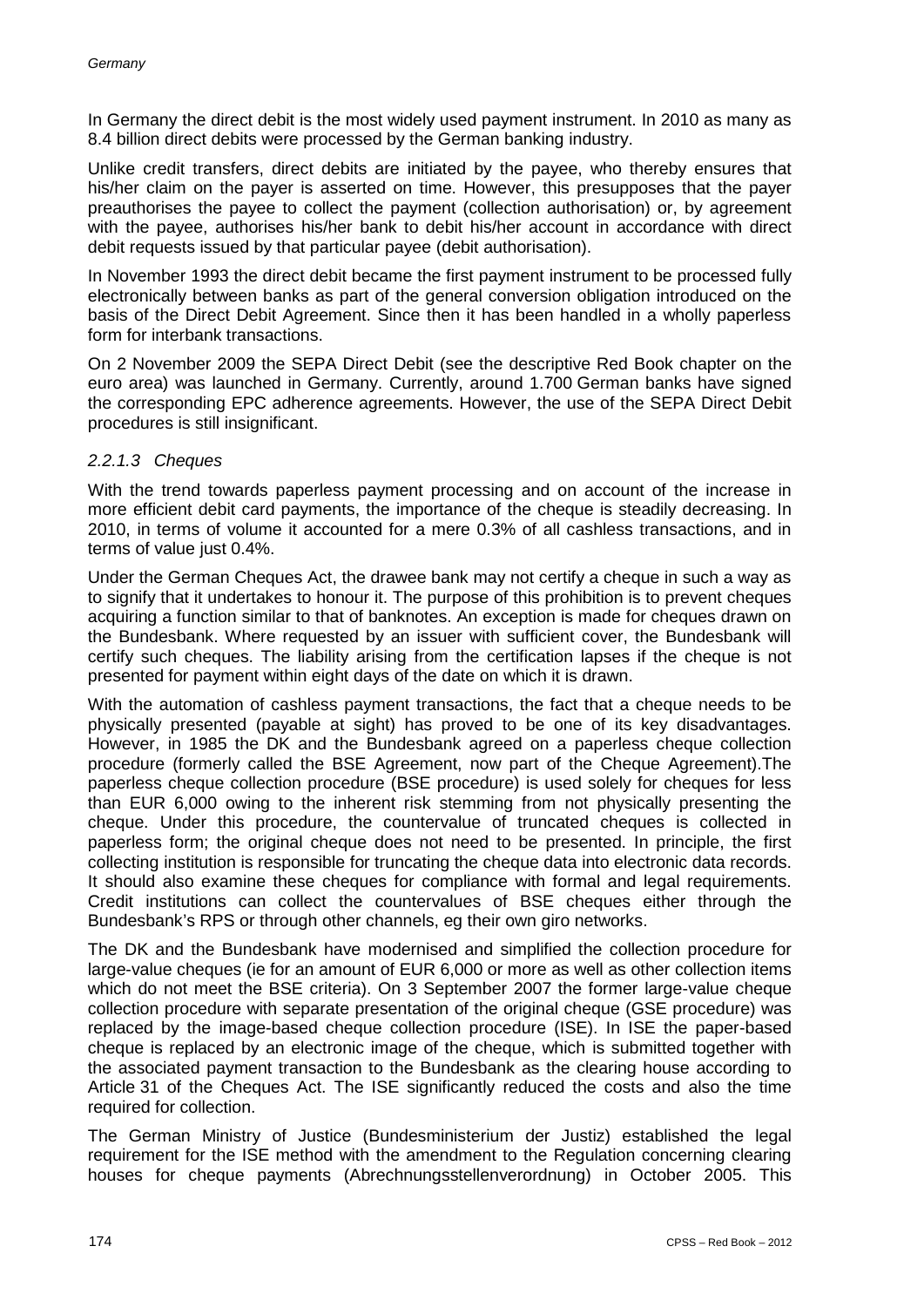equates the submission to the clearing house of an electronic image that displays the entire front and reverse of a cheque with submission of the original cheque. The Bundesbank forwards the image and clearing data record of a correctly submitted cheque to the relevant credit institution, which then checks the image to decide whether the cheque should be honoured. Settlement reversals for cheques that were not honoured must also be cleared by the Bundesbank, which issues a declaration within the meaning of Article 40(3) of the Cheques Act to determine that the cheque has been delivered in due time and has not been paid. The Bundesbank delivers this declaration to the cheque submitter, upon request, so that cheque proceedings can be held.

#### *2.2.1.4 Payment cards*

The use of cards at retailers is increasing steadily. Debit card payments accounted for approximately 20.2%, credit card payments for 5.2% and payments via the electronic direct debit system (ELV) for 12.3% of the total turnover at retailers in 2010. $^3$ 

#### *Debit cards*

Debit cards are usually issued by banks to the cardholder in combination with an account opening. In general, they can be used for withdrawals at cash dispensers of the issuing bank or at other banks, and for making cashless payments at point-of-sale terminals (in shops, at vending machines etc). Furthermore, they can be employed at banks' self-service terminals (eg to initiate credit transfers) and statement printers. The number of these cards has grown rapidly over the past decade. Today, more than 102 million cards have been issued in Germany with a population of approximately 82 million.

For the cards described above, the German banking community in 2007 introduced the brand name "girocard", which is the superordinate and neutral umbrella brand for both debit schemes, electronic cash (POS) and the German ATM System (Deutsches Geldautomaten-System – DGS, see Section 2.2.2). It guarantees the secure and easy use of debit cards using a PIN. The intention of the new branding was not only to simplify recognition of the scheme but also to facilitate the international acceptance of German debit cards in the SEPA region. To enable customers to make cross-border transactions, girocards are generally co-branded with one of the international debit card schemes Maestro or V-Pay.

The migration to chip technology that took place in the course of SEPA also allows for offline authorisation of guaranteed card payments. In addition, most girocards today also feature the chip-based e-money function GeldKarte established by the DK.

A new type of debit card is the loyalty card with a payment function. The major difference is that such cards are not issued by a customer's account holding bank under the girocard brand but by a loyalty programme in cooperation with a chosen bank. Customers have to indicate a reference bank account from which all card transactions will be deducted, so that no extra account has to be opened in conjunction with this card. The market share of these decoupled debit cards is, however, comparatively low.

There is no special system for the clearing and settlement of electronic cash transactions with banks. The respective payments are processed using the same standards and infrastructures as for direct debits.

#### *Girocard – electronic cash*

In February 1990 the banking sector drew up an agreement on an interbank system of cashless payments at automatic cashpoints (electronic cash). The system was introduced to

<sup>&</sup>lt;sup>3</sup> Figures collected by the German Retail Institute (EHI).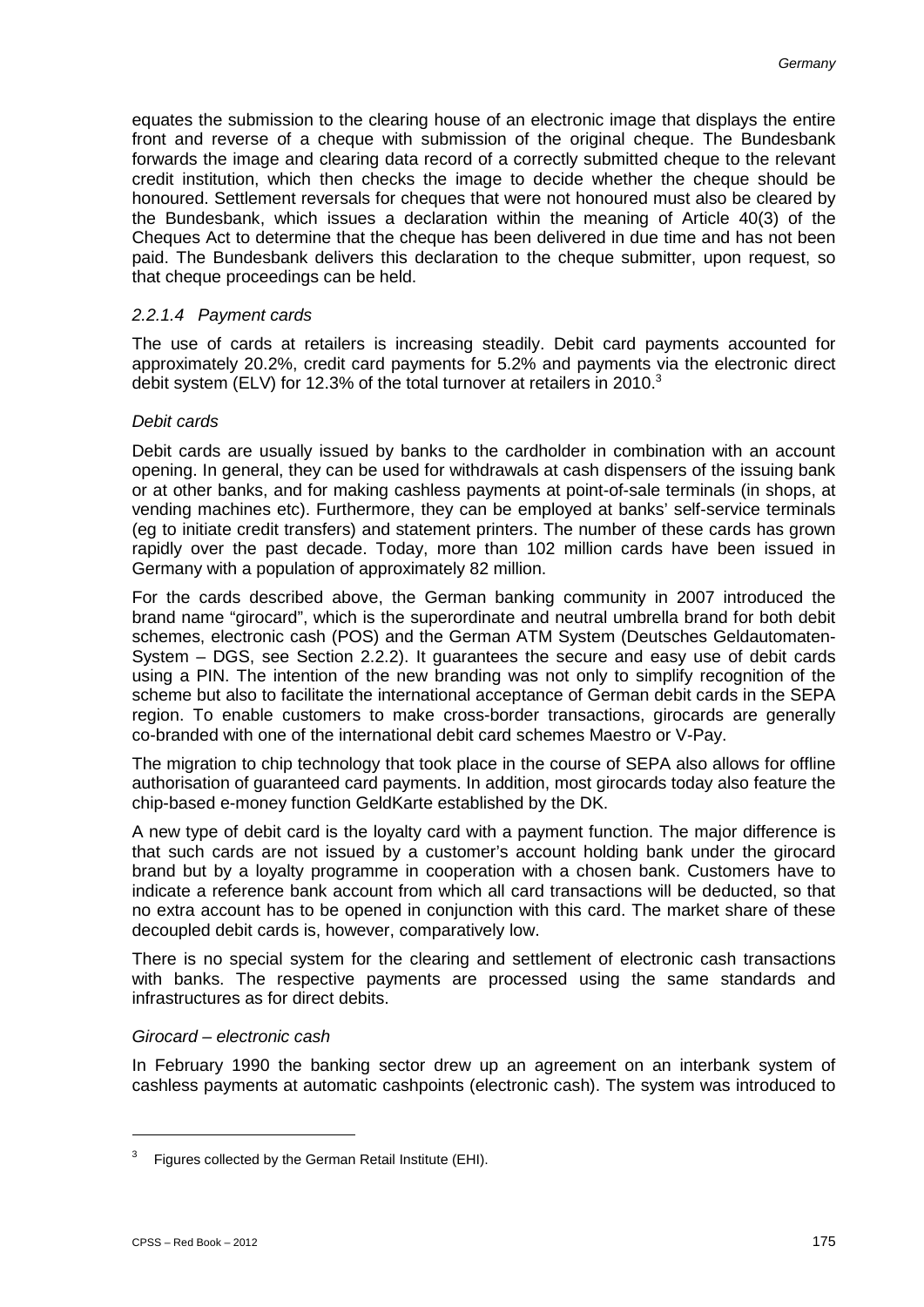the market in 1991. Under the electronic cash system, cardholders can pay for goods and services by debiting their accounts at the corresponding acceptance points using cards issued by the German banking sector and the matching, confidential PIN. Once customers have entered their PIN, an authorisation request is directed to the authorisation centre of the issuing bank through the network operator. The authorisation centre checks the confidential PIN, the credit balance and/or credit line and whether the card is listed in a blocking file. If the answer is positive, the card-issuing bank guarantees the merchant payment of the amount requested. A charge of 0.3% of turnover (minimum EUR 0.08) is levied on merchants for these transactions. However, in light of negotiations between certain retailers and the banking community, there has recently been a tendency towards lower fees.

In 2010 electronic cash reached 1,926 million transactions according to the DK. The banking industry expects a further increase in the use of electronic cash owing to the high level of security and the guaranteed execution of payments at the point of sale.

A further variant of the electronic cash scheme is the electronic cash offline system, which was designed in cooperation with the banking industry and is based on chip technology, allowing for the offline authorisation of transactions. Here, the PIN entered in the course of a transaction is validated in the card's chip. Issuing banks may determine optional limits stored in the chip up to which offline authorisation is acceptable. The first limit relates to the maximum time period and the second to the maximum aggregated value of transactions without online authorisation. For their decision on using one or both of these limits the issuing banks will mainly take into consideration their own risk assessment and the costs related to online authorisations.

Currently, the electronic cash system is working to adapt to the SEPA. Furthermore, since September 2005 the DK has offered electronic cash for Europe-wide issuing and acquiring. Electronic cash has joined the "EAPS initiative" in order to establish an interlinking between national debit card schemes in Europe.

#### *Electronic direct debit system*

Independently of banks' electronic cash debit scheme and without involving the banking sector, the retail industry has developed the electronic direct debit system (ELV) as an alternative for payments by debit card. ELV builds on the availability of the customer's bank data on the bank card's magnetic stripe. These data are read out at the POS terminal and used to generate a direct debit, which the customer mandates by a signature. A major advantage for the retailer in the ELV system is that no scheme-related fees are due for such payments. However, there is a risk of a financial loss for the merchant because direct debits might be returned on account of a refusal, a lack of cover, or possibly because the card has been blocked. These risks are basically borne solely by the retail outlet as ELV does not provide a payment guarantee. For an extra fee, service providers offer insurance for merchants to mitigate the risk of financial losses.

#### *Credit cards*

The usage of credit cards<sup>4</sup> has increased over the past few years, but still remains significantly lower than that of debit cards. The number of credit cards issued by banks and licensed by the major card organisations (MasterCard and Visa) grew from approximately 24.2 million at the end of 2009 to 25.3 million at the end of 2010. At the same time, the

In Germany, the term Kreditkarte is used for both charge cards and credit cards. Most of the cards referred to as credit cards in this text offer no possibility of obtaining credit. Periodical unit invoices have to be settled immediately on receipt. Thus, these cards are generally designated as deferred charge cards.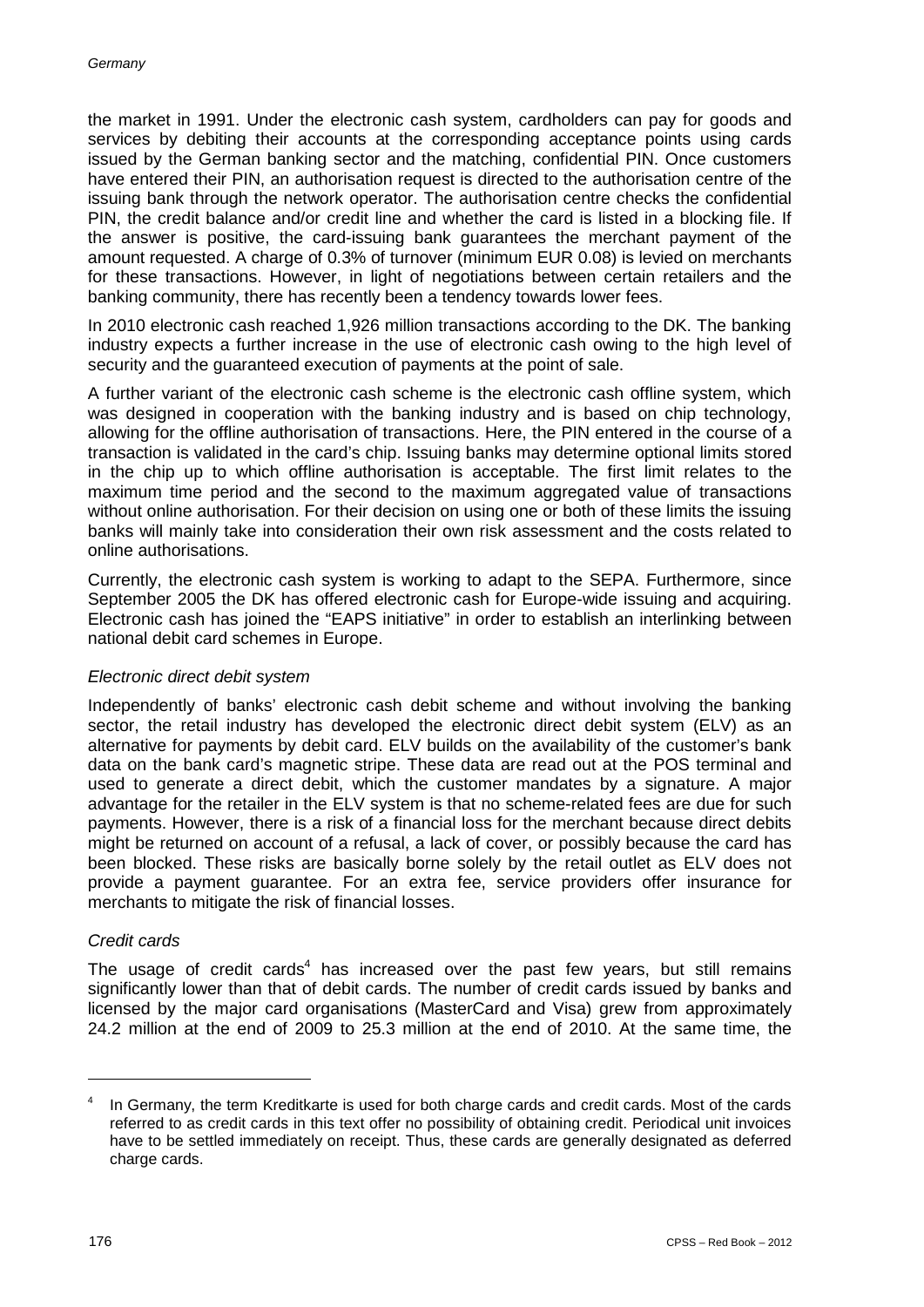number of acceptance points (especially in the retail sector, e-commerce and the hotel business) has also increased. In 2010 the value of credit card payments made by German cardholders amounted to a total of roughly EUR 44 billion.

Notwithstanding the upward trend in the usage of credit cards, their relevance is still limited compared to other payment instruments, eg debit cards. Owing to the commission charges, which are calculated based on the total amount of the bill and payable by the merchant, credit cards are not always popular in the retail trade. Debit cards, issued by banks and available to nearly all customers, provide retailers a less costly alternative to credit cards. Thus, the use of credit cards tends to be restricted to more upmarket retail outlets.

#### *Prepaid cards*

Among the multifunctional prepaid card products in Germany, only the GeldKarte system of the DK has so far achieved any significance in terms of use and the number of points of acceptance.

GeldKarte is a chip-based, prepaid rechargeable electronic purse scheme operated by the DK. It has, since its introduction in 1996, shown a slow but steady rise in points of acceptance (about 600,000 acceptance points $5$ ) and in use (5.5 million recharging transactions in 2010). At the beginning of 2011 around 88 million cards with the GeldKarte feature had been issued, not all of them, however, being actively used. The GeldKarte function is currently integrated into more than 96% of debit cards with the girocard brand issued by the participating credit institutions. Furthermore, the GeldKarte function is also supported by a small number of white cards, which are not linked to a bank account. The range of acceptance points is diverse. The most important acceptance points are public transport ticket machines, parking ticket machines and vending machines for cigarettes. The average value per transaction has decreased, to around EUR 3.02 in 2010.

To increase the still low transaction volumes, the GeldKarte chip was equipped with additional features such as age verification and contactless technology. The age verification via GeldKarte is now mandatory at cigarette vending machines in Germany. A first pilot of the upgraded contactless GeldKarte was introduced in 2009.

Other prepaid payment services have been introduced based on eg scratch-cards (Paysafecard, Deutsche Telekom Micromoney) and also on existing debit and credit card products. These cards might also be offered as gift cards or as an electronic form of traveller's cheques etc.

#### *Retailer cards*

Retailer cards with a payment function, which are issued by some major stores with the aim of increasing customer loyalty, are now competing with traditional credit cards. With the largest issuer in Germany, the use of retailer cards is free of charge. Cardholders can usually take advantage of a payment period of between one and two months or pay in instalments. At present, there are around 10 million $<sup>6</sup>$  retailer cards with payment functions in circulation.</sup> Retailer cards provide the retail trade with exact information on customers and their purchasing profiles.

<u>.</u>

<sup>&</sup>lt;sup>5</sup> Figures for GeldKarte collected by EURO Kartensysteme GmbH.

 $6$  Figures are collected by PaySys GmbH.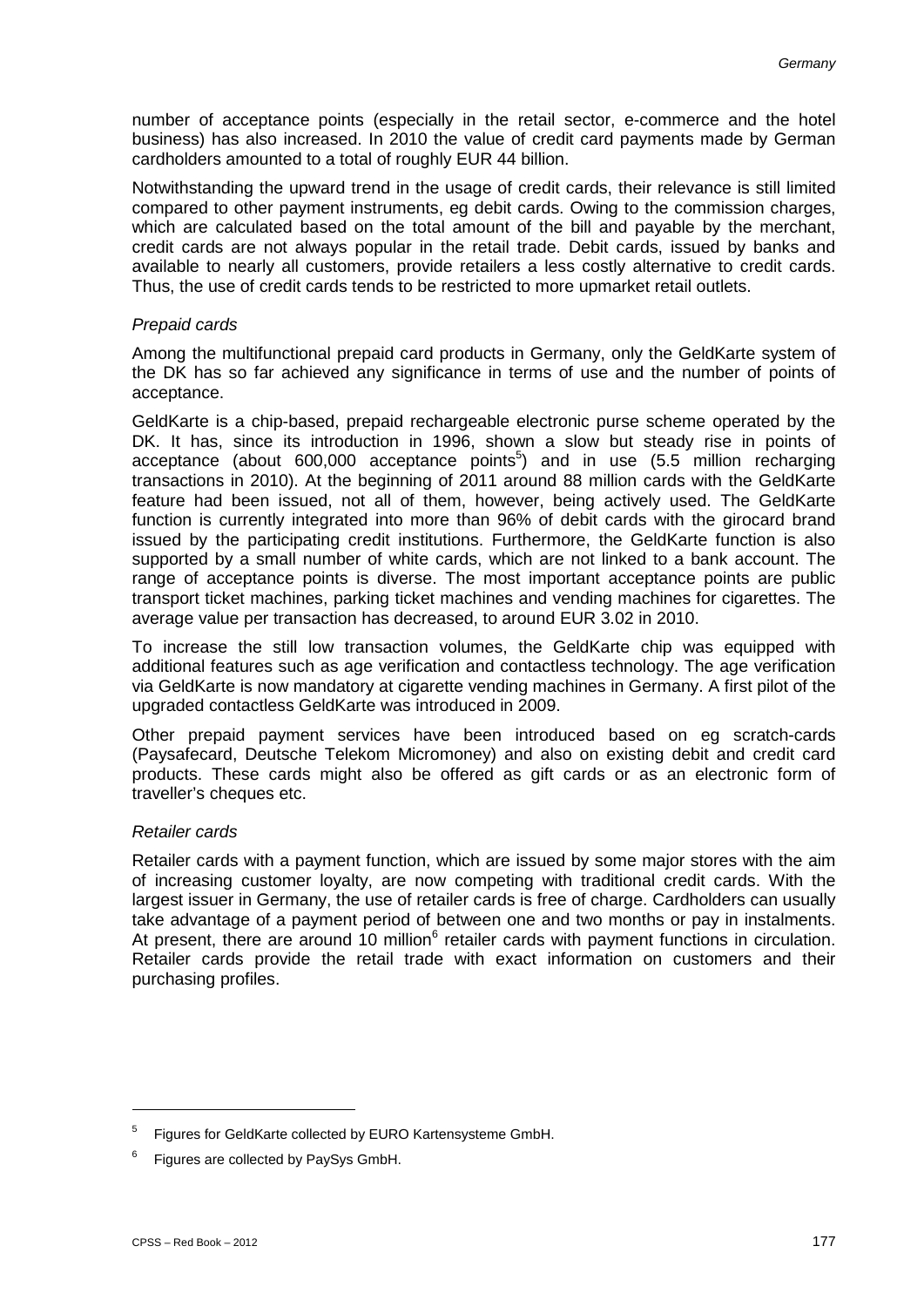#### *2.2.1.5 Innovative payment procedures*

#### *Online banking-based internet payments*

The number of internet/PC-linked overnight deposit accounts in Germany has grown further, to around 45 million (or 48% of the total) at end-2010. The number of online credit transfers in 2010 amounted to 12.5% of all payment transactions (15.9% of the total value of transactions). Based on the widespread acceptance of online banking, German credit institutions launched an internet payment service called giropay in 2006. When customers choose to pay for their online purchases via giropay they are directed from a retailer's website to their own bank's internet banking domain. After logging into their account with account number and PIN, giropay automatically presents a remittance slip filled in with all relevant transaction information, so that the customer simply needs to confirm the transaction by means of the usual authorisation procedure. The payment is immediately guaranteed to the retailer. The use of giropay has been growing steadily over recent years.

#### *Other internet payment services*

The strong growth of e-commerce during the last decade has motivated various new payment services on the internet. Most of these services have evolved in relation to the payment of online merchants. In Germany two basic types can be distinguished. The first model requires a registration of potential users. Some of these services assign customers their own personal account. To use this account customers first have to load it with funds which is usually possible via common payment methods such as credit transfers or card payments. The funds stored on the customer's account can be used not only for person-tobusiness but also for person-to-person payments. A variant of this model does not include a personal (prepaid) account, as the users only need to lodge their chosen payment method and data (eg data of bank account, credit card number, etc) with the provider. The service provider will use these data to collect the funds from the customer according to the payments the latter initiated via the service. Prominent examples of such services are eg PayPal, ClickandBuy and moneybookers.

The second model does not require a registration and users therefore remain anonymous vis-à-vis the payment service. Customers have to buy prepaid value in the respective schemes and will receive an e-voucher, a virtual card or a physical card in return. These usually hold a PIN number that is required for the initiation of payments via the internet. Two examples for this kind of service are the Paysafecard and MicroMoney.

Although the services described enjoy a growing popularity among German customers, their practical relevance is still limited. This is mainly because even in the online environment people tend to prefer established payment instruments like direct debits, credit transfers or credit cards.

#### *Cumulative collection procedures*

Apart from payments on the internet, innovative payment services have also evolved in relation to mobile commerce, ie the download of mobile content such as ring tones or video clips. These services can be purchased just by dialling a specific telephone number. The fees amount to only a few euros and hence fall into the micropayments domain. Because telecommunication companies already have an established customer relationship and the necessary billing solutions, they have also developed procedures for paying for mobile content. Depending on the customer's individual contract with the telecommunication company, the countervalue might be charged in different ways: in the case of a prepaid account it will be deducted from the preloaded funds on the customer account, and in the case of a post-paid contract the service charge is added to the regular telephone bill and collected via direct debit accordingly. As a result, virtually all mobile phone users in Germany can use these services spontaneously and without any further registration requirements.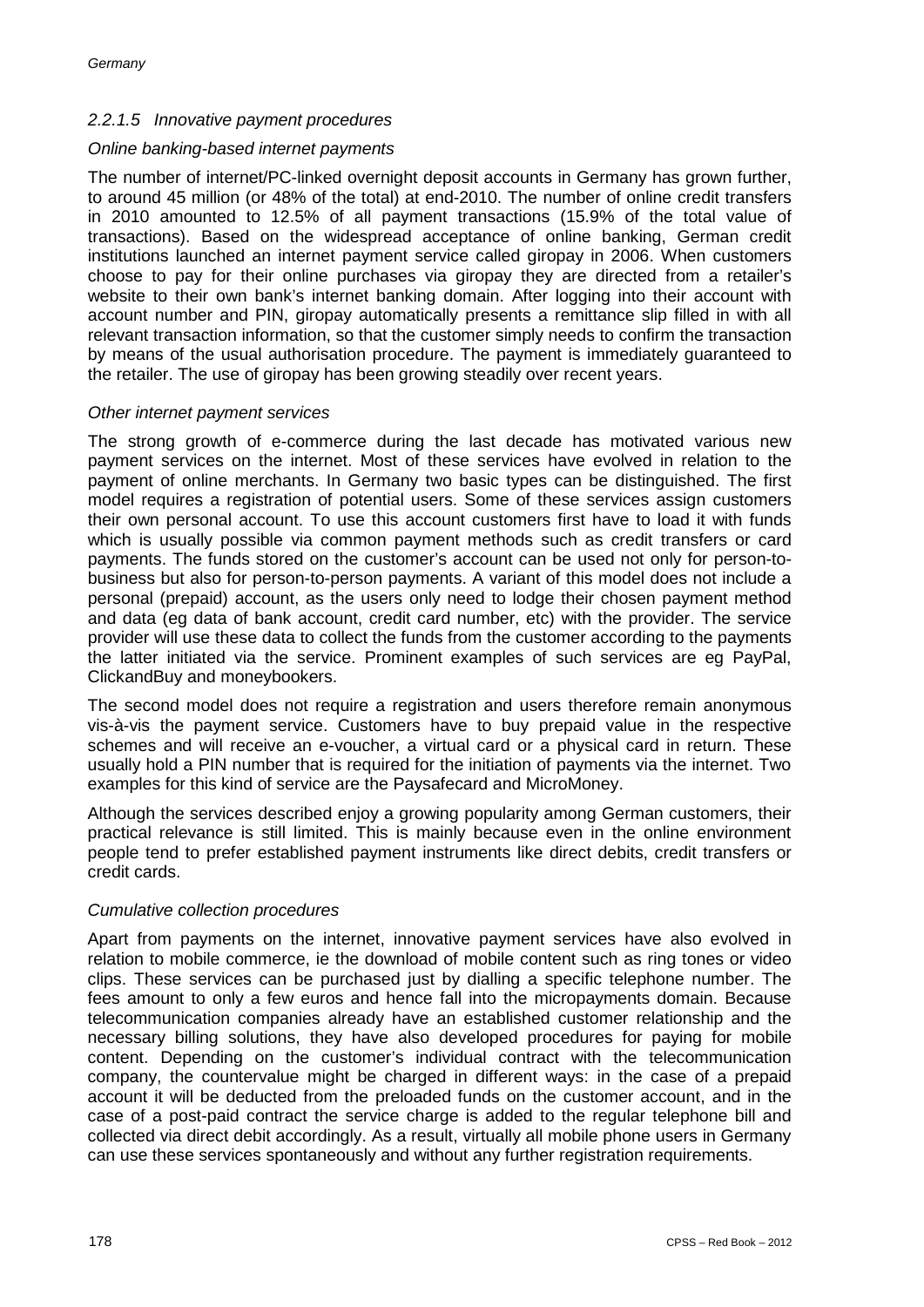## *2.2.1.6 Mobile payments*

Mobile payments so far only play a minor role in the Germany. Several initiatives have emerged in recent years, but many of these have ceased operation in the meantime. The lack of success owes to a number of reasons related to both the German payments market and the innovations themselves. A basic characteristic of the German payments market is that almost all people hold a bank account and thereby have access to the well established and efficient payment landscape in Germany. As regards the mobile payment services, many initiatives failed because they did not offer customers additional benefits such as increased usability and comfort. Closely related to his, the initiatives did not succeed in reaching a critical mass of acceptance points. Thus usage remained restricted to some niche scenarios and customer attention rather limited.

Nevertheless, a small number of mobile payment solutions for various purposes are offered or under development. The largest German railway operator Deutsche Bahn AG, for example, runs a pilot for a mobile ticketing service, which builds on near field communication (NFC) technology and should become fully operational in 2011–12. The three major mobile network operators in Germany, Vodafone, O2 and Deutsche Telekom, jointly offer a mobile payment service usable for payments related to e-commerce. And finally, a number of municipalities in Germany have implemented mobile parking services.

Despite the fact that no significant usage exists so far, the increasing performance of mobile phones, particularly smartphones, and communication infrastructures are a promising basis for new convenient services offerings and a wider acceptance among customers.

# *2.2.2 Non-cash payment terminals*

# *2.2.2.1 German ATM System (Deutsches Geldautomaten-System – DGS)*

The DGS of the German banking industry offers customers of participating banks and savings banks the possibility to obtain cash up to a certain limit from approximately 60,000 cash dispensers nationwide (as of end-2010) using debit or credit cards in combination with a PIN. For all transactions at cash dispensers, an online connection to the authorisation centre of the issuing bank is established and a block and limit check is made in order to prevent fraudulent or other inadmissible withdrawals. Settlement of the transactions at cash dispensers is effected using the technical standards and infrastructures for direct debits.

Currently, the ATMs of the German banking industry are being upgraded step by step from magnetic stripe to EMV chip application as the preferred execution method. Fees for ATM withdrawals depend mainly on who is the owner of the ATM and who is the issuer of the card. Usually, banks do not charge their own customers any fees for the usage of their ATMs. If, however, the cardholder does not have an account with the bank operating the ATM concerned, the bank will most likely levy a fee for cash withdrawal. This fee has to be made transparent to the customer, so that the withdrawal procedure can be interrupted if the customer regards the fee as excessive. In order to extend the possibility for customers to obtain cash without incurring costs, banks in Germany have established four ATM networks within the DGS. The members of each network have agreed not to charge any fees to customers of banks in the same network.

#### *2.2.2.2 Terminals of the electronic cash system*

The DK – as the manager of the electronic cash scheme – licenses the network operators permitted to process the card transactions in the scheme and also approves the eligible terminals according to specific functional and security requirements. The licensed network operators are responsible for the installation of the electronic cash terminals with merchants, for their connection to the banking industry's authorisation centres for the electronic cash system, and for the technical support. Currently, 20 network operators are approved by the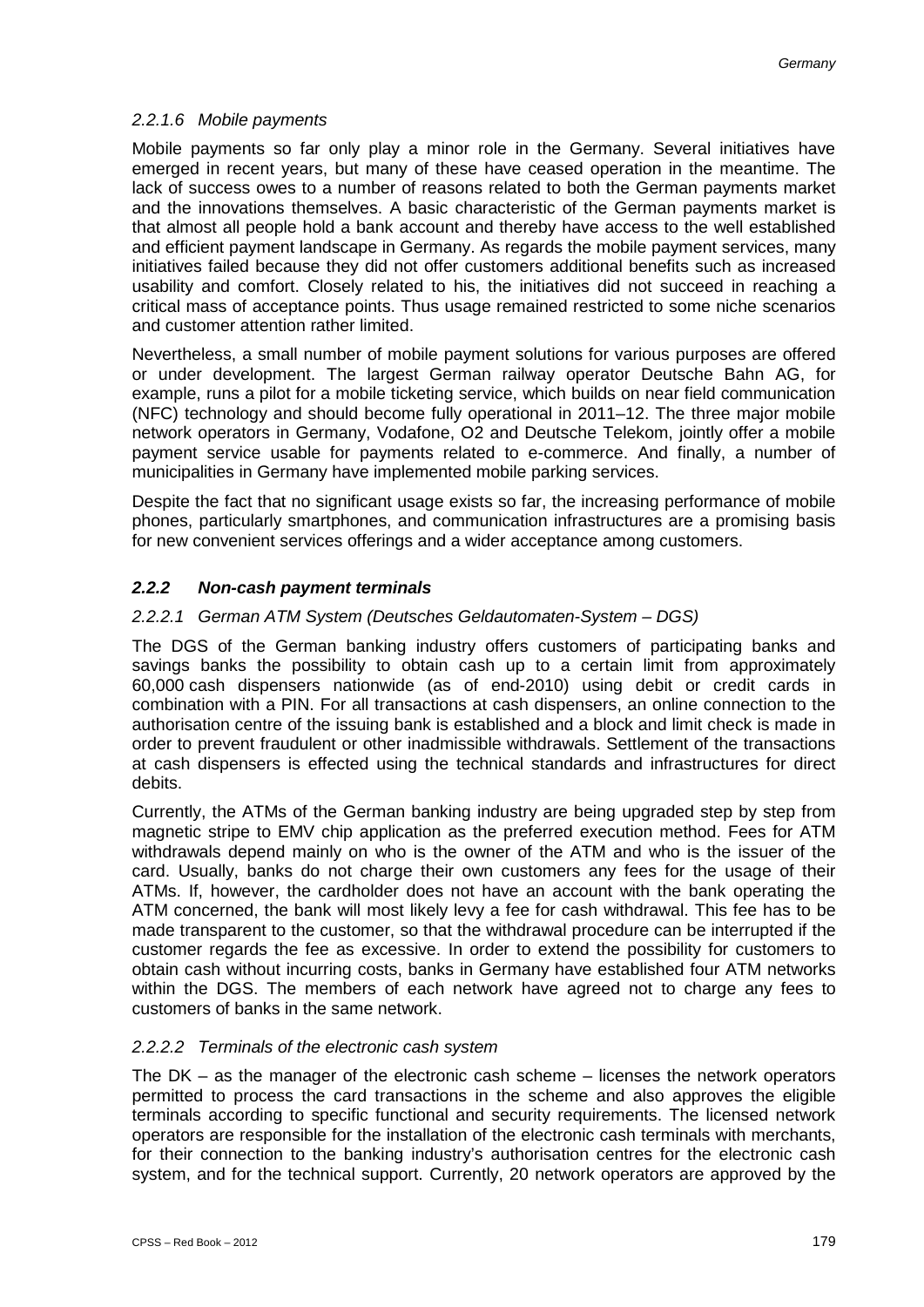DK. By the end of 2010, following a continuous increase, more than 670,000 POS terminals had been installed – mainly in petrol stations and retail outlets.

#### *2.2.2.3 Cash Back*

With the transposition of the PSD into national law, German retailers are now able to offer payouts in cash to their customers, without receiving a dedicated permission from BaFin. Currently, two big German supermarket chains have introduced this service as an alternative to cash withdrawals at ATMs. However, in order to ensure that customers do not exclusively use the Cash Back service, it is usually only provided under certain conditions, eg a purchase of goods for a fixed minimum sum. Although it is left to the retailer to charge fees for this service, it is in most cases free of charge for customers.

# **3. Payment systems (funds transfer systems)**

#### **3.1 General overview**

In addition to TARGET2-Bundesbank, the Bundesbank operates a retail payment system for the clearing and settlement of both domestic and SEPA payments transactions.

#### **3.2 Large-value payment systems**

#### *3.2.1 TARGET2*

#### *3.2.1.1 Institutional framework*

The second generation of the Eurosystem's real-time gross settlement system for payments in euros with settlement in central bank money, TARGET2 (Trans-European Automated Real-time Gross settlement Express Transfer), was introduced in 2007. It replaced its predecessor system TARGET and in Germany the domestic system RTGS<sup>plus</sup>. While TARGET2 is based on a single technical platform, it is legally structured as a multiplicity of RTGS systems, and each participating central bank operates its own so-called TARGET2 component system. TARGET2-Bundesbank is the Bundesbank's TARGET2 component system. As the TARGET2 service is harmonised for all central banks (see the descriptive Red Book chapter on the euro area), in this chapter we will focus only on aspects of the Bundesbank's part of the TARGET2 system.

#### *3.2.1.2 Participation*

At the end of December 2011, 241 direct participants held accounts in TARGET2- Bundesbank. Via these direct participants, roughly 17,900 further institutions worldwide were addressable. This number represents around one third of all addressable institutions in TARGET2.

As in previous years, in 2011 TARGET2-Bundesbank was the biggest TARGET2 component system of the TARGET2 single shared platform. In terms of volume, the share amounts to roughly 50%, and in terms of value around one third.

#### *3.2.1.3 Types of transactions*

TARGET2-Bundesbank processes domestic and cross-border euro payments between credit institutions located in Germany, but also those located abroad (eg the United Kingdom, Sweden).

In addition, different ancillary systems are connected to TARGET2-Bundesbank in order to settle the cash leg of their business. Amongst these systems is one of the biggest securities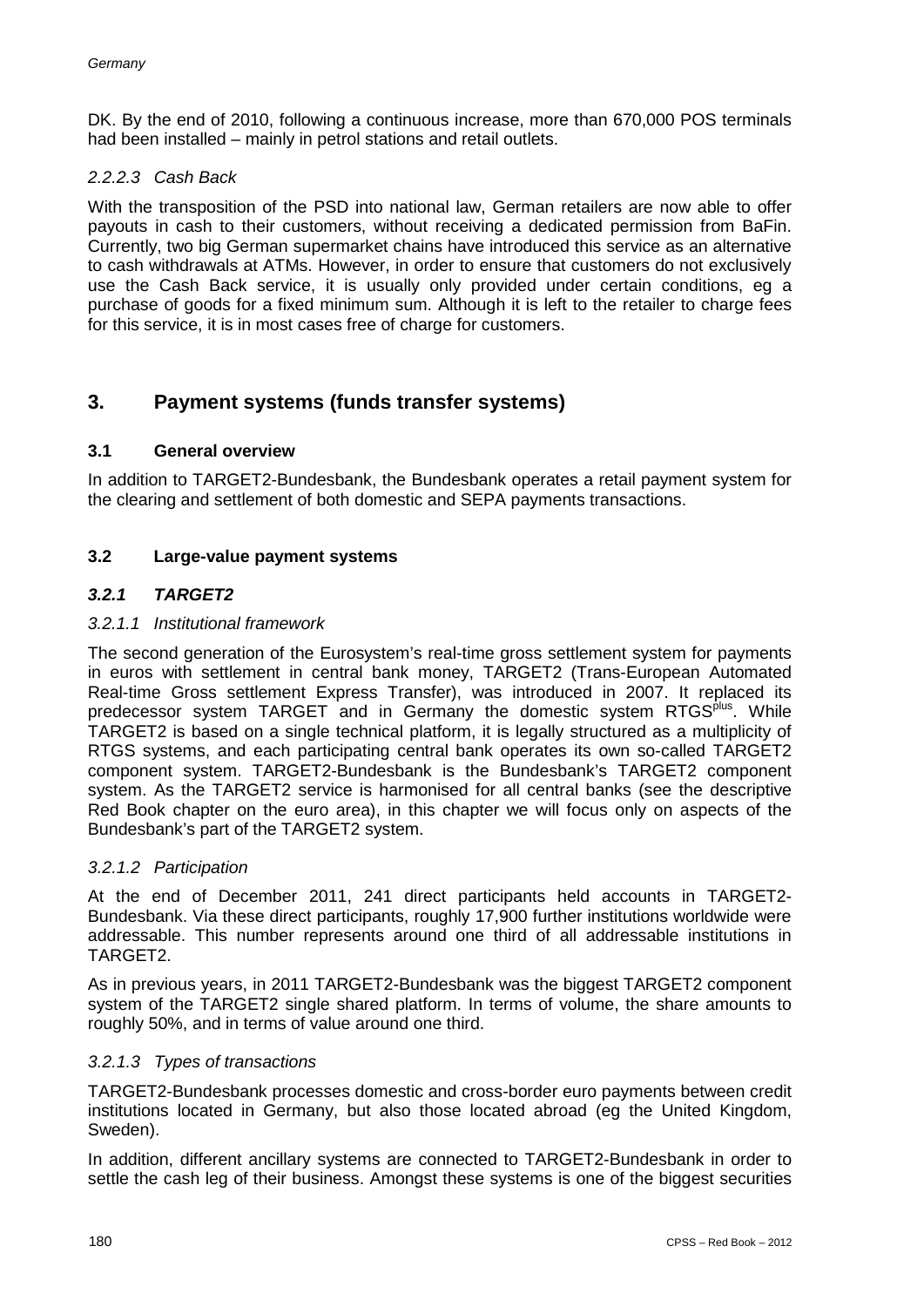settlement systems (Clearstream Banking Frankfurt) as well as one of the most important CCPs (Eurex Clearing) in Europe.

#### *3.2.1.4 Risk management*

In addition to the common risk management procedures in TARGET2, the Bundesbank has agreed individual contingency arrangements with critical participants (including banks and ancillary systems) in order to further mitigate operational risks.

#### *3.2.1.5 Major ongoing and future projects*

Currently, and in addition to their accounts in TARGET2-Bundesbank, banks hold accounts in a proprietary home accounting system of the Bundesbank for purposes of minimum reserves, standing facilities and the settlement of Eurosystem open market operations. These accounts, and the business cases they are used for, will be migrated to TARGET2- Bundesbank.

## **3.3 Retail payment systems**

The majority of payments are cleared within giro networks operated by each of the three banking groups (commercial banks, savings banks and cooperative banks) in Germany. In addition, the Bundesbank runs its retail payment system available to all banks (see Section 3.3.1) and complements the service offerings of the private banking sector. In contrast to a payment system, a giro network has no system owner and there are no governance arrangements. Nevertheless, as in payment systems, credit transfers, direct debits and cheques are cleared solely as electronic data using the same data record standards and common procedures which allow full straight through processing by the intermediary and the receiving banks. The giro networks of the commercial banks can nowadays be regarded as internal networks. The networks have evolved over time with the aim of processing legacy retail payments cost-efficiently and of keeping the liquidity within the credit institution or at least the banking groups as long as possible. With the advent of the SEPA, considerations are under way to enhance the existing networks for the processing of SEPA payments.

For the interbank clearing of retail payments beyond an entity's own network, there is an additional procedure, known as bilateral interbank clearing (garage clearing). It consists of the bilateral exchange of files or data media between the main clearing institutions of the giro networks, containing data for banks which can be reached via the respective receiver. Historically these bilateral exchanges of data (eg via tapes) were executed on the premises of the branches of the Bundesbank and/or in a garage/car park of a commercial bank. Nowadays, the payment transaction data is mainly exchanged via data telecommunication channels and the settlement of the bilaterally exchanged data is effected in central bank money on TARGET2 accounts.

# *3.3.1 Retail Payment System (RPS)*

The RPS, owned and operated by the Bundesbank, is used both for the processing of credit transfers and collections (including direct debits, card payments and cheques) denominated in euros. The RPS complements the giro networks and the bilateral interbank clearing arrangements within the German banking industry with a cost-effective and reliable system ensuring nationwide coverage. As a contribution to the implementation of the SEPA, the RPS also clears and settles SEPA transactions. To ensure a maximum reach for SEPA transactions, the RPS is interconnected with other SEPA-compliant ACHs across Europe on a bilateral basis. In addition, the Bundesbank is a direct participant in the STEP2 system of EBA CLEARING.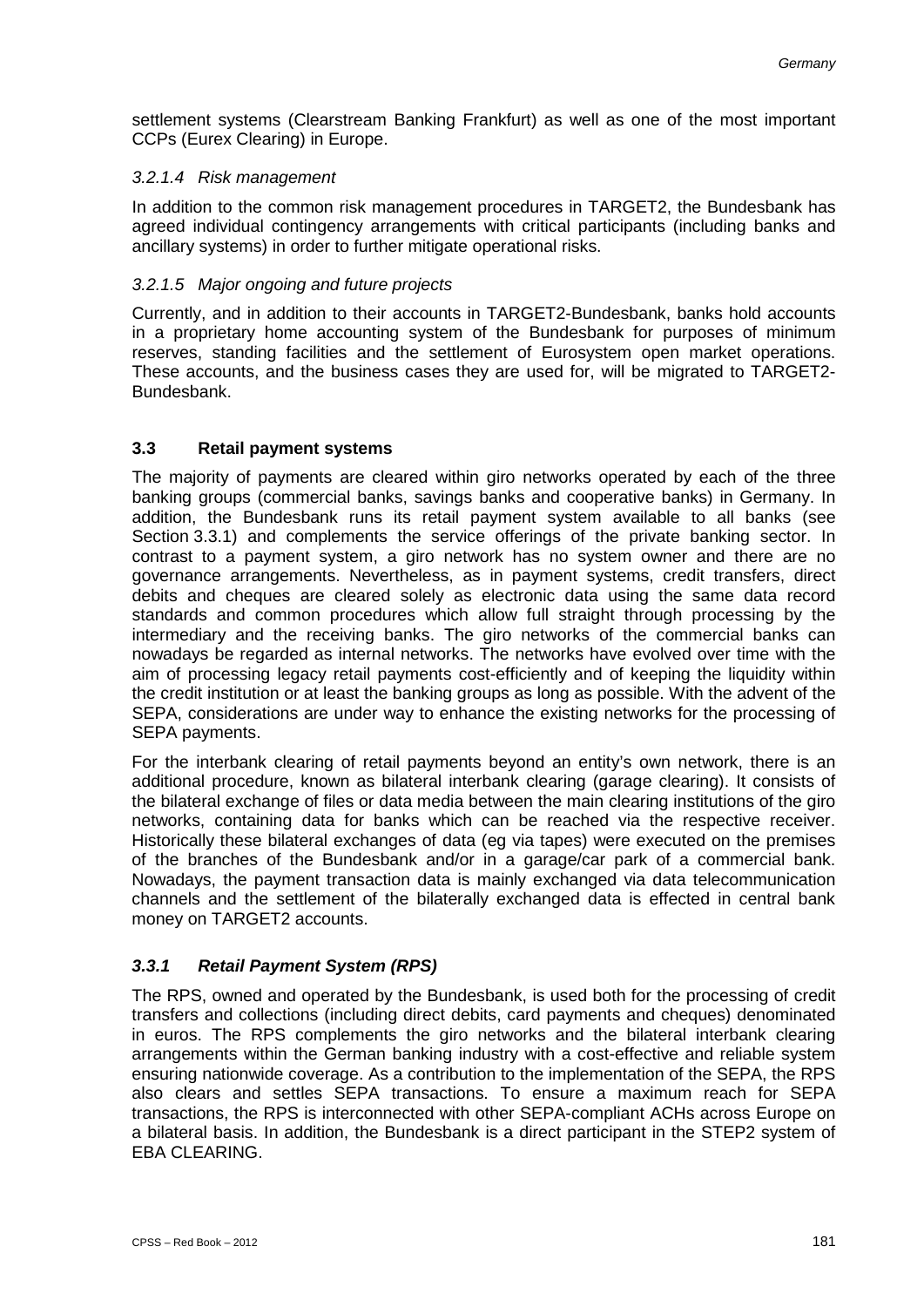In general, retail payments not requiring priority treatment are submitted in files to the RPS and batch-processed either intraday or overnight, depending on the time of submission. Currently, the RPS processes, on average, over 10 million transactions a day. The majority of these transactions (59%) are collection items (direct debits and cheques), leaving a share of 41% for credit transfers. Peak volumes amount to nearly 35 million transactions a day.

The electronic cheque collection in the RPS follows either a paperless or an image-based procedure. The processing time for RPS payments is, in general, one working day (a shorter time is possible, depending on the time of submission).

The settlement is done in central bank money on dedicated TARGET2 accounts of the submitting and the receiving party on the same day; the RPS is, therefore, float-free.

#### *3.3.1.1 Institutional framework*

The RPS is owned and operated by the Bundesbank. The legal basis for the processing of retail payment transactions in Germany is provided by different public law regulations (eg BGB, BBankG, KWG, tax code), private law regulations (such as legal standards as well as agreements and arrangements between the central associations representing the banking industry and the Bundesbank) and international legal acts and standards (such as EC regulations, EC directives and industry standards). The rules under which the RPS operates are laid down in the General Terms and Conditions of the Bundesbank as well as the various Procedural Rules for individual components and services of the RPS. The RPS is subject to payment systems oversight of the oversight section of the Bundesbank. It has furthermore been notified as a designated payment system within the meaning of Article 10 of the SFD.

#### *3.3.1.2 Participation*

Financial institutions that hold an account with the Bundesbank and meet the technical requirements can participate in the domestic legacy clearing service of the RPS on an open and non-discriminatory basis. Currently, more than 220 banks in Germany actively use this service. Direct participation or indirect participation via a direct participant is possible. Other Bundesbank account holders (mostly public authorities) may also use the RPS. From a legal point of view, these are customers of the Bundesbank and participate via the Bundesbank.

A total of 156 financial institutions participate directly in the SEPA services of the RPS, some of them being banks that are incorporated in other SEPA countries. About 2,400 financial institutions participate indirectly, that is, via a direct participant, in the SEPA services of the RPS. The Bundesbank itself – in its capacity as a bank – participates in the SEPA services of the RPS to facilitate the processing of SEPA payments received from its own customers (the aforementioned other account holders that are mostly public authorities).

#### *3.3.1.3 Types of transactions*

As an active contribution of the Bundesbank to the implementation of the SEPA, RPS has offered the processing of SEPA Credit Transfers and SEPA Direct Debits since the respective start dates of the payment schemes. To achieve efficient reachability of other participating financial institutions, several links to other clearing infrastructures (clearing and settlement mechanisms) have been established, such as to the STEP2 system of EBA CLEARING, CS.I of the Austrian central bank (OeNB), EKS of the Bank of Latvia, Spain's Iberpay, Equens and BISERA7-EUR of BORICA-BANKSERVICE BULGARIA. The Bundesbank is not only connected via its RPS as a technical facilitator to the STEP2 system of EBA CLEARING for the purpose of maintaining an interoperability link, but is also registered as a direct participant in the STEP2 system and thereby offers its own participants the possibility to connect via the Bundesbank indirectly to the STEP2 system.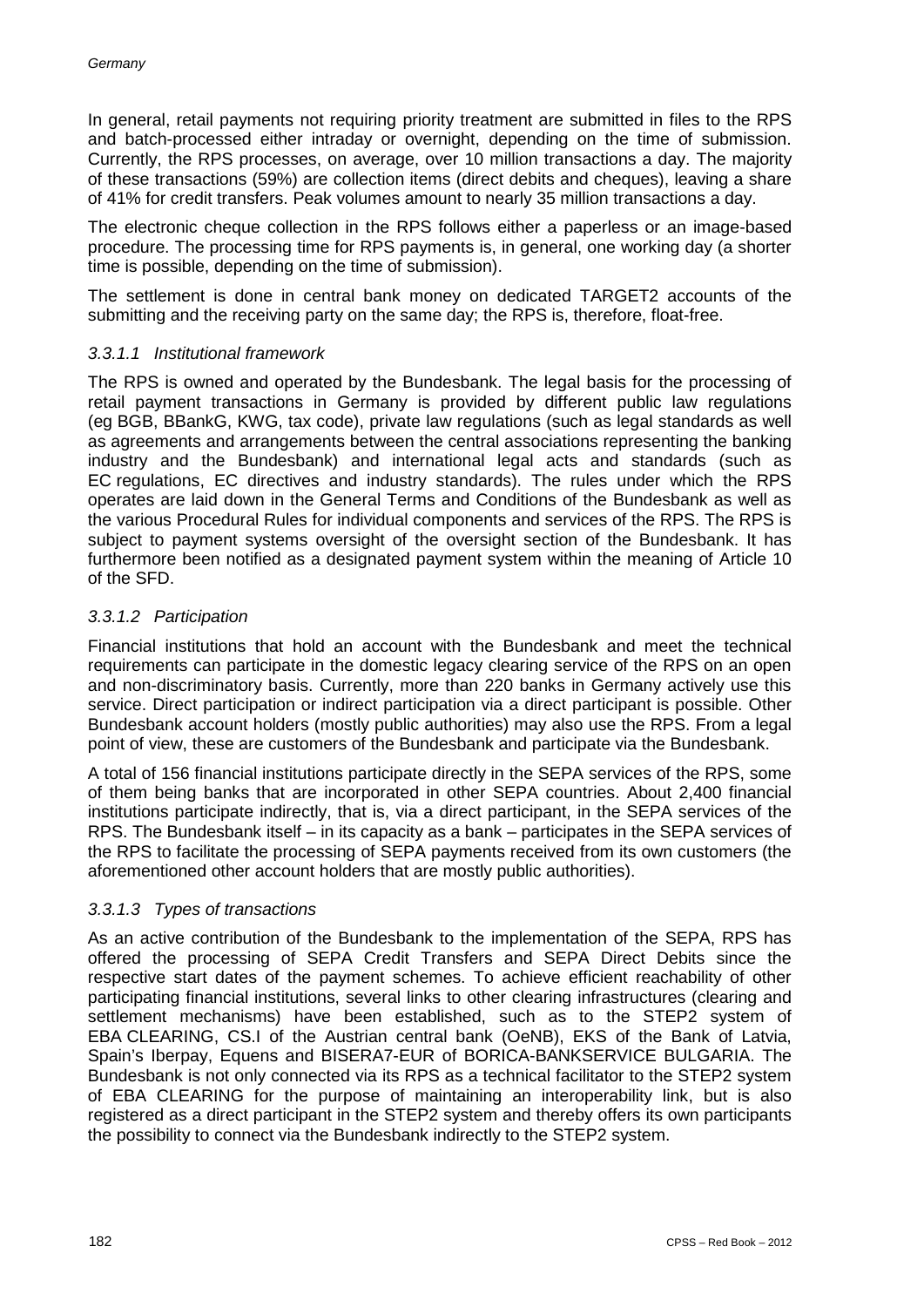In the domestic context, the RPS is used to process paperless legacy credit transfers and direct debits of any value. With regard to domestic cheque collection items, both paperless and image-based collection items can be processed electronically via the RPS.

#### *3.3.1.4 Operation of the system and settlement procedures*

From a technical point of view, the RPS supports SWIFTNet FileAct as a globally used communication channel and the Electronic Banking Internet Communication Standard (EBICS) as a communication procedure based on an internet protocol (IP) for the electronic submission and delivery of retail payments. Banks are only allowed to use one of the aforementioned communication channels for their connection to the RPS and the transmission of retail payment messages.

In addition to electronic communication channels (EBICS as well as an online banking interface), non-banks (eg public authorities) are allowed to use a paper-based procedure for submitting payment orders to the Bundesbank.

The RPS processes submitted payment orders according to batch-processing procedures:

The payment messages corresponding to submitted payment orders are cleared in several same-day and overnight processing windows. Each window has a cutoff time for receiving payment messages and the processing begins directly after the cutoff time. This means that the output payment messages for the receiving banks are prepared and transmitted to them. In parallel, the settlement of the amounts corresponding to the processed payment messages is executed on the TARGET2 accounts of the banks involved. Payment messages are submitted to and received from the RPS in batches (physical files containing logical files) and the total amount of each logical file (incoming or outgoing) is settled (gross-settlement batch-orientated principle).

There is one exception to the settlement procedure described above: SEPA Direct Debits are processed by separating the clearing and settlement according to the respective business rules. The clearing is done on the business day of the submission of the SEPA Direct Debit payment message. However, the settlement of the corresponding amounts is executed at the determined due date, ie a certain number of days after the clearing of the related payment messages depending on the type of direct debit.

#### *3.3.1.5 Risk management*

Each (single or collective) domestic legacy payment is booked on a gross basis and revocation of the transaction is no longer possible once automatic processing has been launched; there is no credit risk – and generally no liquidity risk – for the receiving bank. The latter can make the incoming funds available to the final beneficiary without reservation. For legacy direct debits and cheques, the items are credited – in accordance with standard practice in the German banking industry – subject to collection. SEPA Credit Transfer transactions are booked according to the procedure used for domestic legacy payments. For the processing of SEPA Direct Debit transactions new monitoring tools have been devised. Banks that hold accounts at the Bundesbank are furthermore obliged to provide collateral in accordance with their respective credit line.

#### *3.3.1.6 Pricing*

As of 1 February 2011, payment files from banks, submitted via data telecommunication, are subject to a fee of EUR 0.0025 per transaction. This applies to SEPA transactions as well as domestic legacy collections and credit transfers. Banks may register as indirect STEP2 SEPA service participants of the Bundesbank. The Bundesbank passes on the respective registration and annual fees that are charged by EBA CLEARING for indirect STEP2 SEPA services participation.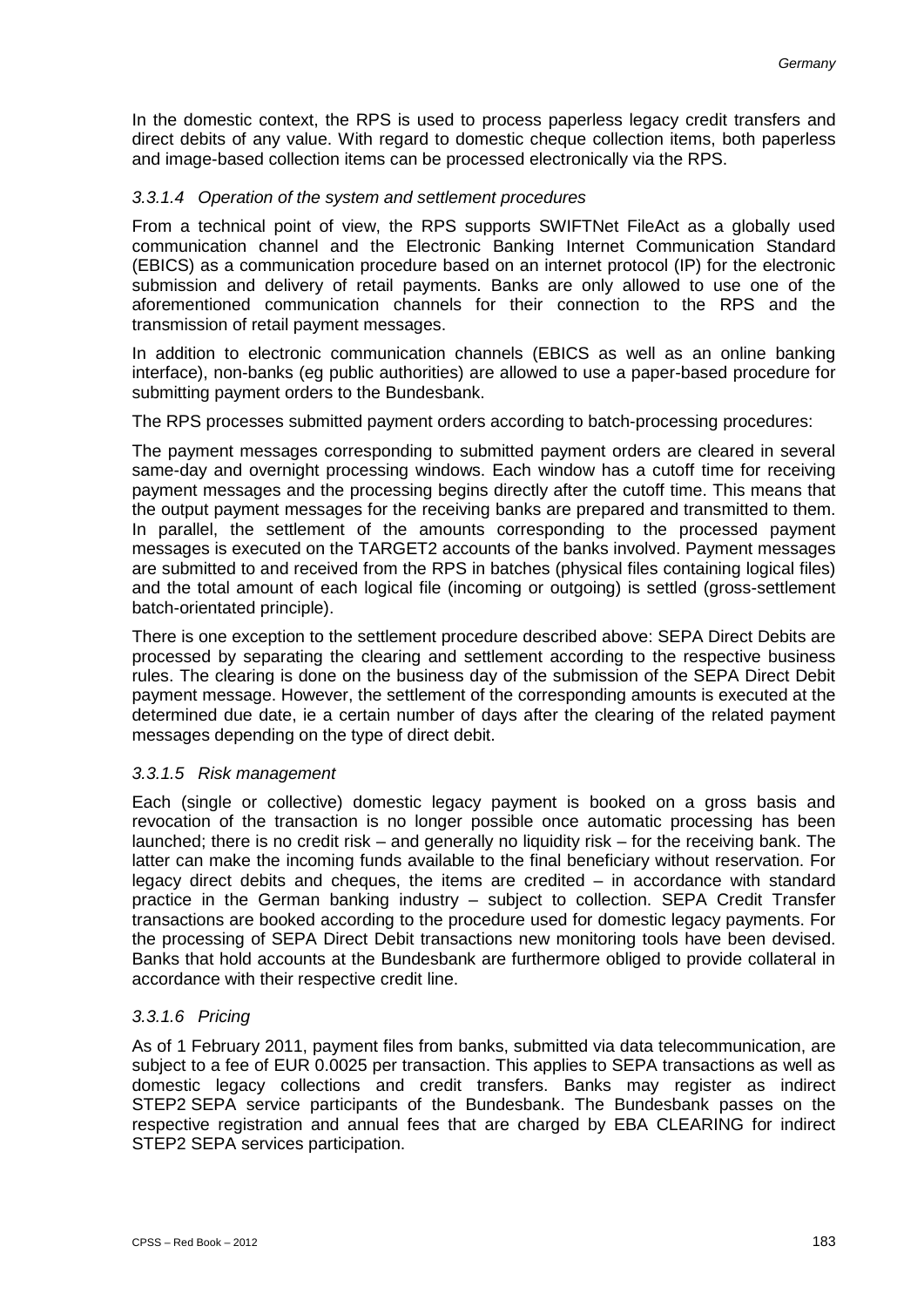For payments of non-banks that are processed via the RPS of the Bundesbank, domestic and cross-border payments submitted on paper or by data telecommunication are subject to a fee of EUR 0.08, EUR 0.05 or EUR 0.03 per transaction depending on whether those participants submit up to 100,000, up to 250,000, or more than 250,000 payments per month. As is the case for banks, these fees apply to all payments submitted by the participant. Additionally, paper-based orders are billed at EUR 3.00 per item.

Paper-based cheques are billed at EUR 0.60 (EUR 1.00 if the cheque does not conform to the cheque rules) per item. The sorting and delivery of image-based cheques is subject to a fee of EUR 0.05 per item, payable by the drawee of the cheque.

#### *3.3.1.7 Major ongoing and future projects*

Plans are under way to connect the RPS to other European SEPA-compliant ACHs in order to increase direct reach and to establish further efficient and reliable processing channels. The connections are envisaged to be created on the basis of interoperability standards as defined by the European Automated Clearinghouse Association (EACHA).

Furthermore, the Bundesbank closely monitors developments regarding a possible technical and business standardisation for the clearing of SEPA card payments.

# **4. Systems for clearing and securities settlement**

## **4.1 General overview**

The stock exchanges are divided into several segments which are in turn subdivided into various categories according to the rules and requirements governing the securities being traded. A distinction can be drawn between markets regulated by the EU (EU-regulated markets) and markets regulated by the stock exchanges themselves (regulated unofficial markets). At the FWB® Frankfurter Wertpapierbörse (Frankfurt Stock Exchange), a listing on the *Regulated Market* leads to the *General Standard* or its *Prime Standard segment*. A listing in the *Open Market (Regulated Unofficial Market)*, on the other hand, can lead to the *First Quotation Board* or *Entry Standard*. Issuers in General Standard or Prime Standard fulfil the highest European transparency requirements. The Entry Standard is a segment of the Open Market with slightly higher reporting standards (see diagram below). Generally, the listing requirements and subsequent obligations in relation to securities vary according to the market segments concerned.

| Two ways to access<br>the capital market              | $\rightarrow$ | <b>EU-Regulated Market</b> | Regulated Unofficial Market<br>(Exchange Regulated Market) |
|-------------------------------------------------------|---------------|----------------------------|------------------------------------------------------------|
| Deutsche Börse<br><b>Primary Market Segments</b><br>→ |               | <b>Prime Standard</b>      | <b>Entry Standard</b>                                      |
|                                                       |               | <b>General Standard</b>    | <b>First Quotation Board</b><br>(Open Market)              |

Source: Deutsche Börse Group 2011.

In Germany, shares are currently order-driven and floor-traded by brokers on seven stock exchanges. The stock exchanges are located in Berlin, Düsseldorf, Frankfurt/Main, Hamburg, Hanover, Munich and Stuttgart.

In addition, stock market participants use the electronic trading system Xetra operated by the FWB®. Xetra is conceived as an order-driven trading system with automatic transaction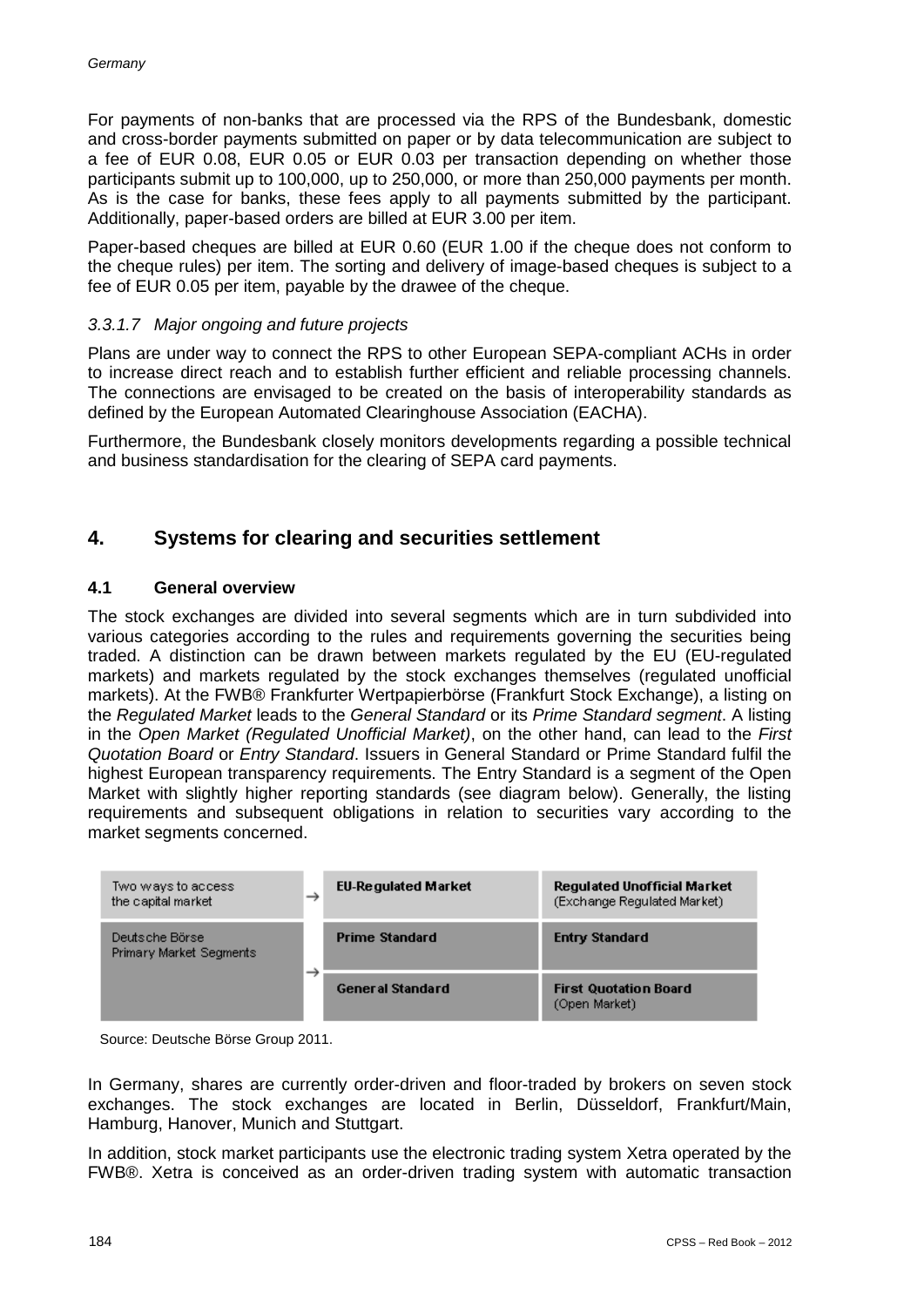matching which consolidates all orders in a central order book that is open to inspection by all Xetra participants.

The *Regulated Market*<sup> $7$ </sup> is an organised market within the meaning of § 2 paragraph 5 of the Securities Trading Act (Wertpapierhandelsgesetz or WpHG). Prior to trading, the issuer of the securities must file an application for admission to the Regulated Market together with a bank, a financial service provider or a company which operates in accordance with § 53 paragraph 1 sentence 1, or § 53b paragraph 1 sentence 1 of the Banking Act, to the Admissions Office of FWB®. The bank or company must be admitted to a domestic stock exchange with the right to participate in trading and submit proof of a liable capital of EUR 730,000. If the issuing company itself fulfils these conditions, it may file the application for admission alone.

The details governing an admission and the follow-up obligations are regulated in the Stock Exchange Act, the Stock Exchange Admission Regulation, the Prospectus Act and the Exchange Rules.<sup>8</sup>

Prior to its first listing, the issuer company must fulfil certain criteria: the company must have existed for at least three years and have issued at least 10,000 shares; 25% of the shares must be owned by diversified holdings. In addition, the company must provide an admission prospectus with information about the actual and legal circumstances which are essential for the assessment of the issuer and the security. The listing prospectus must be accurate and complete and provide details of the balance sheet, the profit and loss account, and the capital stream from the past three years. The management report of the last fiscal year must also be included. The language of publication is German and, for foreign issuers, English. The decision-making body is the Admissions Office of the FWB®.

*General Standard* is the stock listing segment of Deutsche Börse AG for companies fulfilling the transparency requirement prescribed by German law. Admission to General Standard does not require any action on the issuers' part; it occurs automatically in connection with the listing on the Regulated Market. General Standard is basically the initial listing segment for smaller companies and is the segment with the minimum legal requirements of the Regulated Market.

General Standard is appropriate for companies which target national investors and opt for a cost-effective listing. German issuers are automatically included in CDAX.

*Prime Standard* is the listing segment for companies that fulfil especially high international standards on transparency. Admission to the prime standard segment requires the fulfilment of the following transparency criteria: quarterly reports, international accounting standards according to IAS or US GAAP, submission of a company calendar and ad hoc disclosures also in English. Companies that want to be listed in this segment must apply for admission. A prime standard listing is a prerequisite for inclusion in the selection indices of the FWB®. This segment is for companies wishing to position themselves vis-à-vis international investors.

In addition to the requirements of General Standard, which represent the statutory minimum requirements of the Regulated Market, Prime Standard Companies must comply with high

<sup>7</sup> The division of the regulated markets into the market segments Official Market and Regulated Market has been removed. Since 1 November 2007, admission to Frankfurter Wertpapierbörse is solely to the so-called Regulated Market (General Standard), or a section of the regulated market with further follow-up mandatory reports (Prime Standard).

 $8$  For further details regarding the main admission criteria and follow-up obligations, see Deutsche Börse Listing Guide.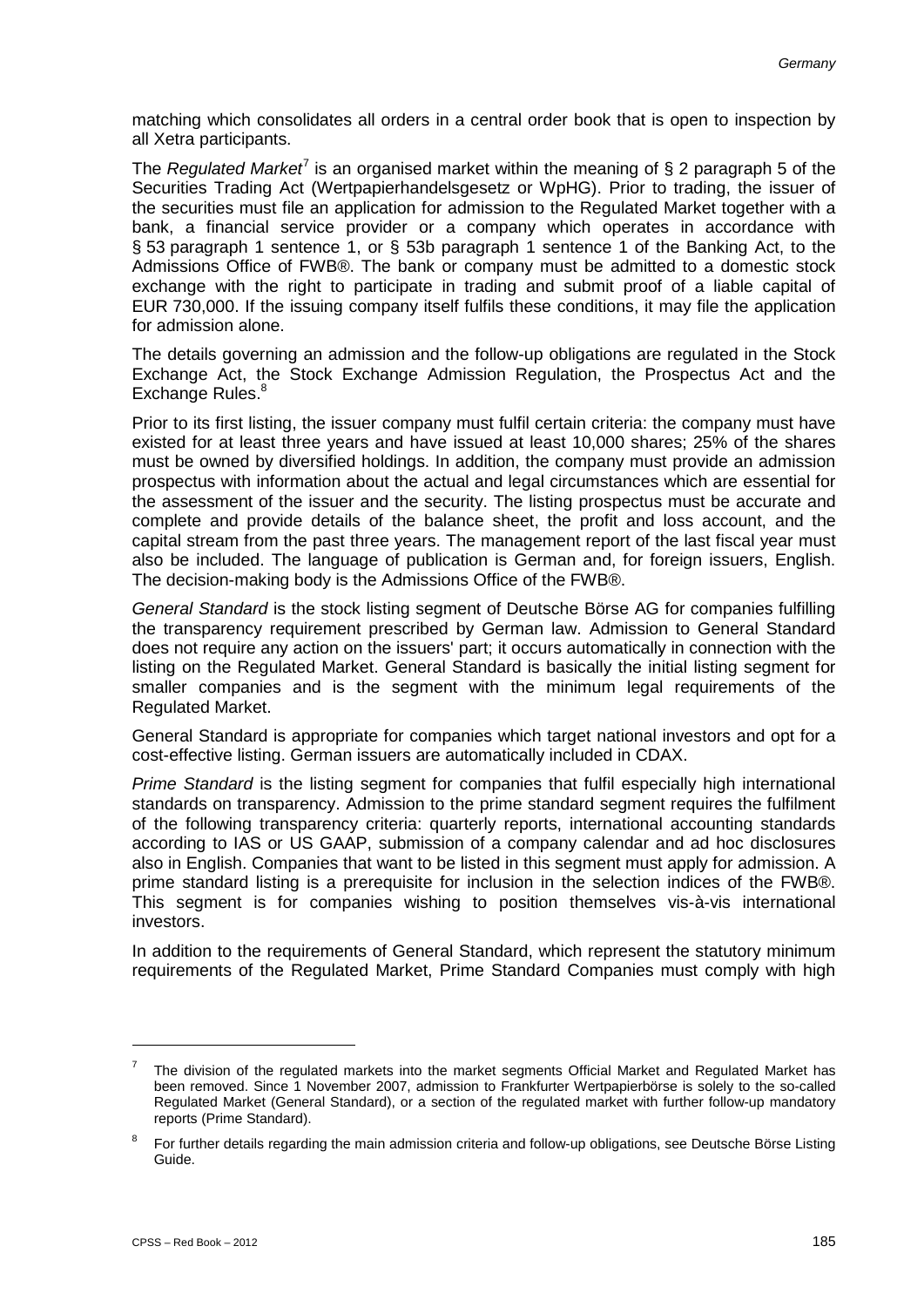international transparency standards. Admission to Prime Standard is a prerequisite for inclusion in the selection indices DAX®, MDAX®, TecDAX® and SDAX®.

The *Regulated Unofficial Market* organised by Deutsche Börse AG at FWB® was renamed *Open Market* with effect from 10 October 2005. In addition to the Regulated Market, the Open Market, structured in First Quotation Board and Second Quotation Board, represents the second German market segment regulated by law.

However, in contrast to the Regulated Markets, the Open Market is not an official market segment, but governed by private law. A stock exchange may choose to provide this type of segment in accordance with article 48 of the Stock Exchange Act, if the securities included herein are neither listed nor included in the Regulated Markets and as long as orderly trading and business conduct can be guaranteed.

Besides German shares, mainly international shares, bonds of German and international issuers, certificates and warrants are traded on the Open Market. Shares from more than 60 countries are listed on the Open Market.

According to article 2, paragraph 5 of the WpHG, the Open Market does not represent an organised or regulated market. The inclusion of securities in the Open Market is governed by the Directives for the Regulated Unofficial Market of Deutsche Börse AG.

The inclusion of securities in exchange trading on the Open Market represents one of the easiest and fastest ways to the stock exchange. A registered trading member of the FWB® files the application for inclusion in exchange trading (by E-Listing via internet). As the organising body of the Open Market, Deutsche Börse AG decides on inclusion.

The issuer must fulfil only a few formal inclusion requirements and no follow-up obligations. Besides the order-driven and floor-traded stock exchanges and the electronic trading system Xetra, Eurex<sup>9</sup> acts as an independent, fully electronic market for forward exchange transactions, ie both futures contracts and listed options are traded.

Eurex is a public company and is wholly owned by Deutsche Börse AG. <sup>10</sup> It was conceived jointly by Deutsche Börse AG and the Swiss Stock Exchange in December 1996 and established in 1998 through a merger between Deutsche Terminbörse and SOFFEX.

Eurex offers a cross-border market featuring a uniform range of standardised products on the basis of a harmonised body of rules and regulations. A distinction is drawn between participants who transact own-account and customer business and those who also perform market-maker functions. The task of market-makers is to provide binding bid and offer prices for the base instruments they manage.

The futures exchange operates in four phases of daily trading. In the pre-trading period, orders and quotes can be submitted and information retrieved. On the basis of the orders and quotes entered up to this point, a preliminary opening price is displayed in the opening period, which is subject to revision as further orders and quotes are received. A final opening price is determined within the scope of the subsequent compensation process. Trading continues throughout the trading period. Market participants can enter orders and quotes in the system for about two hours after the trading period ends, ie in the post-trading period.

 $9$  Eurex is a derivatives exchange operating a fully electronic trading platform. Aside from this, Eurex provides an automated and integrated joint Clearing House (Eurex Clearing AG). Eurex Clearing AG offers central counterparty services for instruments traded on the Eurex exchanges, Eurex Bonds and Eurex Repo as well as the FWB and the Irish Stock Exchange.

 $10$  SIX Group has sold its holding in the Eurex joint venture to Deutsche Börse AG. Before, the SIX Group had a 50% holding in the share capital and a 15% share in the financial result of Eurex.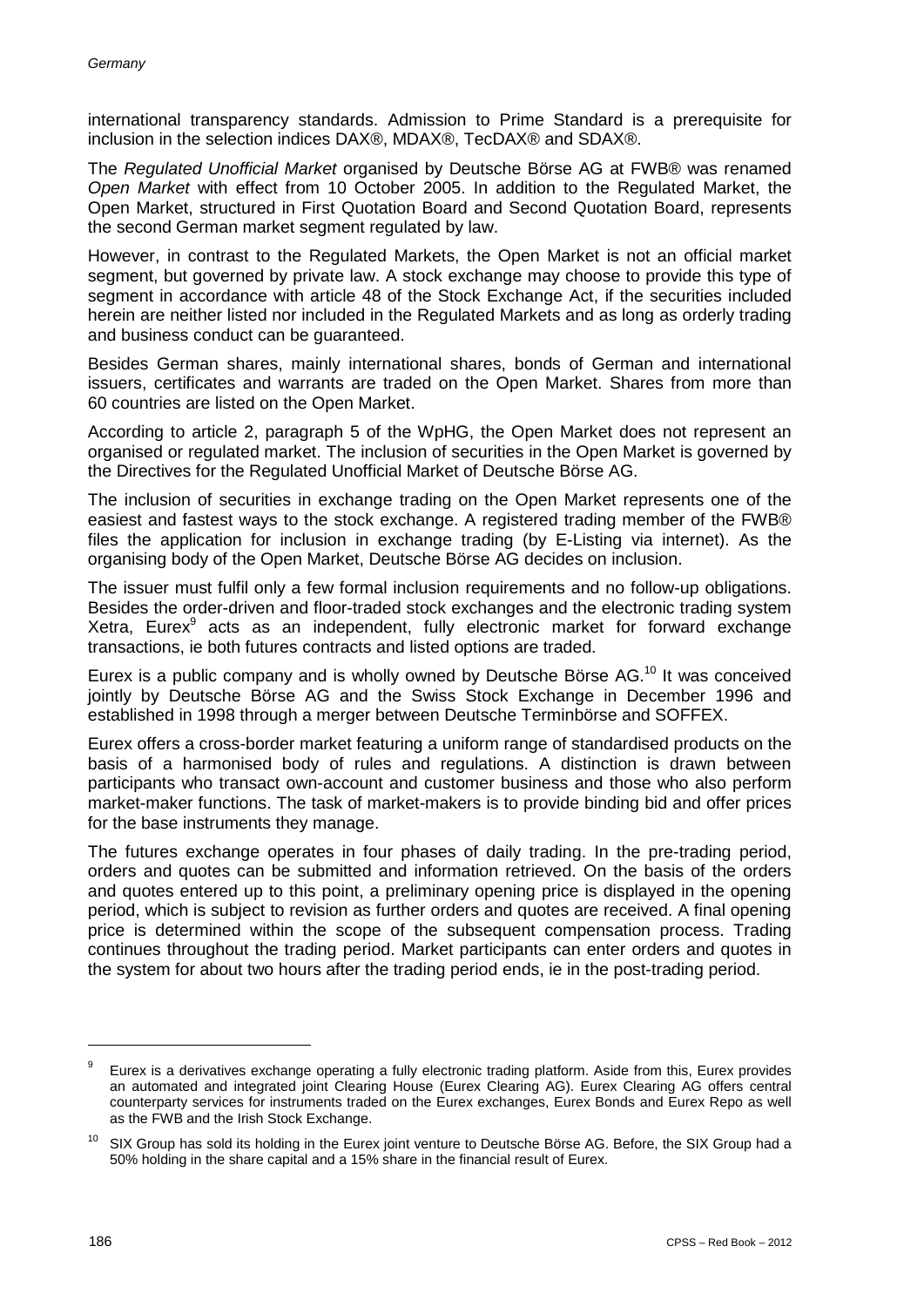Eurex Repo, which is a separate segment, is the electronic trading solution for repos (sale and repurchase agreements). This Eurex segment is one of the leading electronic repo market providers, and operates the Swiss Franc and Euro Repo Markets. Eurex Repo offers the entire value chain from trading through clearing and settlement. Eurex Repo GC Pooling® was developed jointly by Eurex Repo, Eurex Clearing AG and Clearstream Banking and launched in March 2005 with the purpose of delivering all the advantages of electronic trading, clearing through a CCP in combination with a centralised collateral management system. GC Pooling® is a cash-driven general collateral market of Eurex Repo® for euro and US dollar and offers a combination of collateralised money market trading with the efficiency and security of Eurex Clearing's CCP services. Trades are possible in different maturities. They are based on baskets of general collateral and can be seamlessly completed and then processed automatically in Eurex Clearing AG and Clearstream Banking. A further advantage of GC Pooling® is the possibility of reusing received collateral for further money market transactions and refinancing within the framework of Bundesbank credit operations.

In addition, the European Energy Exchange (EEX) represents the first integrated spot and futures market for electricity in central Europe. The spot market was launched on 8 August 2000, and the futures market followed in the fourth quarter of 2000.

The EEX unites the technology of the Xetra and Eurex stock exchange trading systems. Its aim is to enable European market participants to trade freely in energy.

Supervision of trading in securities and derivatives and exchange supervision in Germany is performed by BaFin, the supervisory authorities of the Länder<sup>11</sup> and the trading supervision authorities of the stock exchanges.

Moreover, anyone wishing to provide commercial securities services needs a banking licence from BaFin.

The supervision of securities and derivatives trading by BaFin serves the objectives of market transparency, market fairness and investor protection. As regards the ongoing supervision the main tasks of BaFin include checking that credit institutions have adequate own funds (Section 10 of the Banking Act). In addition, BaFin checks whether institutions have adequate liquidity, ie whether they invest their funds in such a way as to ensure that adequate liquidity for payment purposes is guaranteed at all times (Section 11 of the Banking Act) and supervises those risks which do not require capital backing under the Solvency Ordinance. Moreover, banking supervision implies monitoring compliance with German rules of conduct relating to customer transactions, international cooperation with regulatory and supervisory authorities responsible for securities exchanges, securities and derivatives trading in matters relating to the supervision of securities trading and the authorisation of foreign organised markets in Germany.

As a rule, the stock market supervisory authorities of the Länder are responsible for legal and market supervision. This includes mainly the supervision of compliance with stock exchange regulations, regulation of stock exchange trading and the processing of stock market transactions, the issuing of necessary orders for the exchange and the trading participants which are designed to prevent violations of exchange law provisions and orders, or to eliminate or prevent irregularities which could impair the orderly conduct of exchange trading, the settlement of exchange transactions and the supervision thereof. They are also responsible for authorising the authorisation of Alternative Trading Systems (ATSs) domiciled in Germany.

 $11$  Germany is a federal state that consists of 16 Länder.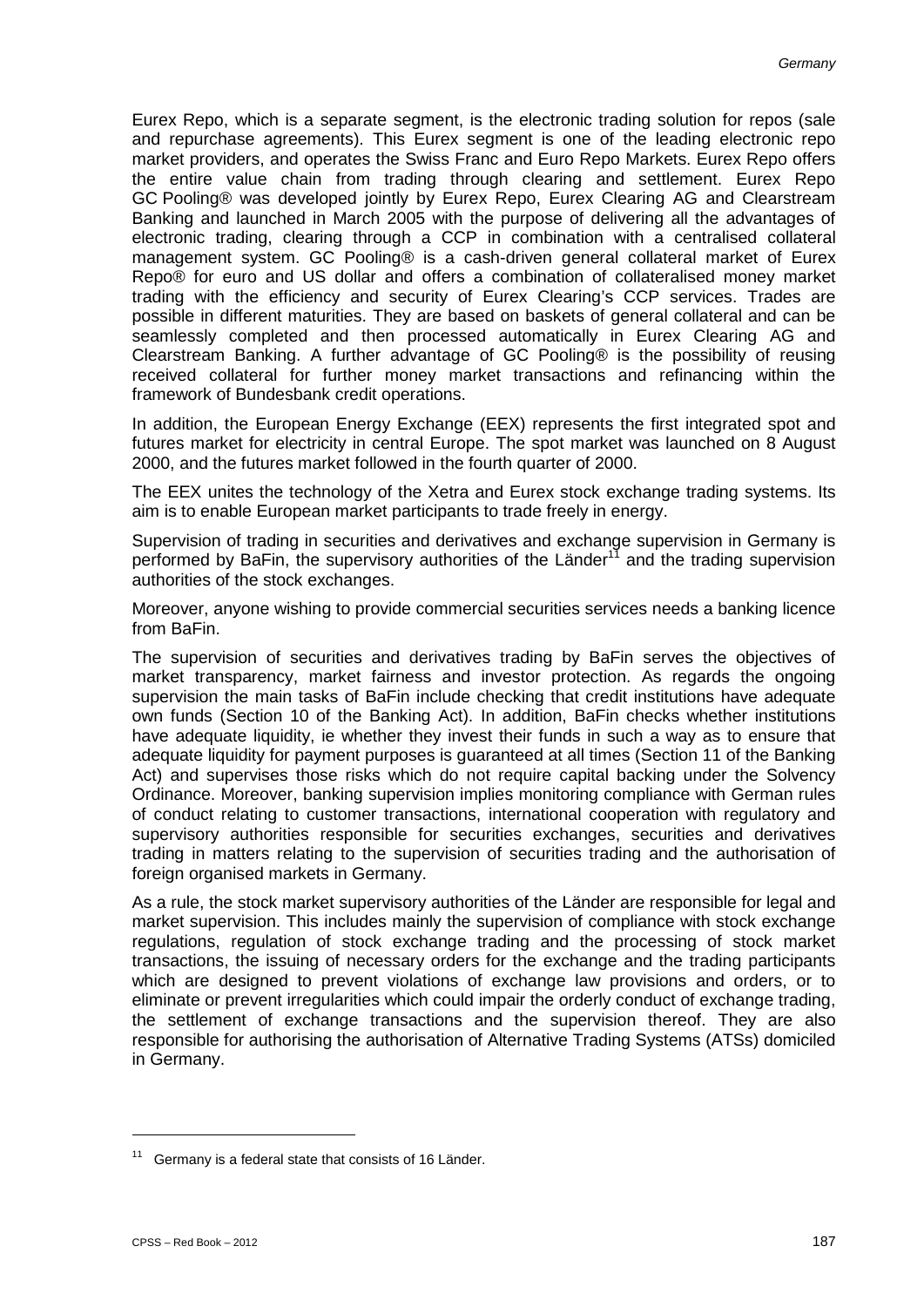The HÜSt (Handelsüberwachungsstelle or Market Surveillance Office) is an independent organ of the stock exchange and exercises direct market supervision. It systematically and meticulously records all data relating to trading and processing on the stock exchange and checks them for conspicuous features and irregularities. In this manner, it controls pricing and price fixing. In addition, it performs transaction checks among official exchange brokers and independent brokers and investigates suspect cases.

## **4.2 Clearing systems**

#### *4.2.1 Eurex Clearing AG*

The clearing house for the cash, repo and derivatives trading systems is Eurex Clearing AG (Eurex Clearing). Eurex Clearing serves as the CCP for those transactions. As a CCP, the clearing house interposes itself as buyer to every seller and as seller to every buyer.

#### *4.2.1.1 Types of assets and products cleared*

Eurex Clearing clears for several trading facilities under the roof of the Deutsche Börse Group, but also for off-exchange trades (OTC). Products cleared comprise a wide range of cash, repo and derivative products.

#### *4.2.1.2 Institutional framework*

The German CCP Eurex Clearing is registered and operates under German law by which central counterparty clearing is defined as banking business. Thus, Eurex Clearing has a banking licence according to § 1 Section 1 (12) and Section 31 of the Banking Act.

As a credit institution, Eurex Clearing is licensed and supervised by BaFin and the Bundesbank. Supervision is carried out according to the general principles of allocation of supervisory tasks between BaFin and the Bundesbank laid down in the Banking Act and complementary agreements among those authorities. As a clearing and settlement system for financial instruments, Eurex Clearing is overseen by the Bundesbank based on § 3 of the Bundesbank Act. Furthermore, BaFin as an integrated financial supervisory authority takes into account the special role of the CCP for financial markets. The Bundesbank and BaFin apply the overall risk management provision of the Banking Act to require Eurex Clearing to meet the CPSS/IOSCO and ESCB-CESR Recommendations.

Since January 2012 the Eurex Group has been wholly owned by the German exchange holding. Until then, it was owned by the German and Swiss exchange holdings in equal parts following the merger of Deutsche Terminbörse and SOFFEX in 1998. As Eurex Clearing still clears for the German and the Swiss market, a Memorandum of Understanding has been signed by BaFin, the Bundesbank, the Swiss National Bank and the Swiss financial market supervisory authority FINMA. Eurex Clearing also provides clearing for the Dublin stock market. Eurex Clearing has obtained the status of a Recognised Overseas Clearing House (ROCH) from the UK FSA (Financial Services Authority). Eurex Clearing is also subject to supervision by the US Commodity Futures Trading Commission (CFTC) as a Multilateral Clearing Organization (MCO) as well as by the US Securities and Exchange Commission (SEC).

#### *4.2.1.3 Participation*

Eurex Clearing has objective and risk-based access and exit criteria which are publicly disclosed. Requirements for participants' financial resources and operational reliability are defined according to membership category and the types of services selected by the participants. All members must be regulated entities and must satisfy a minimum capital requirement. Eurex Clearing also reviews the external credit ratings of the applicants before approval and assesses participants' operational capability. The criteria for participation, such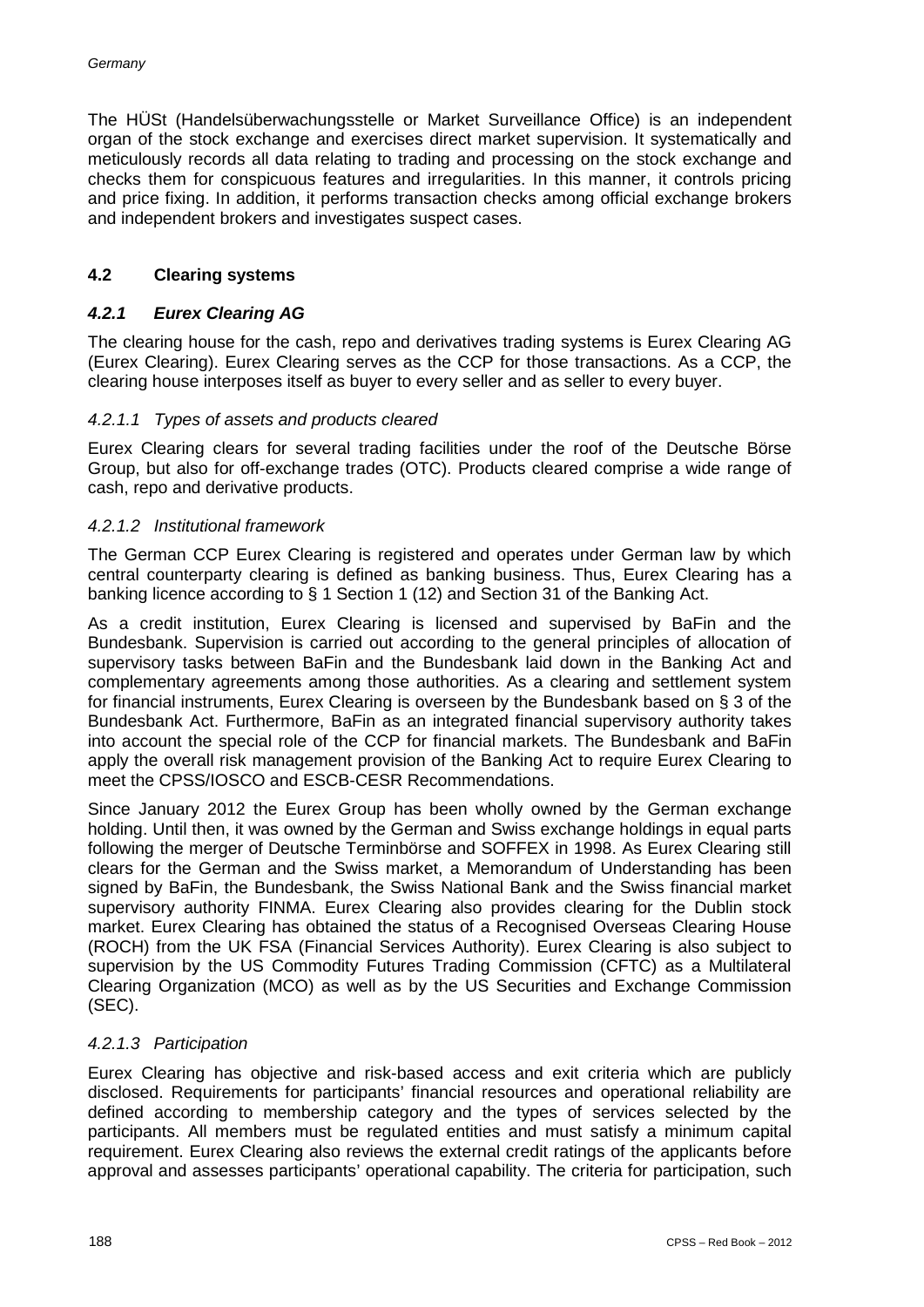as minimum capital requirements, contribution to clearing fund, financial information disclosure and rating, and location, are based on credit and legal risk considerations.

A clearing member can be either a general clearing member (which clears operations for its own account and on behalf of brokers) or a direct clearing member (which clears only its own trades or trades of its clients). Capital requirements are higher for general than for direct clearing members.

Compliance with financial and operational access criteria is reviewed before an applicant is granted participant status. Moreover, there is ongoing monitoring of continued compliance by participants with the access criteria.

#### *4.2.1.4 Clearing process and arrangements for money settlements*

Eurex Clearing acts as a CCP for the instruments admitted to its operations, ie a wide range of cash, repo and derivatives products. As Eurex Clearing's risk management system is closely connected to the trading platforms, a trade that has been agreed on the Eurex trading platforms is automatically accepted for clearing and Eurex Clearing becomes the counterparty of both the seller and the buyer (open offer). For OTC transactions, Eurex Clearing becomes the counterparty after agreeing to clear that trade (netting by novation).

The guarantee provided by Eurex Clearing contributes to the reduction of credit and liquidity risks associated with the trading and delivery of financial instruments traded on cash and repo markets as well as on derivatives markets.

Eurex Clearing has procedures in place for the delivery of securities. This is systematically used in the case of the clearing for the cash and repo markets where securities have to be delivered to both parties to the trades. It is also used in the derivatives markets if a transaction is not cash-settled, ie if the trade is not settled via an opposite trade. Eurex Clearing delivers the security to the buyer after it is received from the seller. This process is supported by a DVP and receipt-versus-payment (RVP) settlement eliminating principal risk.

#### *4.2.1.5 Basic features of risk management*

Eurex Clearing has a comprehensive risk management framework composed of objectives, measures and tools defined at the level of Eurex Clearing and that of the Deutsche Börse Group. Eurex Clearing's business continuity arrangements are developed at the level of the holding company and cover all sites, network control centres and business sites. At the Deutsche Börse Group level, there is a Group Risk Management (GRM) that defines the overall objectives and monitors the overall risk profile of DBG, including a comprehensive Business Continuity Management (BCM) policy, which defines the organisational roles and responsibilities, and the guiding principles to ensure operational resilience. The BCM arrangements also address the unavailability of systems, workspace or suppliers and the loss of significant numbers of staff in order to ensure the continuity of the critical operations in case of catastrophe scenarios.

The BCM policy ensures that the risk framework is implemented group-wide so that all risks are identified, centrally recorded and systemically assessed. Contingency plans and backup facilities are regularly tested with market participants and relevant parties, and maintained to ensure the resilience of Eurex Clearing.

Eurex Clearing monitors its participants' exposure on a real-time basis, and conducts intraday calls for margins. Eurex Clearing employs different tools to limit its exposures to potential losses from defaulting participants. Major measures include a high level of required capital, margin requirements and contributions to the clearing fund. The levels of margins are verified via back testing and stress testing calculations. Eurex Clearing can also require additional financial resources/margins from participants in situations when unusual trading activity is detected. The stress testing policies, assumptions and scenarios are discussed with market participants and the regulating authorities, and mitigating actions are available on the Eurex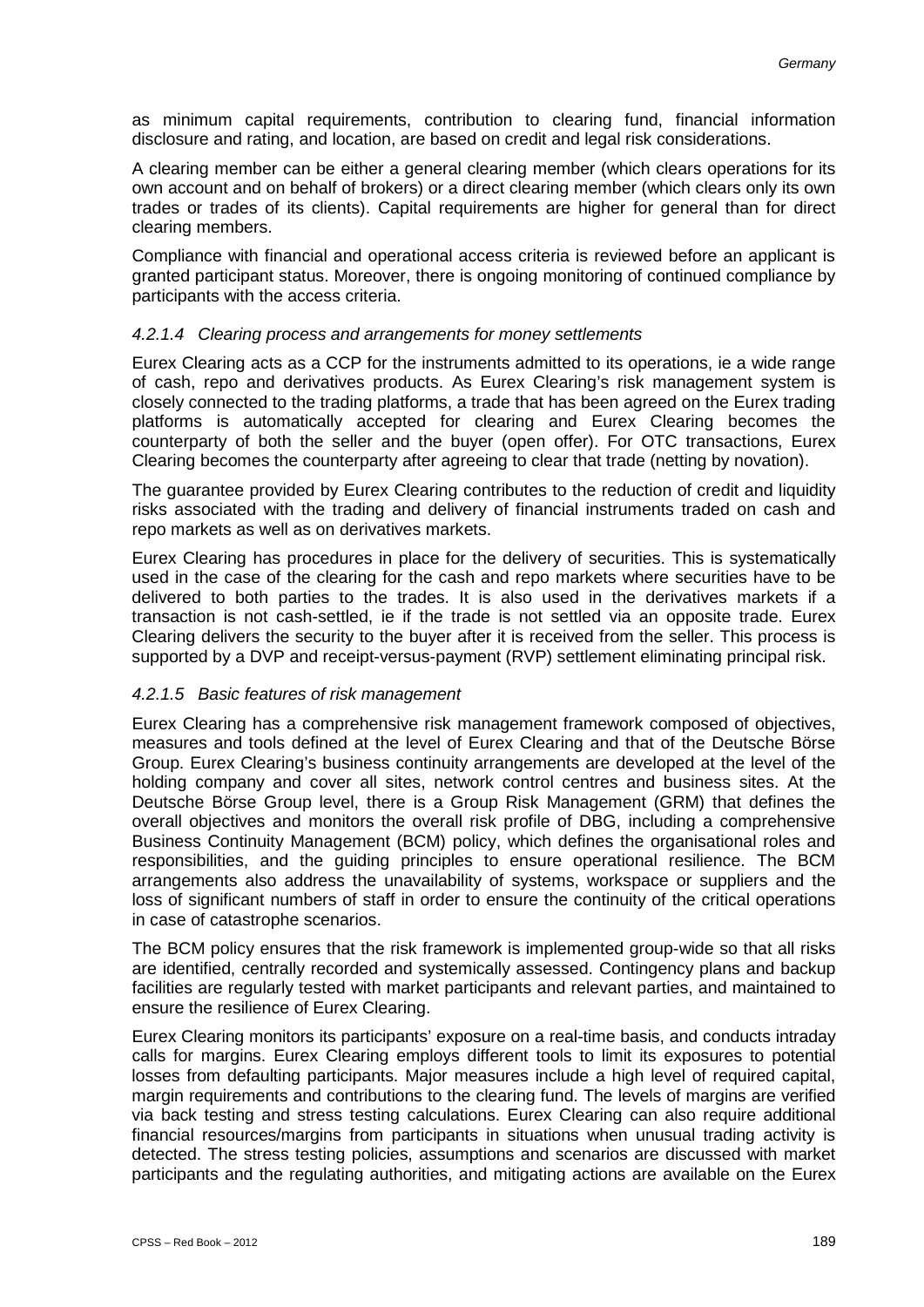website. Eurex Clearing default procedures are clearly stated in the system's rules and published on its website. Eurex Clearing accepts highly liquid collateral such as cash and government and covered bonds.

Initial margins are used to cover Eurex Clearing's risk on open positions of its clearing members, whereas variation margins are collected and paid out to reflect current exposures resulting from actual changes in market prices. To calculate variation margin, open positions are marked to current market prices and funds are paid to (or received from) a counterparty to settle any gains or losses on those positions. In addition, intraday margins are called if the positions of a clearing member change significantly owing to price variations or new trades. Margin payments are settled mainly in central bank money (via TARGET2 or the Swiss RTGS payment system). A limited number of margin payments are settled in commercial bank money in the United States in order to be able to collect intraday margins during the longer operating hours of the Eurex exchanges (up to 22:00 CET) and after the closure of the European payment systems (TARGET2 closes at 18:00).

Securities are settled on a DVP basis, in Clearstream Banking Frankfurt for the cash market and additionally in Clearstream Banking Luxembourg and Euroclear Bank Brussels for repos and derivatives.

Eurex Clearing's securities and cash associated with its clearing activities are held in national and international CSDs. Cash collateral is placed according to the Eurex Treasury and Credit Policy, which describes standards for approving market counterparts and treasury limits. Some private banks are used for the deposit of non-euro currencies, generally in the form of repos. Eurex investments in US dollars are carried out through repo transactions and the major US banks act as triparty agents.

Counterparty risk is reduced since each clearing member will have the clearing house as its counterparty in place of other market participants, which in most cases will not have the same credit quality as Eurex Clearing AG. By consolidating exposures under Eurex Clearing AG as the CCP, members receive the maximum benefits arising from the correlation between risk positions and portfolio diversification. A risk-based margining system based on value-at-risk methodologies allows for the maximum benefit to members, while maintaining the clearing house's financial soundness at the levels targeted by the risk-carrying community.

#### *4.2.1.6 Connection to trading systems*

Eurex Clearing has currently two links with other CCPs, one with the Clearing Corporation (CCorp) and one with the European Commodity Clearing AG (ECC). ECC is a subsidiary of the EEX. Eurex Clearing has a sub-CCP relationship with the ECC. Where a counterparty is clearing a transaction conducted at the EEX via Eurex Clearing, Eurex Clearing simultaneously steps into the transaction in addition to ECC. The contractual relationship is simultaneously extended by Eurex Clearing as counterparty of ECC and the clearing member. Eurex Clearing has specific rules for linked CCPs in its clearing conditions.

In addition, Eurex Clearing has a special link to the CCorp. This so-called Global Clearing Link provides the US clearing community with direct access to European trading. It facilitates low-cost clearing access to Eurex Clearing from the United States and substantially reduces costs through margin offsets and collateral pooling between US dollar- and eurodenominated products.

#### *4.2.1.7 Pricing*

Eurex Clearing charges fees for clearing licences, connection fees as well as transaction fees. Transaction fees for derivative transactions relate to the consolidation/collection, administration and regulation of transactions on Eurex Deutschland and Eurex Zürich as well as OTC options and futures transactions. They include inter alia fees for matching of exchange transactions and recording of derivative transactions (Trade), cash settlement and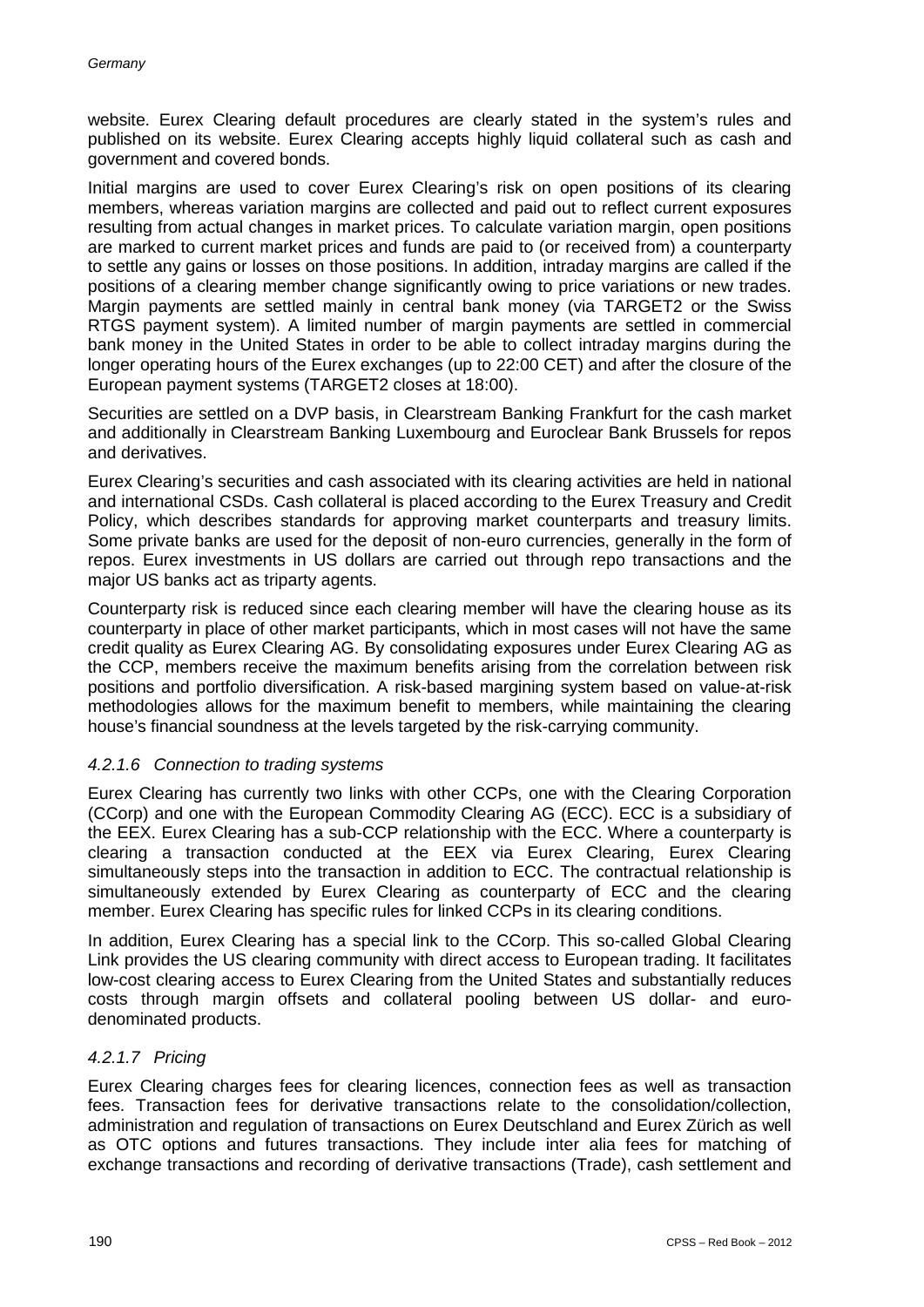delivery. These fees are charged on a monthly basis. Parts of the fees may also be refunded on a monthly basis. In this respect, market-making and volume rebates are granted.

In addition, the clearing activities of Eurex Clearing may also be part of other services provided by other entities of Deutsche Börse Group. For these services Eurex Clearing also charges its customers.

Further details can be found in the price list on the Eurex Clearing website.

# *4.2.2 European Commodity Clearing AG (ECC)*

ECC is a clearing house whose range of services comprises clearing and settlement for exchange and OTC transactions in energy and related products.

## *4.2.2.1 Types of assets and products cleared*

Currently, ECC clears for the EEX, the British-Dutch exchange APX-ENDEX, the Hungarian HUPX, the French Powernext SA and EPEX SE, and the Austrian Central European Gas Hub (CEGH). ECC also clears OTC trades which are registered via those exchanges.

#### *4.2.2.2 Institutional framework*

ECC is registered and operates under German law, by which central counterparty clearing is defined as banking business. Thus, ECC has a banking licence according to § 1 Section 1 (12) and Section 31 of the Banking Act. As a credit institution, ECC is licensed by BaFin and supervised by BaFin and the Bundesbank. Supervision is carried out according to the general principles of allocation of supervisory tasks between BaFin and the Bundesbank laid down in the Banking Act and complementary agreements among those authorities.

ECC is a subsidiary of EEX. EEX was founded in 2002 as a result of the merger of the two German power exchanges Leipzig and Frankfurt. EEX itself provided the clearing services until the establishment of ECC in 2006.

#### *4.2.2.3 Participation*

ECC has objective and risk-based access and exit criteria which are publicly disclosed. Requirements for participants' financial resources and operational reliability are defined according to membership category and the types of services selected by the participants. All members must be regulated entities and must satisfy a minimum capital requirement. ECC also reviews the external credit ratings of the applicants before approval and assesses participants' operational capability. The criteria for participation, such as minimum capital requirements, contribution to clearing fund, financial information disclosure and rating, and location, are based on credit and legal risk considerations.

A clearing member can be either a general clearing member (which clears operations for its own account and on behalf of brokers) or a direct clearing member (which clears only its own trades or trades of its clients). Capital requirements are higher for general than for direct clearing members. ECC also has a licensing regime for non-clearing members.

Compliance with financial and operational access criteria is reviewed before an applicant is granted participant status. Moreover, there is ongoing monitoring of continued compliance by participants with the access criteria.

ECC can permit exceptions to the preconditions of paragraph 1 above in the case of central banks, CCPs or state-owned development banks with registered offices in a member state of the European Union, another contracting member state of the Agreement on the European Economic Area or Switzerland provided these companies or institutions are not banned from taking part in the ECC clearing procedure according to the legal provisions applicable to them.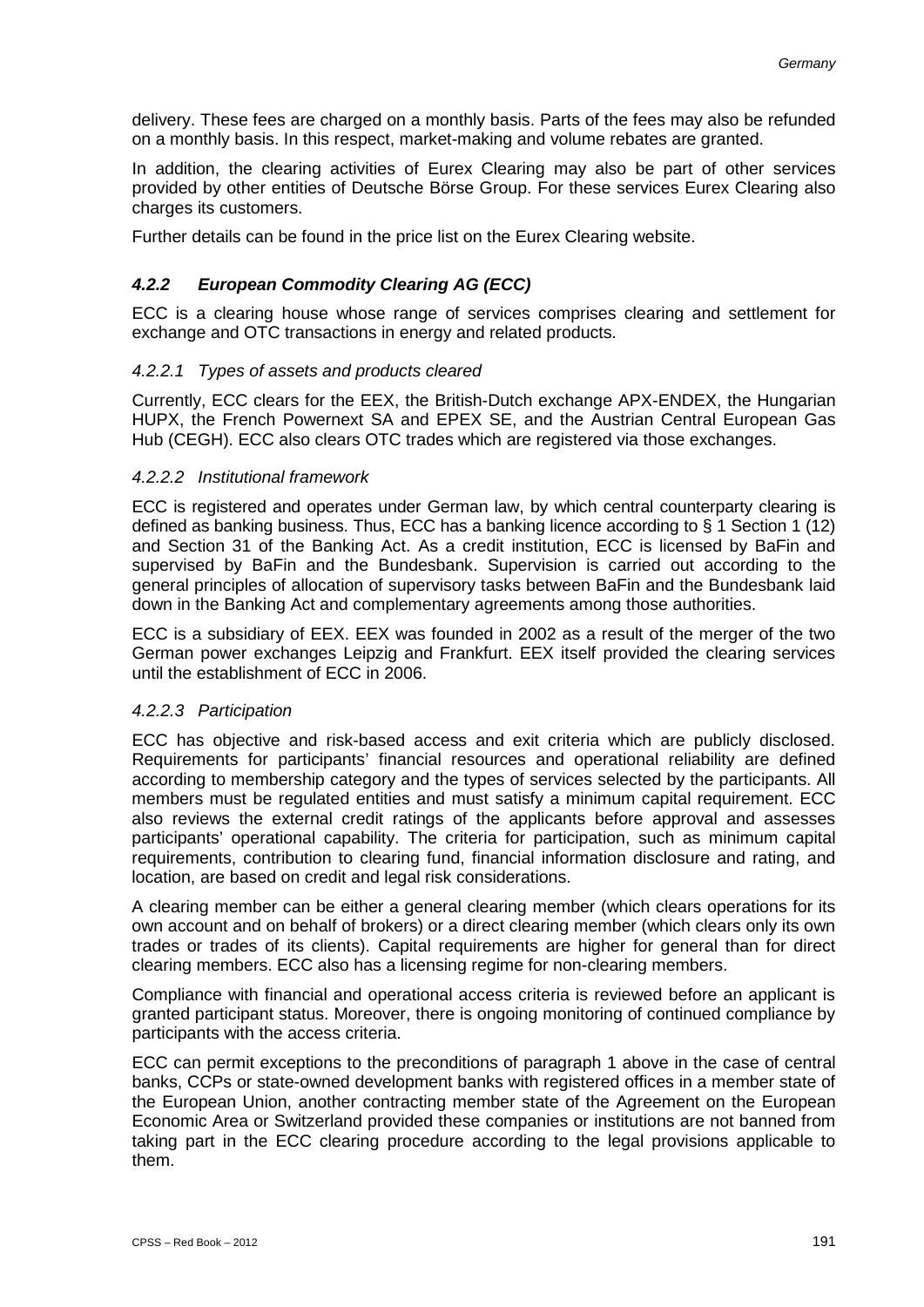# *4.2.2.4 Clearing process and arrangements for money settlements*

ECC acts as a CCP for the instruments admitted to its operations, ie a wide range of energy and commodity contracts. The guarantee provided by ECC contributes to the reduction of credit and liquidity risks associated with the trading and delivery of those financial instruments. ECC has procedures in place for the delivery of the underlying instrument via its subsidiary European Commodity Clearing Luxembourg S.a.r.l (ECC Lux).

#### *4.2.2.5 Basic features of risk management*

ECC has a comprehensive risk management framework composed of objectives, measures and tools. ECC monitors its participants' exposure on a real-time basis, and conducts intraday calls for margins. ECC employs different tools to limit its exposures to potential losses from defaulting participants. Major measures include a high level of required capital, margin requirements and contributions to the clearing fund. The levels of margins are verified via back testing and stress testing calculations. ECC can also require additional financial resources/margins from participants in situations when unusual trading activity is detected.

Initial margins are used to cover ECC's risk on open positions of its clearing members, whereas variation margins are collected and paid out to reflect current exposures resulting from actual changes in market prices. To calculate variation margin, open positions are marked to current market prices and funds are paid to (or received from) a counterparty to settle any gains or losses on those positions. In addition, intraday margins are called if the positions of a clearing member change significantly owing to price variations or new trades. Margin payments are settled in central bank money via TARGET2.

#### *4.2.2.6 Connection to trading systems*

In cooperation with ECC, the primary CCP of EEX, Eurex Clearing provides clearing services for transactions in certain markets and in certain products (cooperation products) as a central counterparty (Sub-CCP) on the basis of a separate agreement (CCP-Sub-CCP Agreement). Physical settlement of all transactions for which ECC has assumed clearing is provided through European Commodity Clearing Luxembourg S.a.r.l. (ECC Lux), a subsidiary of ECC. ECC has a link with Eurex Clearing. ECC has specific rules for linked CCPs in its clearing conditions.

# *4.2.2.7 Pricing*

ECC charges annual, technical, clearing and connection fees.

The annual fee, payable in advance, is charged for the use of the clearing and settlement systems by ECC.

The technical fee is charged for technical access to the clearing system Eurex Clearing. The fee has three components: a one-off setup fee for the technical establishment of the access, an annual connection fee and a one-off cancellation fee when the technical access is cancelled. The amount of the technical fees depends on the type of access chosen. The systems are accessible via internet access (iAccess), dedicated lines (Combined or Premium) or WebAccess. Different types of access for the settlement system Eurex Clearing can be chosen.

Setup fees are due for the provision of a new technical access and in case of a change of the type of access. Cancellation fees are due for the cancellation of a technical access and in case of a change of the type of access. Connection fees are due annually from the setup till the cancellation of a technical access. Connection fees are due quarterly in advance and are due already from the time the order is placed. The connection fee for a technical access is not charged if technical access already exists within the scope of the exchange membership at EEX, FWB® or Eurex or within the scope of its clearing membership with Eurex Clearing. The technical fees for the access types iAccess and dedicated lines (Combined or Premium)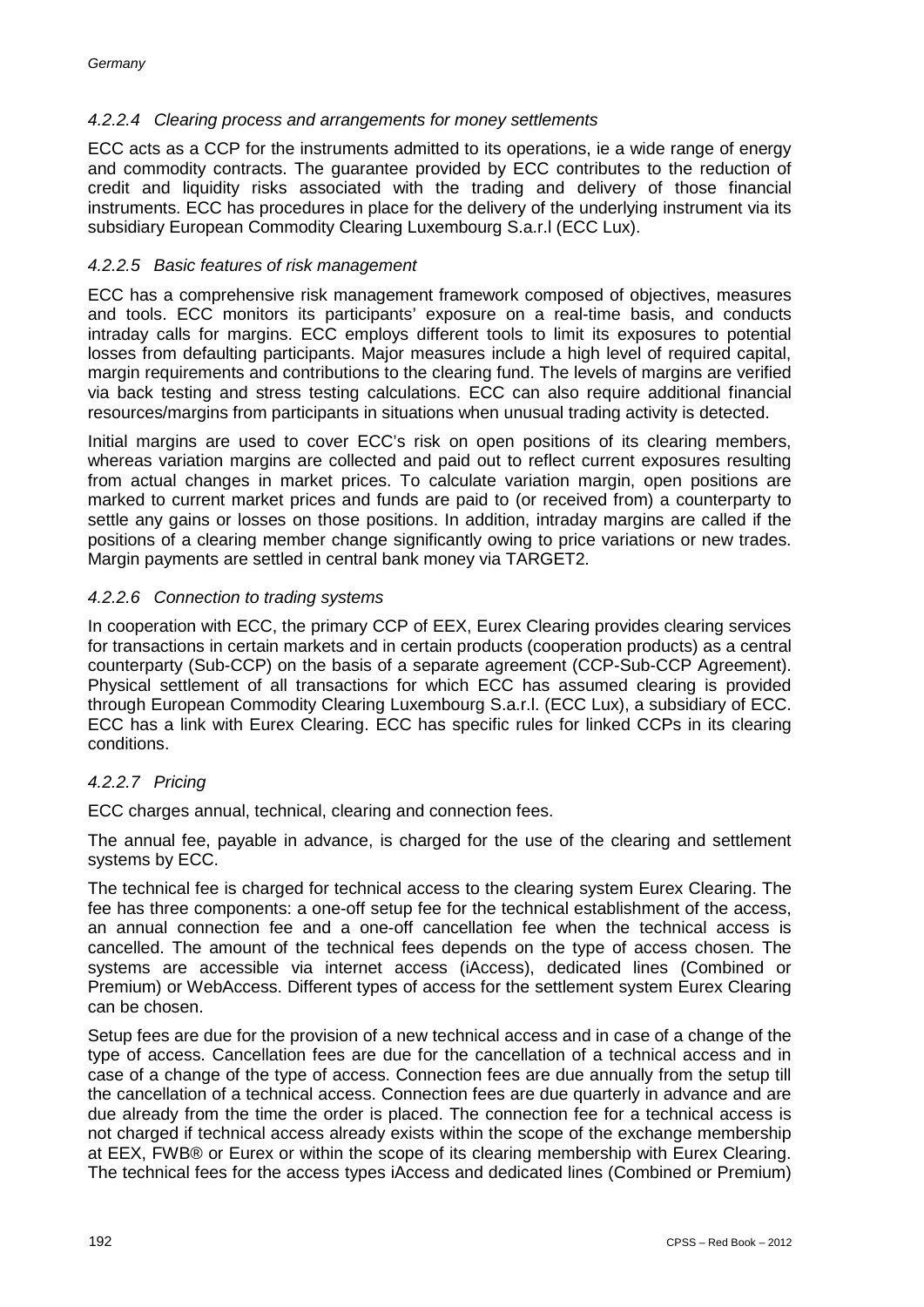are due per access to the settlement system Eurex Clearing. The technical fees for the access type WebAccess are due per user to the settlement system Eurex Clearing.

The clearing fees are charged for the clearing and settlement of trades. The clearing fees depend either on the executed volume in megawatt hours, tons of carbon dioxide or metric tons, respectively. Electricity tax, energy tax, grid usage fees and other taxes and levies are not included in the clearing fees. They are charged monthly. While clearing fees for the clearing and settlement of spot trades and physical deliveries from due futures positions are charged by ECC Lux, the clearing fees for clearing and settlement of futures and option trades are charged by ECC.

Further details on the current price list (as of 1 January 2011) can be found on ECC's website.

## **4.3 Securities settlement systems (SSS)**

The Safe Custody Act of 1937 constitutes the legal basis for the safe custody and administration of securities by banks. This Act serves to protect the owners of securities who deposit them with banks. In particular, it ensures that purchasers acquire proprietary rights to their securities as soon as possible and that they do not lose these proprietary rights if the depository bank should encounter financial difficulties.

Banks may, in their own names, give custody of their customers' securities to some other (third-party) custodian. This is not a violation of the rights of the depositor since the thirdparty custodian must assume, in principle, that the securities delivered are the property of the customers of the submitting bank (principle of non-property presumption). In particular, without special permission, no securities belonging to customers may be used to cover the liabilities of the banks involved. Institutions involved in custodian operations are by definition banks pursuant to the KWG and are thus within the ambit of banking supervision. In particular, this sector of business is subject to a special audit each year.

The Safe Custody Act (a special item of legislation for the banking sector) deals with the custody of securities by banks, as a rule in the form of collective safe custody or – at the request of the owner or if only individual certificates are issued – in the form of individual safe custody. Owing to rationalisation and cost factors and the general benefits of the book-entry system, only collective safe custody of immobilised or dematerialised securities is of significance today. Dematerialisation of securities is by law restricted to government issues. Legally dematerialised securities are treated in the same way as securities in collective safe custody.

#### *4.3.1 Clearstream*

In line with the possibilities laid down by the Safe Custody Act for custody of securities, the securities acquired by an investor are as a rule kept and administered, via a bank (intermediate custodian), at Clearstream Banking AG, Frankfurt<sup>12</sup> (third-party custody). For dematerialised securities, Clearstream is entered as fiduciary in the collective debt register administered by the Federal (or Länder) Debt Administration, or else registration is effected in the individual debt register also administered by the Federal (or Länder) Debt Administration.

 $12$  Referred to as Clearstream unless otherwise specified.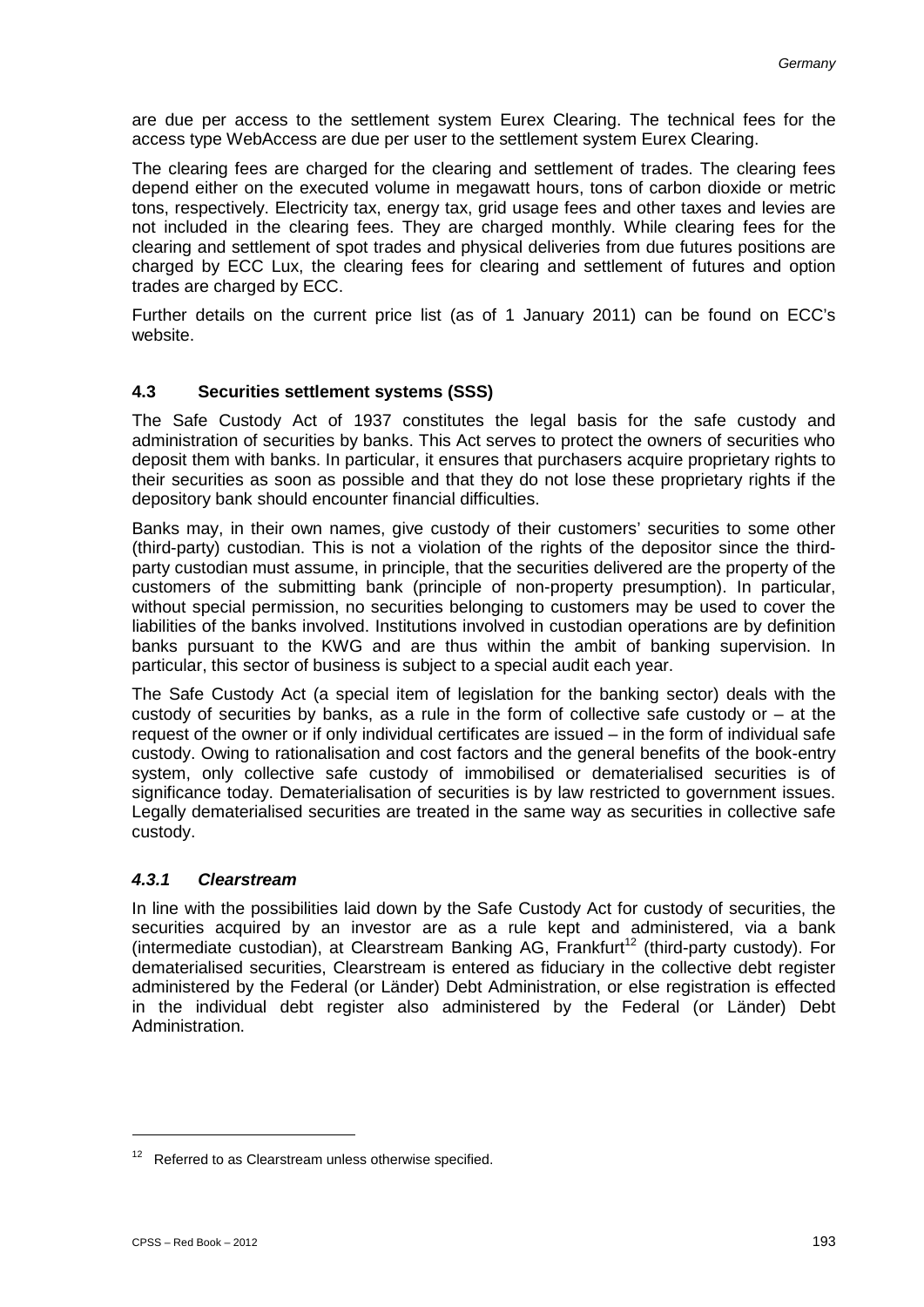# *4.3.1.1 Types of assets and products cleared*

All business transacted on stock exchanges, whether on the floor or via the electronic trading system of Deutsche Börse AG, Xetra, is automatically forwarded for processing (partly via interposition of Eurex Clearing AG as the CCP) to Clearstream via appropriate IT facilities. According to the stock exchange rules and regulations, all transactions have to be settled on the second stock exchange day following the day of trading (T+2).

OTC transactions can be settled FOP. Transactions against payment are only effected following a prior matching based on certain matching criteria. These transactions are entered by the parties concerned, and the system performs the settlement of the transactions. The settlement day can vary between T+0 and T+40. If the settlement day is T+0, same day processing and real-time settlement are possible (see below).

## *4.3.1.2 Institutional framework*

Clearstream is Germany's CSD. It received permission from BaFin to operate as bank in 1949. This banking licence was a restricted one, in line with Clearstream's past functions as a specialised institution, which has been extended recently. Until end-1999, Clearstream – under its former name, Deutsche Börse Clearing AG, Frankfurt – was a wholly owned subsidiary of Deutsche Börse AG. On 1 January 2000, in the course of a capital increase, Deutsche Börse AG transferred its shares in Deutsche Börse Clearing AG to Clearstream International SA, Luxembourg. In return, Deutsche Börse AG received half of the shares in this newly established holding company. With regard to the ownership structure of Clearstream Banking International SA, Deutsche Börse successfully took over the remaining 50% stake held by Cedel International SA. Thus, Deutsche Börse AG has control of both a national (Clearstream Banking AG, Frankfurt) and an international CSD (Clearstream Banking S.A. Luxembourg).

#### *4.3.1.3 Participation*

Customers of Clearstream can be domestic or foreign credit and financial service institutions or specialised public institutions. In addition, foreign CSDs and clearing organisations or supranational financial organisations can open securities and cash accounts with Clearstream. A requirement for admission as a customer of Clearstream is, among other things, that the respective institution be subject both to the provisions governing statutory auditing of securities deposits under the Banking Act and the laws of the country of origin in question, or voluntarily allow its safe custody accounts to be audited. Almost all banks engaged in securities trading or in custody operations maintain accounts with Clearstream. Institutions without a direct link to Clearstream can make use of the services offered by Clearstream indirectly via Clearstream customers.

#### *4.3.1.4 Settlement process*

Owing to the vast number of instruments it holds in custody and the number of transactions concluded each day, Clearstream has been providing cost-effective services for years. The transparent price structure is based on the principle that costs are borne by the party which creates them, giving incentives to customers to utilise the automated services available.

At Clearstream, securities transfers against payment are generally effected only on the basis of DVP, simultaneous delivery of securities and payment of the relevant cash equivalent. A precondition for DVP settlement, therefore, is that Clearstream customers have both adequate securities cover in their custody accounts and cash cover in their Bundesbank accounts. By adhering to the DVP principle, settlement or principal risk is avoided, ie neither of the two trading partners need unilaterally render payment or delivery in advance. If customers do not have an adequate number of securities in their custody accounts, they can utilise Clearstream's automatic securities lending facility. Cash requirements can be covered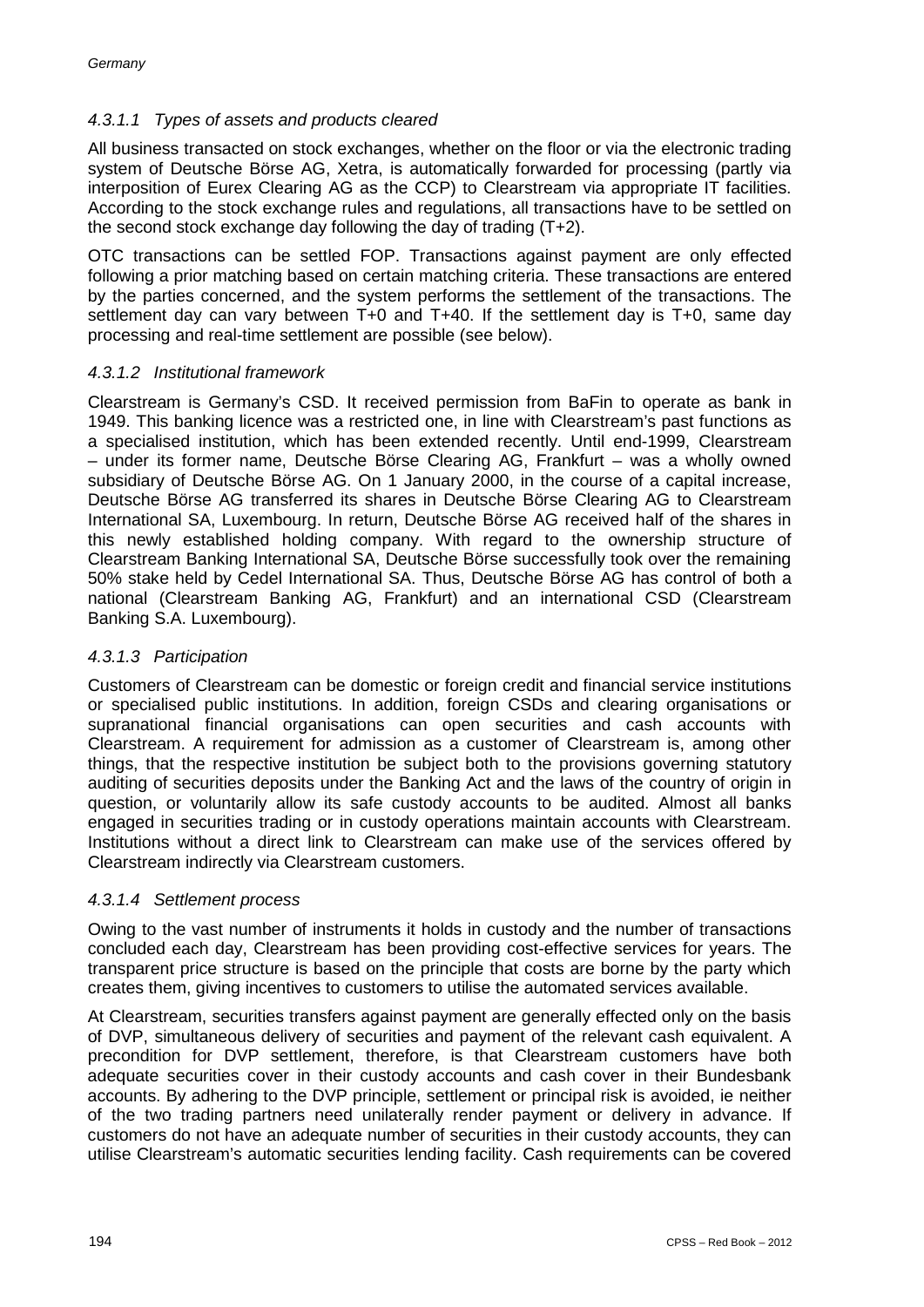through the usual central bank facilities, since the amounts are settled via central bank accounts.

Payments resulting from the clearing and settlement of transactions in  $CASCADE^{13}$  are settled in euros via TARGET2, thus allowing remote participants from the euro area to have access to their account (and credit line) with their home central bank. All settlement cycles supported by CASCADE are available for settlement of instructions against payment in euros. Overnight processing comprises one batch (standard settlement, STD) and one realtime settlement cycle (RT-STD). Daytime processing consists of two continuous processing cycles (CONT SDS1 and CONT SDS2) followed by a batch processing cycle (same-day settlement; SDS 1, SDS 2). In parallel, there is a real-time settlement (RTS) cycle. Basically, stock exchange trades, custody payments and the bulk of OTC trades are settled within batch runs. Alternatively, OTC transactions can be settled trade by trade on a real-time basis.



# *Night-time processing*

Clearstream's night-time processing involves cash settlement for the CASCADE settlement cycles STD and RT-STD and is the most important settlement cycle in respect of the processed volume and value of transactions. The main feature of night-time processing is the reservation of central bank liquidity. Before the start of the STD cycle, customers participating in night-time processing must ensure that there is sufficient liquidity in their TARGET2 account. The customer must have entered his reservation order in TARGET2 by 18:30. The reservation order is executed at the start of the night processing window of TARGET2 at around 19:00, the value date being the next business day. In night-time processing, the securities and the reserved liquidity are settled simultaneously. The liquidity resulting from night-time processing is available for market participants before the opening of the TARGET2 system at 07:00.

#### *Daytime processing*

In CASCADE daytime processing consists of a first and a second same-day processing cycle. Each of the two same-day cycles is divided up into a continuous cycle followed by a batch cycle. Both cycles are independent of each other.

The processing of securities transactions takes place through the simultaneous clearing and settlement of the securities via CASCADE and of reserved central bank money provided

<sup>&</sup>lt;sup>13</sup> CASCADE is the settlement platform of Clearstream.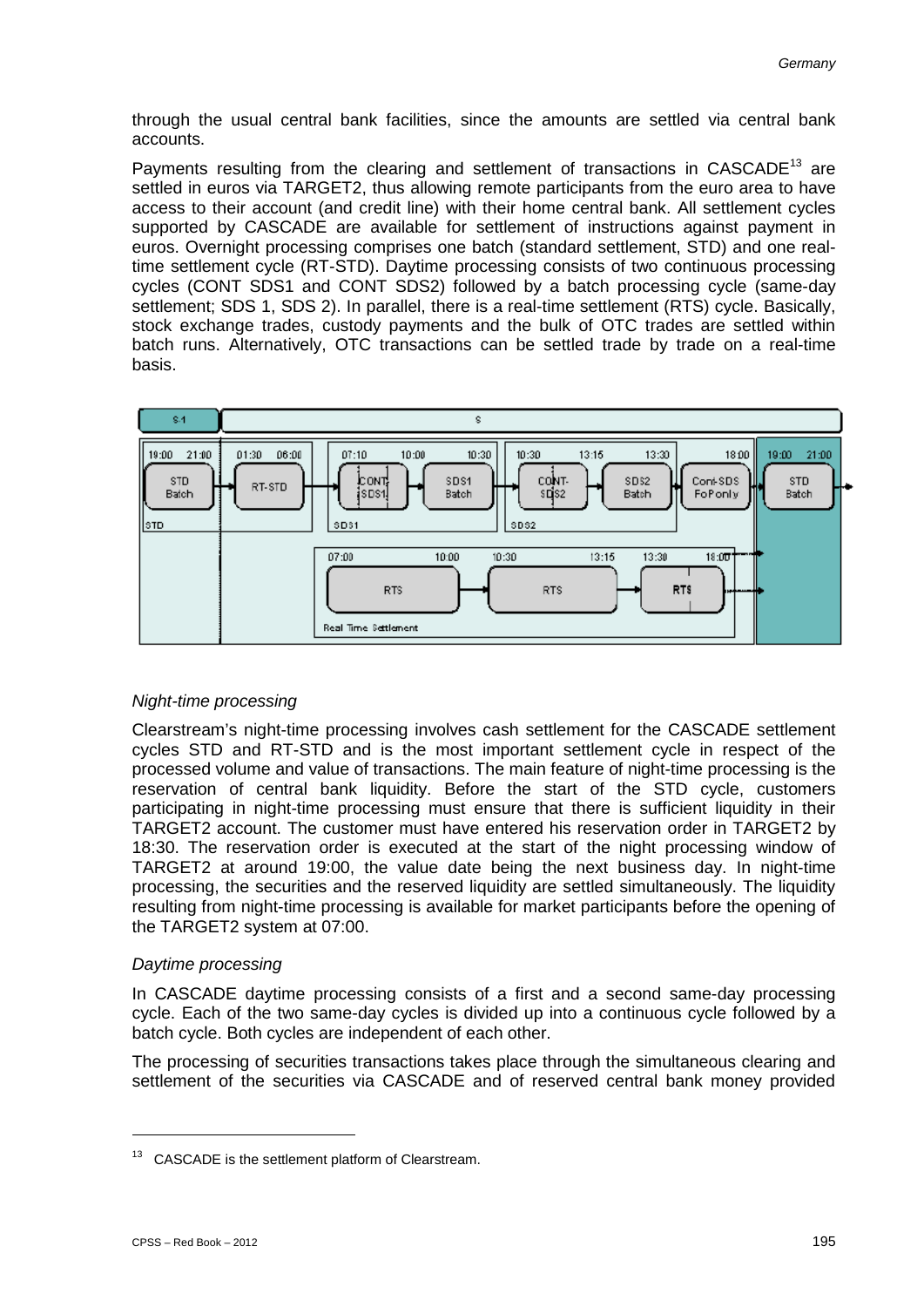through TARGET2. The reservation process is identical to the one that takes place in nighttime processing.

The continuous cycle for the first daytime processing (CONT SDS1) is divided up into three time windows (cycles), C1F1, C1F2 and C1F3; cash settlement for each of the processed results takes place at around 08:00, 09:00 and 10:00. The continuous cycle for the second day-time processing (CONT SDS2) is divided up into two time windows (C2F1 and C2F2), in each case at around 12:00 and 13:15. At the start of a time window customers must ensure that there is sufficient liquidity in their TARGET2 account by entering a reservation instruction.

The internal Clearstream cash settlement account mirrors the reserved and confirmed liquidity available for the settlement of securities. In the time window a securities transaction that has been validly entered and released for settlement is immediately settled through a book entry of securities in the securities accounts in CASCADE and a book entry of cash in the internal Clearstream cash settlement accounts. When the time window comes to an end, the cash balance accumulated in the internal Clearstream cash settlement account is offset against the associated TARGET2 account.

This is immediately followed by the reservation for the next time window within the processing cycle.

In the two batch processing cycles (SDS1 and SDS2), cash settlement starts through the retrospective processing of the balances through TARGET2 at around 10:15 for SDS1 and at around 13:30 for SDS2 without the necessity to reserve liquidity beforehand.

Settlement of income payments, collection payments from paying agents, fees, price difference etc, is carried out separately from securities settlement in two runs (DD1 und DD2), without the necessity to reserve liquidity beforehand. Cash settlement is then carried out after the relevant processing cycle by offsetting the cash balance against the TARGET2 account.

#### *Real-time Settlement (RTS)*

The settlement of securities transactions against payment via RTS takes place between 06:00 and 17:15. FOP transactions are possible until 18:00.

In the real-time settlement of securities transactions against payment in euros, instructions are settled individually with immediate book entry of securities and cash. The simultaneous settlement of securities and cash is achieved by first blocking the securities on the seller's side and then carrying out cash settlement through TARGET2 accounts. After positive feedback from TARGET2 to Clearstream, the blocking is withdrawn and the securities are transferred from the seller's to the buyer's account in CASCADE, bringing about final settlement. For settlement on the same day, the instructions of the buyer and the seller must be entered as matched by 16:00 and released for settlement in CASCADE .The transactions that have not been matched at 16:00 are cancelled at around 17:15 in as far as no matching has taken place.

#### *4.3.1.5 Cash-leg settlement process*

Please see section 4.3.1.4.

#### *4.3.1.6 Custody function*

Ownership of securities is transferred by book entry in the case of instruments in collective safe custody, or by physical delivery of the certificates in question. In the case of collective safe custody, the standard form of custody in Germany, the investor receives co-ownership – on the basis of the nominal amount or the number of securities it holds – measured in fractions of the collective inventory of a class of securities. Ownership passes once the booking entry has been completed (in the case of FOP – free of payment – settlement) or the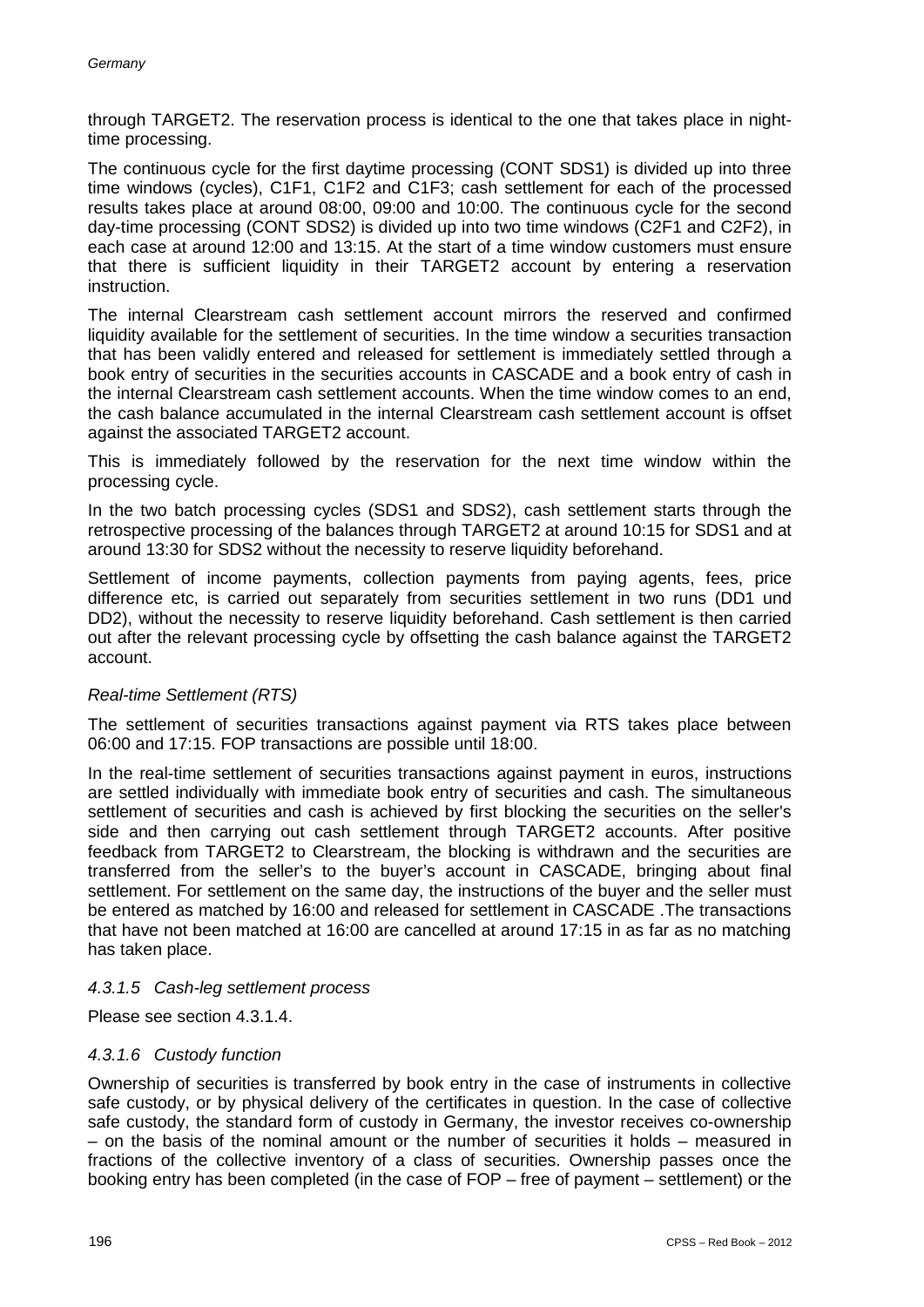bookings of securities as well as the appropriate cash positions have been processed (in the case of DVP). The settlement system of Clearstream is a designated securities settlement system governed by the SFD.

#### *4.3.1.7 Risk management*

To cope with operational risks inherent to the running of a securities settlement system Clearstream has a comprehensive risk management framework composed of objectives, measures, and tools defined at the level of Clearstream and that of the Deutsche Börse Group. Clearstream's business continuity arrangements are developed at the level of the holding company and cover all sites, network control centres and business sites. At the Deutsche Börse Group level, there is a Group Risk Management (GRM) that defines the overall objectives and monitors the overall risk profile of DBG, including a comprehensive Business Continuity Management (BCM) policy, which defines the organisational roles and responsibilities, and the guiding principles to ensure operational resilience. The BCM arrangements also address the unavailability of systems, workspace or suppliers and the loss of significant numbers of staff in order to ensure the continuity of the critical operations in case of catastrophe scenarios.

The BCM policy ensures that the risk framework is implemented group-wide so that all risks are identified, centrally recorded and systemically assessed. Contingency plans and backup facilities are regularly tested with market participants and relevant parties, and maintained to ensure the resilience of Clearstream.

## *4.3.1.8 Links with other SSS*

Unlike many other national CSDs, Clearstream – one of the founding members of the European Central Securities Depositories Association – has a long history of establishing links with other countries with regard to the custody of foreign securities, even prior to the launch of European economic and monetary union. The following section outlines the major ongoing project aimed at strengthening the links with other SSS ("Link Up Markets").

# *4.3.1.9 Major ongoing future projects*

With the objective of promoting simplified cross-border securities processing, Link Up Markets was established on 30 March 2009. Link Up Markets is a joint venture by 10 CSDs – Clearstream Banking AG Frankfurt (Germany), Cyprus Stock Exchange (Cyprus), Hellenic Exchanges S.A. (Greece), IBERCLEAR (Spain), MCDR (Egypt), Oesterreichische Kontrollbank AG (Austria), SIX SIS AG (Switzerland), STRATE (South Africa), VP SECURITIES (Denmark) and VPS (Norway). Its key objective is to improve efficiency and reduce costs of post-trade processing of cross-border securities transactions by streamlined interoperability on the CSD layer.

Link Up Markets has established a common infrastructure allowing for easy implementation of links between CSDs and introducing efficient cross-border processing capabilities. By connecting to the common infrastructure, each participating CSD has access to the services of the other participating CSDs across all available asset classes. Link Up Markets absorbs differences in communication standards across the markets, while leveraging the existing infrastructures and processes of CSDs.

In 2010 Link Up Markets finalised its initial implementation, providing all prerequisites for efficient interoperability between the current members.

Future plans are targeting three areas:

- Extending market coverage in Europe and beyond by adding new member CSDs
- Shifting functional focus away from settlement to asset servicing and enhanced services
- Leveraging existing infrastructure, eg as gateway to TARGET2-Securities